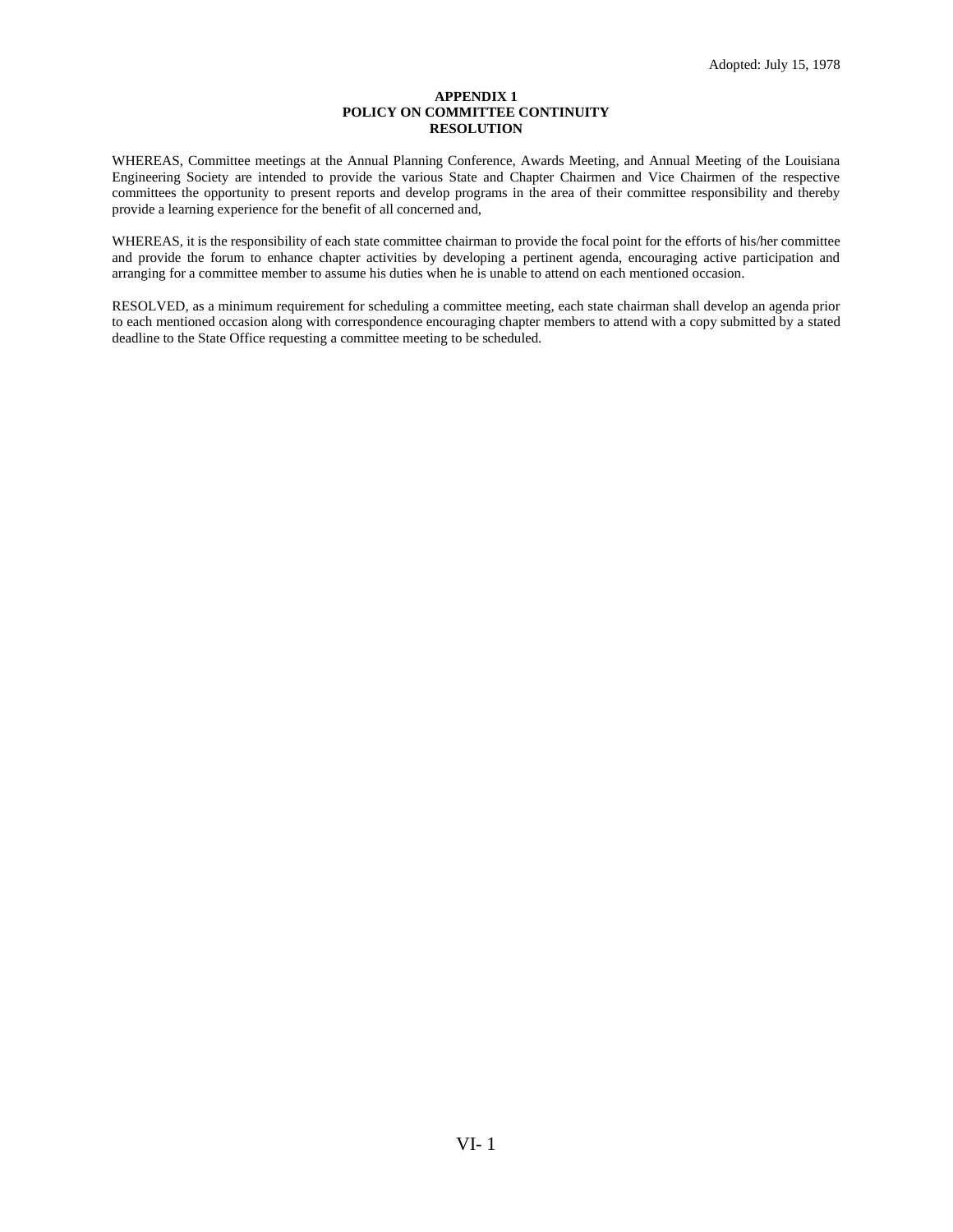Adopted: December 1974 Amended: May 29, 1981 Amended: May 2, 1986 Amended: June 15, 1990 Amended: December 13, 1991 Amended: August 14, 1992 Amended: January 28, 1994 Amended: November 4, 1994

Amended: December 8, 2000 Amended: November 20, 2009 Amended: November 12, 2012 Amended: January 21, 2014

## **APPENDIX 2 HONORS AND AWARDS - GENERAL INFORMATION AND RULES**

Recognition of fellow engineers has always been an important program of the Louisiana Engineering Society. It has been the Society's feeling that honors and awards should be given deserving persons so that they will receive public recognition of their attainments, and also to inspire others to greater heights.

The Society has eight basic awards:

The Andrew M. Lockett Medal for Civic Activities The A. B. Paterson Medal for an Engineer in Management The Charles M. Kerr Public Relations Award The James M. Todd Technological Accomplishment Medal The F. Hugh Coughlin Award of Merit for a Young Engineer (Key and Certificate) The Leo M. Odom Award for Services to the Profession The Waldemar S. Nelson President's Award Dudley Hixon – Bobby Price National Professional Achievement Award

The Honors and Awards Committee is composed of eighteen (18) members. The Chairman of the Committee is the Past President of the Society once removed, and the Vice Chairman is the immediate Past President of the Society. Together with the two Past Presidents of the Society, the eight Chapter Presidents and the eight immediate Chapter Past Presidents form the Committee. In the event that either a Chapter's President or immediate Past President are unable to attend the Honors and Awards Committee meeting(s), vacancies may be filled by one or two of the Chapter's Past President(s). No absentee ballots or proxies shall be allowed. All stated or participating members of the Honors and Awards Committee **are not** eligible for nomination during their tenure or service on the Honors and Awards Committee, except for nominees for the F. Hugh Coughlin Young Engineer Award. Any member or participant of the Honors and Awards Committee who has been nominated for the Coughlin Award shall be excused **prior to** discussion, debate, and voting on that particular award.

Nominees for the LES awards shall be Registered Professional Engineers in any state, except that the minimum requirement for the F. Hugh Coughlin Young Engineer Award shall be an EI. Normally, award nominees should be LES members in good standing; however, an exception permits consideration of non-members of LES when the nominee is a well-known engineer of eminence for all awards other than the F. Hugh Coughlin Young Engineer Award

Balloting for the nominations shall be in secret. The alternative of "No Award" shall be included in each award discussion, to allow for cases when none of the nominees may meet the award standards. The first round of voting shall determine the top two candidates by simple plurality, inclusive of ties. The chosen nominee may be determined by a 2/3 majority vote of the committee in the second round. If after three rounds of voting a recipient is not determined, the award nominee shall be the candidate who receives the highest number of votes from the sum of the three rounds of voting. If the vote totals are equal for the two candidates, the Honors and Awards Committee Chair shall make the selection.

Geographic distributions of the nominees plays no part in the selection process by the Honors and Awards Committee.

All nominations for awards shall be considered by the Committee on a year-to-year basis. Those nominees who are not successful one year **will not** be carried over for consideration the next year. Each year a new group must be nominated for the awards. There is no limit as to the number of times an individual may be nominated and evaluated, except for the age limitation for the F. Hugh Coughlin Young Engineer Award.

The Executive Director shall be responsible each year for publication in an appropriate issue of the Louisiana Engineer and Surveyor Journal or an appropriate LES newsletter mailed to all LES members, or both, of notice that nominations must be submitted to a member of the Honors and Awards Committee or to the Honors and Awards Committee in care of the Executive Director. The date for submission will be set by the Executive Director and/or Board of Direction to correspond with the dates selected for the LES Annual Awards Meeting. For a nomination to be considered it must be accompanied by a completed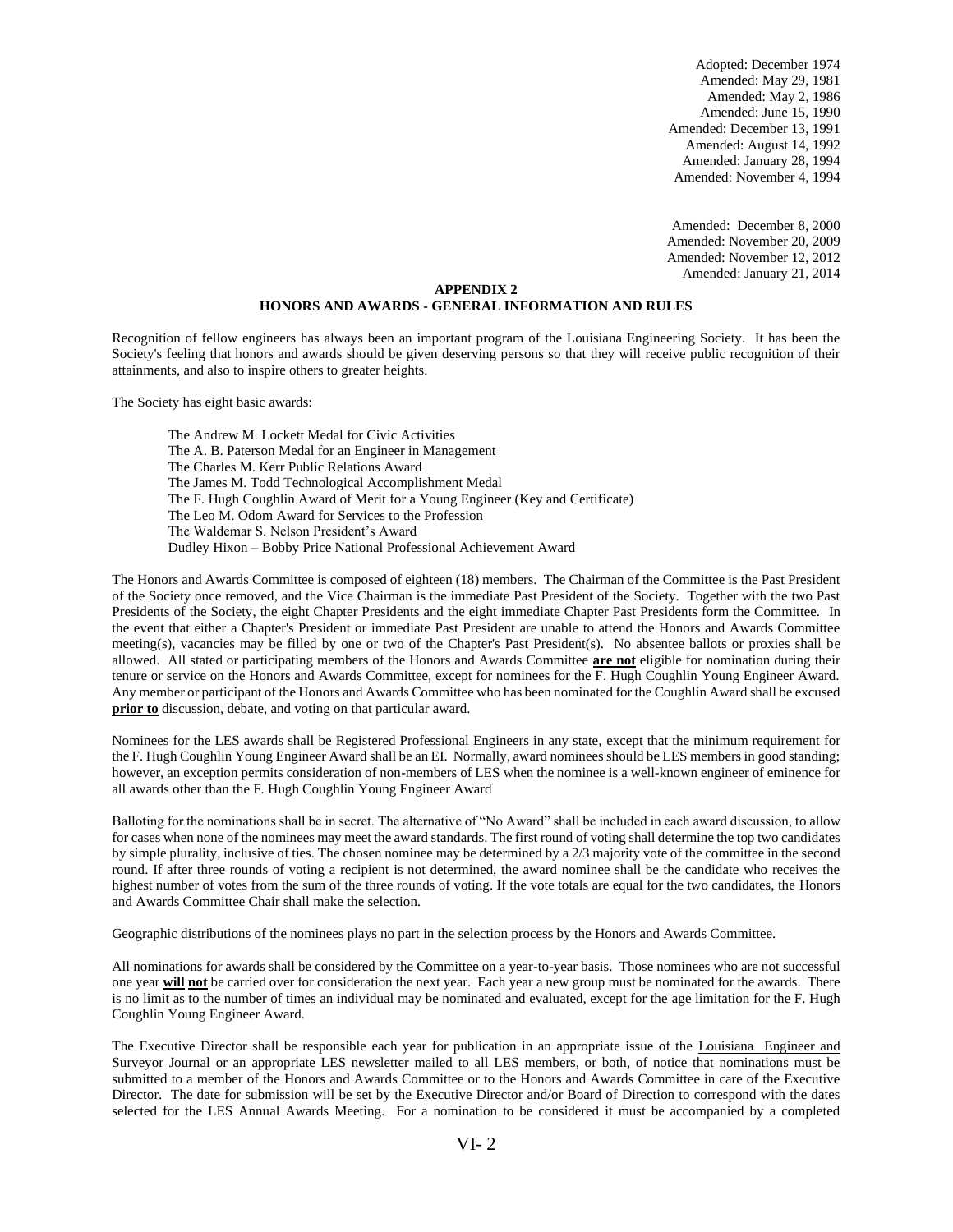nomination form for the appropriate award by the date set by the Executive Director and/or Board of Direction. Upon receipt of all qualified nominations, the Executive Director will forward a complete package of all nomination materials to each member of the Honors and Awards Committee.

Nominations for recipients of the eight basic awards may be made by:

- 1. Any elected Officer of the State Society or one of the Chapters.
- 2. By the Board of Direction of the Society.
- 3. By the Executive Committee or equivalent body of any Chapter.
- 4. By three or more members of the Society.
- 5. By the individual Honors and Awards Committee of any Chapter.

When nominations for the awards are submitted to the Honors and Awards Committee, such nominations **must** be made only on the official nomination forms (copies acceptable) available through the LES State Office or located on the LES website. Support materials for the award, including the nomination form, **shall not** exceed ten (10) pages (counting front and back as two separate pages) and should contain the following information:

- 1. A full statement of the formal academic training, experience, progress and any notable technical or engineering contributions made by the nominee.
- 1. A statement of the basic reasons for submitting the nomination, and for believing that the nominee is eligible for the honor.
- 2. Such other information and reference as may be of assistance to the Honors and Awards Committee and to the Board of Direction in considering and acting upon the nomination.

It is essential that such documentation carry the present title and employment information of the nominee, and set forth clearly and concisely why the nominee should receive the recommended award. Since these awards are to recognize excellence and exceptionalism, those nominating are encouraged to submit nominee who exemplify such qualifications.

The Honors and Awards Committee shall recommend to the Board of Direction the names of nominees for the LES Awards not less than **60** days prior to the LES Annual Awards Meeting. The Board of Direction shall act upon the Committee's recommendations at the first meeting following submission of the selections to the Board. Presentation of the awards shall be made at the LES Annual Awards Meeting of the Society or at another meeting designated by the Board of Direction.

Nominations for the Graduate Membership Awards are recommended to the LES State Office by the deans of the engineering colleges in Louisiana. These membership awards are not handled by the Honors and Awards Committee.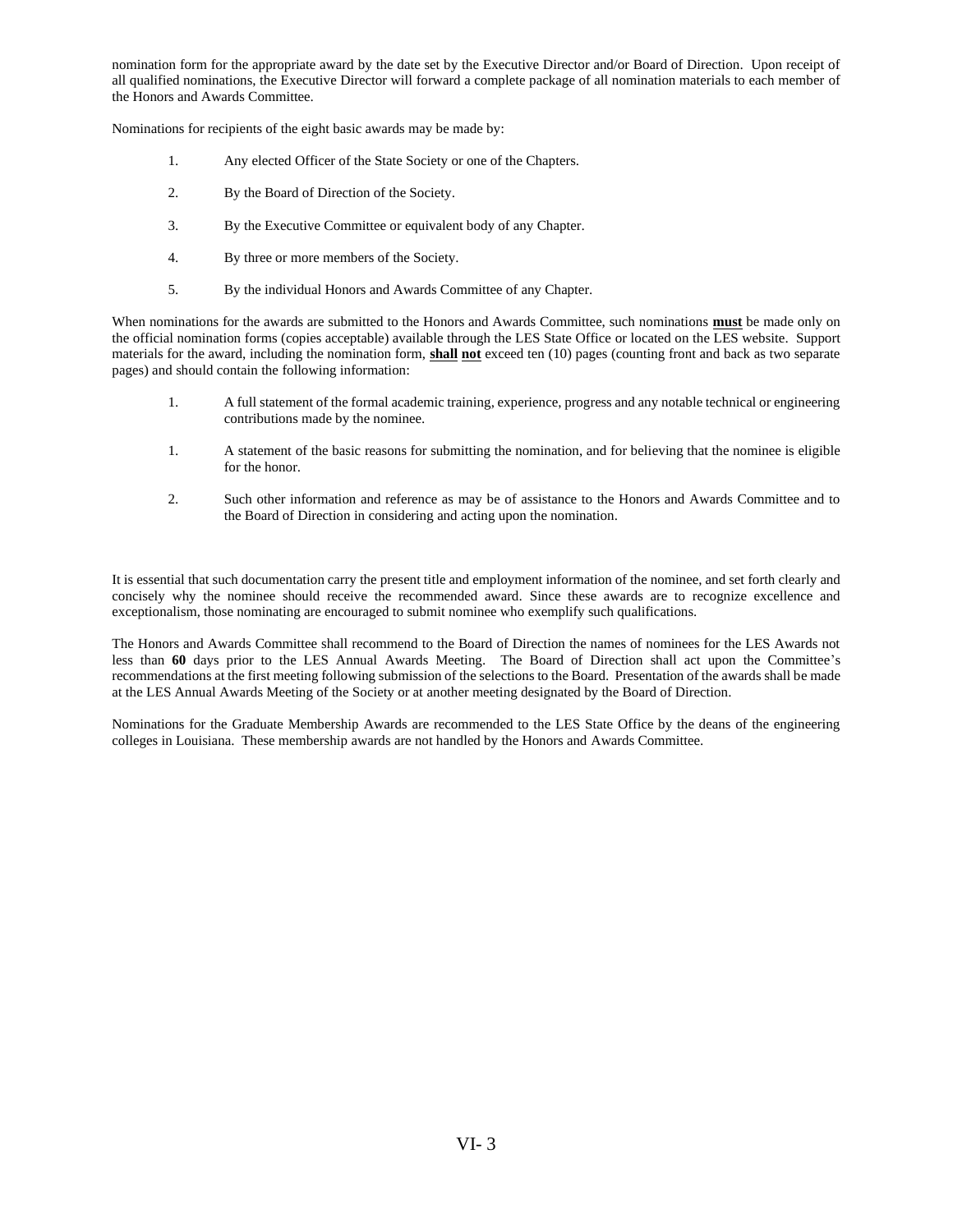## **LES NOMINATION AND ELECTION PROCEDURES FOR FILLING VACANCIES ON THE LOUISIANA ENGINEERS' SELECTION BOARD**

- 1. The Louisiana Engineering Society shall establish a Nominating Committee consisting of the Chairman of each of the five Practice Divisions. This Nominating Committee shall be responsible for the nomination of a candidate, or candidates, to fill occurring vacancies on the Louisiana Engineers' Selection Board.
- 2. The Chairmanship of the Nominating Committee shall be rotated annually between the Practice Divisions, in alphabetical order, beginning with the Construction Practice Division. Assignments of Chairmen are as follows:

| Professional Engineers in Education (PEE)         | $17-18$   |
|---------------------------------------------------|-----------|
| Professional Engineers in Government (PEG)        | 18-19     |
| Professional Engineers in Industry (PEI)          | $19-20$   |
| Professional Engineers in Private Practice (PEPP) | $20 - 21$ |
| Professional Engineers in Construction (PEC)      | 21-22     |

Thence, repeating in alphabetical order thereafter.

- 3. The State Office shall notify the Nominating Committee Chairman on or before January 15 of each year that nominations to fill a vacancy, or vacancies, are required. The Chairman shall immediately notify all members of the Nominating Committee and all nominations shall be received by the Nominating Committee on or before March 1. The Nominating Committee shall meet immediately thereafter to make their selection and name(s) of the nominee, or nominees, shall be forwarded to the State Office with a statement of willingness to serve on or before April 1 for preparation of a ballot.
- 4. The Chairman of the Nominating Committee shall notify all other Practice Division Chairmen that nominations for the Engineers' Selection Board are required. Each Practice Division Chairman shall solicit nominations from the respective Practice Divisions. All nominations shall be accompanied by a complete resume.
- 5. The Nominating Committee shall meet as a group to select the number of nominees required to fill the vacant position, or positions. The number of nominees shall not exceed the number of positions to be filled. The selected nominee, or nominees, must agree in writing to serve if elected to the position.
- 6. At any time prior to April 1 of each year, any 25 voting members of the Society may send to the Secretary-Treasurer a petition listing additional nominee(s) for the Engineers' Selection Board ballot. A statement of willingness to serve for the additional nominee(s) shall be forwarded with the petition.
- 7. A ballot shall be prepared by the State Office which includes the names of the nominee, or nominees, and spaces for write-in candidates, the number which shall be equal to the number of vacancies to be filled.
- 8. The ballot shall be incorporated in the appropriate issue of the Louisiana Engineer and Surveyor Journal or otherwise made available and distributed to all duly licensed engineers residing in the State of Louisiana.

Louisiana RS 38:230l, Public Contracts, Part VII, Selection of Professional Services for Public Contracts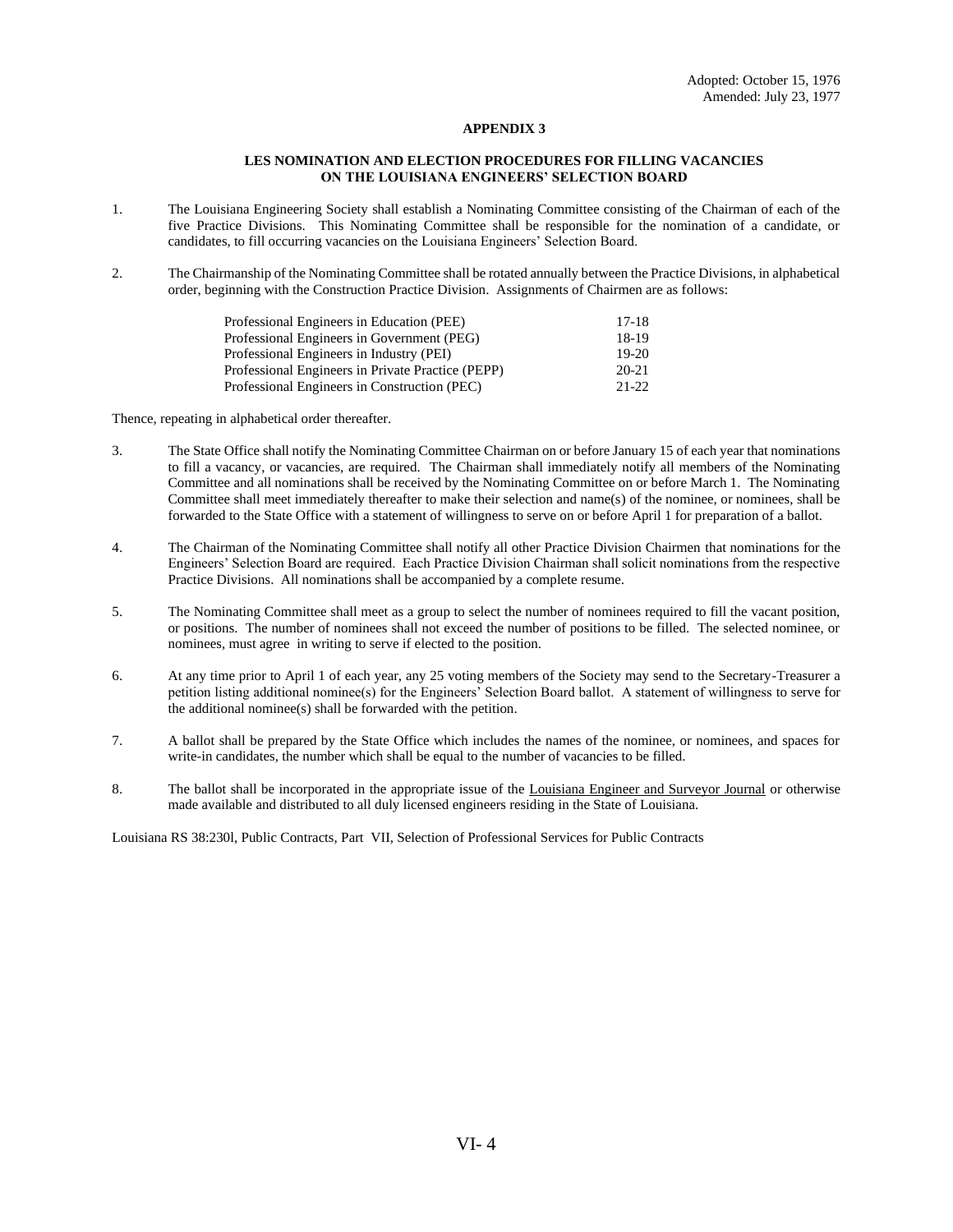Adopted: September 18, 1982 Amended: April 30, 1988 Amended: December 16, 1988 Amended: June 19, 1989 Amended: October 21, 1989 Amended: March 14, 1992 Amended: November 22, 2002 Amended: November 20, 2009 Amended: June 17, 2017 Amended: March 9, 2021

## **APPENDIX 4**

## GUIDELINES FOR SELECTING NOMINEES FOR FILLING VACANCIES ON THE LOUISIANA PROFESSIONAL ENGINEERING AND LAND SURVEYING BOARD

These guidelines prescribe a method of selecting engineer nominees to be submitted by the Board of Direction of the Louisiana Engineering Society to the Governor for appointment to the Louisiana Professional Engineering and Land Surveying Board (LAPELS). Each nominee recommended for possible selection must complete the candidate questionnaire as every attempt will be made to nominate the most qualified person for membership on the Board. He/she should be an outstanding member of the profession, and one who has been active in professional affairs and service to the profession.

The Licensure Law requires that the LAPELS Board shall consist of nine professional engineers: at least two members of the Board shall be from Professional Engineers active in Private Practice of Engineering, two members from Professional Engineers in Government, two members from Professional Engineers in Industry, two members from Professional Engineers in Education, and one member from Professional Engineers in Construction.

Board members who retire from active practice shall continue to represent the division of engineering practice represented at the time of retirement (this will also be the same division of engineering practice in which the member practiced when appointed). A Board member is not required to resign his or her Board membership because of a change in the orientation of his or her career.

In selecting nominees, the following qualifications are necessary:

- 1. Must be a citizen of the United States and a resident of the State of Louisiana.
- 2. Must have been engaged in the practice or teaching of engineering as a professional engineer for at least twelve (12) years and shall have been in responsible charge of important engineering work for at least five (5) years.
- 3. Must be a registered professional engineer in the State of Louisiana.
- 4. A potential candidate for appointment who has "retired" from employment in one of the five functional areas of practice named in LA R.S. 37:683(A):
	- a. Will be eligible for nomination if that person continues to be employed or engaged in the practice of engineering. Potential candidates will certify to LES during the selection process that they meet this criterion. Failure to do so will automatically disqualify the candidate from further consideration.
	- b. May be nominated from the practice division in which he or she was active before "retirement", provided that all requirements of LA R.S. 37:684 are met for that previous employment, and provided further that the candidate continues to be active in that functional practice division of LES.

Additionally, the nominees should have an established reputation for prominence and be well respected in their area of practice. Should all other qualifications of a number of nominees be judged equal, first consideration should be given to members of the Louisiana Engineering Society. Participation in the affairs of the Society shall then be considered as further evidence of the interest of the potential nominee in professional affairs.

It is important that an attempt be made to maintain a balance of LAPELS Board members according to disciplines or practice (civil, electrical, etc.). After this, efforts should be made to maintain an equitable distribution throughout the state (considering numbers of registered engineers in the various areas), not allowing any one area to become predominant in number of members. Generally speaking, it is believed that there are many qualified registered professional engineers in all disciplines to serve on the LAPELS Board. Recognizing the demanding nature of the six year LAPELS term, it is considered important that attention be given to the age of any nominee. It is also acknowledged that the privilege of nomination by LES offered to as many new candidates as practicable.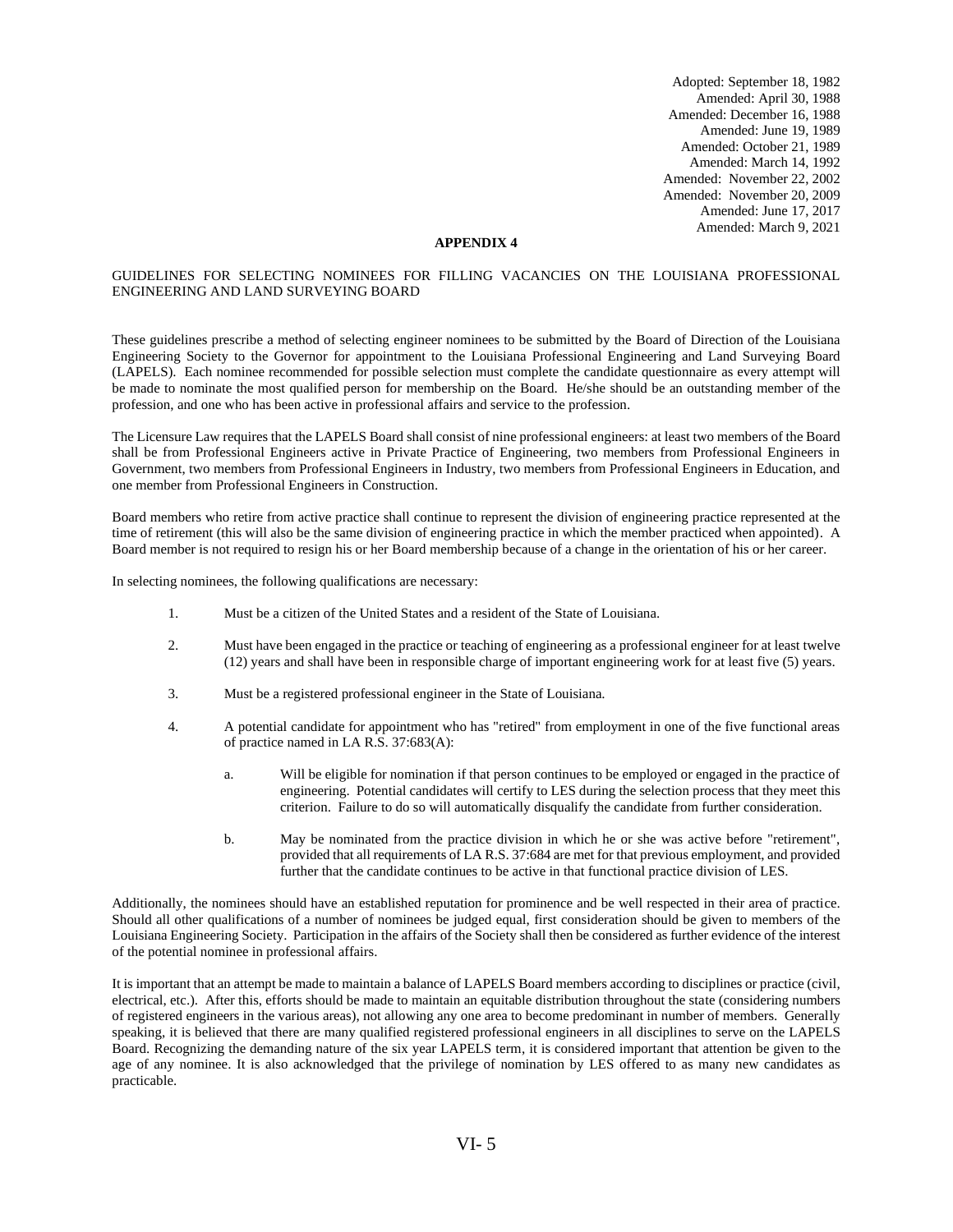The LES Liaison Committee shall be the committee to make the final recommendation to the LES Board of Direction. The LES Liaison Committee consists of the Executive Committee of LES. When a vacancy occurs on the LAPELS Board, or one hundred twenty (120) days prior to the expiration of the term of a member of the LAPELS Board, the Executive Director of LAPELS should notify the Society in writing and a copy of the letter of notification shall be sent to the Chairman of the Liaison Committee.

The LAPELS notification letter will list the required qualifications of the nominees for the pending vacancy necessary for that Board to be legally constituted after the appointment in accordance with LA R.S. 37:683 and 37:684.

The Liaison Committee shall determine if the replacement member shall be from private practice, industry, government, education, or construction. The Chairman of the LES Liaison Committee shall notify the Chairman of the practice division concerned and request that a minimum of three names be submitted from the practice division for consideration by the Liaison Committee.

The Chairman of the practice division concerned shall immediately publicize the request for nominations to the membership of the practice division including the President of each Chapter to request nominations. After receipt of all applications the Liaison Committee shall appoint a screening committee of three members who will receive all candidate applications and act as a selection and screening committee for the practice division. The screening committee will obtain resumes of the proposed nominee's experience in professional work and statements of qualifications. This screening committee shall select a minimum of three candidates, but no more than seven candidates, based on the applicants' qualifications, standing in the profession as an engineer, and service to the Society and the profession. The screening committee shall forward the nomination forms and resumes of all qualified candidates to the Liaison Committee for their consideration should they choose to reconsider or substitute nominees.

Members of the screening committee shall not be eligible for nomination. Should any member of the State Practice Division Committee be among the nominees, they shall recuse themselves from the deliberations. If all members of the State Practice Division Committee are potential nominees, the Chair of the Screening Committee shall assume the Chair's duties for the nomination process.

The selection committee shall submit these names to the Liaison Committee Chairman sixty (60) days prior to the expiration of the term of the retiring member of the LAPELS Board, or as requested by the Chairman of the Liaison Committee. Should this not be done, the State Liaison Committee will proceed on its own.

The Liaison Committee shall further study the candidates' questionnaires, resumes and statements of qualifications and make its own selection from the list. The Liaison Committee may eliminate names and may add names as appropriate. The Liaison Committee will contact these nominees as to their willingness to serve if selected, keeping in mind the overall interest of the profession. It shall also confer with the practice division Chairman as appropriate.

The Liaison Committee Chairman shall submit the Committee's three nominees to the LES Board of Direction and be prepared to discuss the merits of the candidates at any meeting called for this purpose. The LES Board of Direction may reject the names and ask the Liaison Committee for additional names as necessary, but should not add names unless they have been through the above screening process.

The President of the Louisiana Engineering Society shall submit the adopted list of nominees to the Governor within sixty (60) days after receipt of notice of the death or resignation of a member of the LAPELS Board, and at least thirty (30) days prior to the expiration of the term of a member of the LAPELS Board. Nominees will be placed in alphabetical order.

**The "Candidate Questionnaire" is an official part of these guidelines.**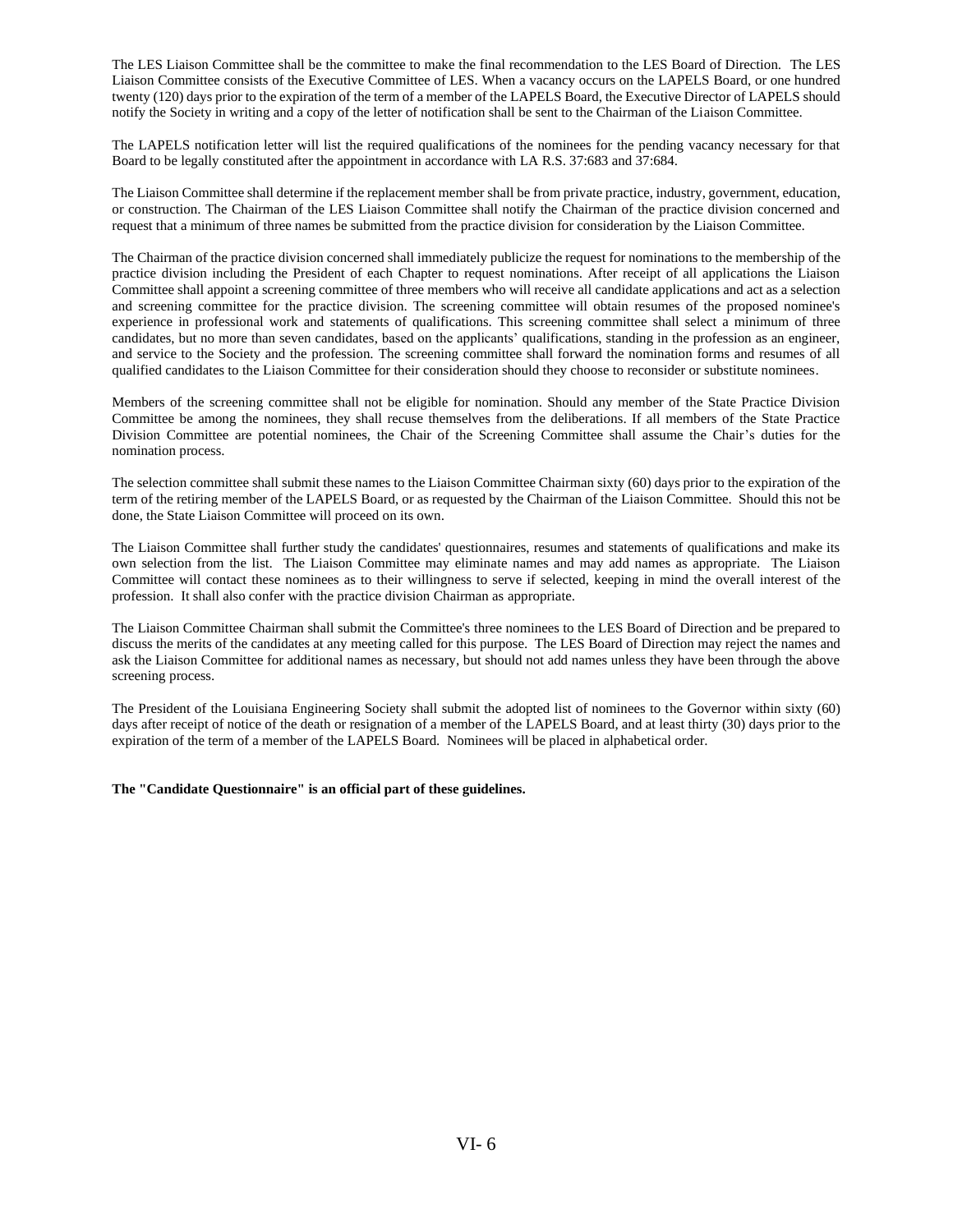|    |                                                 | <b>Position</b><br>For<br>(Private Practice, Government, Industry, Education, Construction)                                                                                                                                                                                                                                                                                                                                                                          |      |                |
|----|-------------------------------------------------|----------------------------------------------------------------------------------------------------------------------------------------------------------------------------------------------------------------------------------------------------------------------------------------------------------------------------------------------------------------------------------------------------------------------------------------------------------------------|------|----------------|
|    |                                                 | Circle Yes or No and include number of actual years                                                                                                                                                                                                                                                                                                                                                                                                                  |      |                |
| 1. | Responsibilities and background as an Engineer. |                                                                                                                                                                                                                                                                                                                                                                                                                                                                      |      |                |
|    | А.                                              | Are you currently a resident of Louisiana?                                                                                                                                                                                                                                                                                                                                                                                                                           | Yes  | No             |
|    | <b>B.</b>                                       | Are you a Louisiana licensed professional engineer?                                                                                                                                                                                                                                                                                                                                                                                                                  | Yes  | N <sub>0</sub> |
|    |                                                 | If yes, month/year first licensed<br>$\frac{1}{\sqrt{1-\frac{1}{2}}}\frac{1}{\sqrt{1-\frac{1}{2}}}\frac{1}{\sqrt{1-\frac{1}{2}}}\frac{1}{\sqrt{1-\frac{1}{2}}}\frac{1}{\sqrt{1-\frac{1}{2}}}\frac{1}{\sqrt{1-\frac{1}{2}}}\frac{1}{\sqrt{1-\frac{1}{2}}}\frac{1}{\sqrt{1-\frac{1}{2}}}\frac{1}{\sqrt{1-\frac{1}{2}}}\frac{1}{\sqrt{1-\frac{1}{2}}}\frac{1}{\sqrt{1-\frac{1}{2}}}\frac{1}{\sqrt{1-\frac{1}{2}}}\frac{1}{\sqrt{1-\frac{1}{2}}}\frac{1}{\sqrt{1-\frac{$ |      |                |
|    | C.                                              | Are you currently employed as a Professional Engineer in your practice division?                                                                                                                                                                                                                                                                                                                                                                                     | Yes  | N <sub>0</sub> |
|    |                                                 |                                                                                                                                                                                                                                                                                                                                                                                                                                                                      |      |                |
|    | D.                                              | Years of experience in your practice division as a Professional Engineer?                                                                                                                                                                                                                                                                                                                                                                                            |      |                |
|    | Е.                                              | Were your first years of experience in your current practice division?                                                                                                                                                                                                                                                                                                                                                                                               | Yes  | No             |
|    | F.                                              | Do you have, or have you had direct supervision of engineers-in-training?                                                                                                                                                                                                                                                                                                                                                                                            | Yes  | No             |
|    | G.                                              | Years in Management of Professional Engineers.                                                                                                                                                                                                                                                                                                                                                                                                                       | Yes  | No             |
|    | H.                                              | Years in Management of Non-Professional Engineers.                                                                                                                                                                                                                                                                                                                                                                                                                   |      |                |
|    | I.                                              | Are you currently in responsible charge of important engineering work?                                                                                                                                                                                                                                                                                                                                                                                               | Yes  | N <sub>0</sub> |
|    | J.                                              | Are you licensed in which area of practice (civil, electrical, etc.)?                                                                                                                                                                                                                                                                                                                                                                                                | Yes  | N <sub>0</sub> |
|    | K.                                              | Highest level of education achieved:<br>B.S.                                                                                                                                                                                                                                                                                                                                                                                                                         | M.S. | Ph.D.          |
|    | L.                                              | Years involved in technical design.                                                                                                                                                                                                                                                                                                                                                                                                                                  |      |                |
|    | M.                                              | Technological (research) recognition?                                                                                                                                                                                                                                                                                                                                                                                                                                | Yes  | N <sub>o</sub> |
|    | N.                                              | Technical recognition?                                                                                                                                                                                                                                                                                                                                                                                                                                               | Yes  | No             |
| 2. |                                                 | <b>Support of Profession</b>                                                                                                                                                                                                                                                                                                                                                                                                                                         |      |                |
|    | А.                                              | Years as a member of Louisiana Engineering Society; National Society of Professional<br>Engineers; Consulting Engineers Council of Louisiana? ___________________________                                                                                                                                                                                                                                                                                            |      |                |
|    | В.                                              | Member of what Louisiana Engineering Society; National Society of Professional<br>Engineers; Consulting Engineers Council of Louisiana Committees?                                                                                                                                                                                                                                                                                                                   |      |                |

# **LAPELS BOARD EVALUATION QUESTIONNAIRE**

 **1**

\_\_\_\_\_\_\_\_\_\_\_\_\_\_\_\_\_\_\_\_\_\_\_\_\_\_\_\_\_\_\_\_\_\_\_\_\_\_\_\_\_\_\_\_\_\_\_\_\_\_\_\_\_\_\_\_\_\_\_\_\_\_\_\_\_\_\_\_\_\_\_\_\_\_\_\_\_\_\_\_\_\_\_\_\_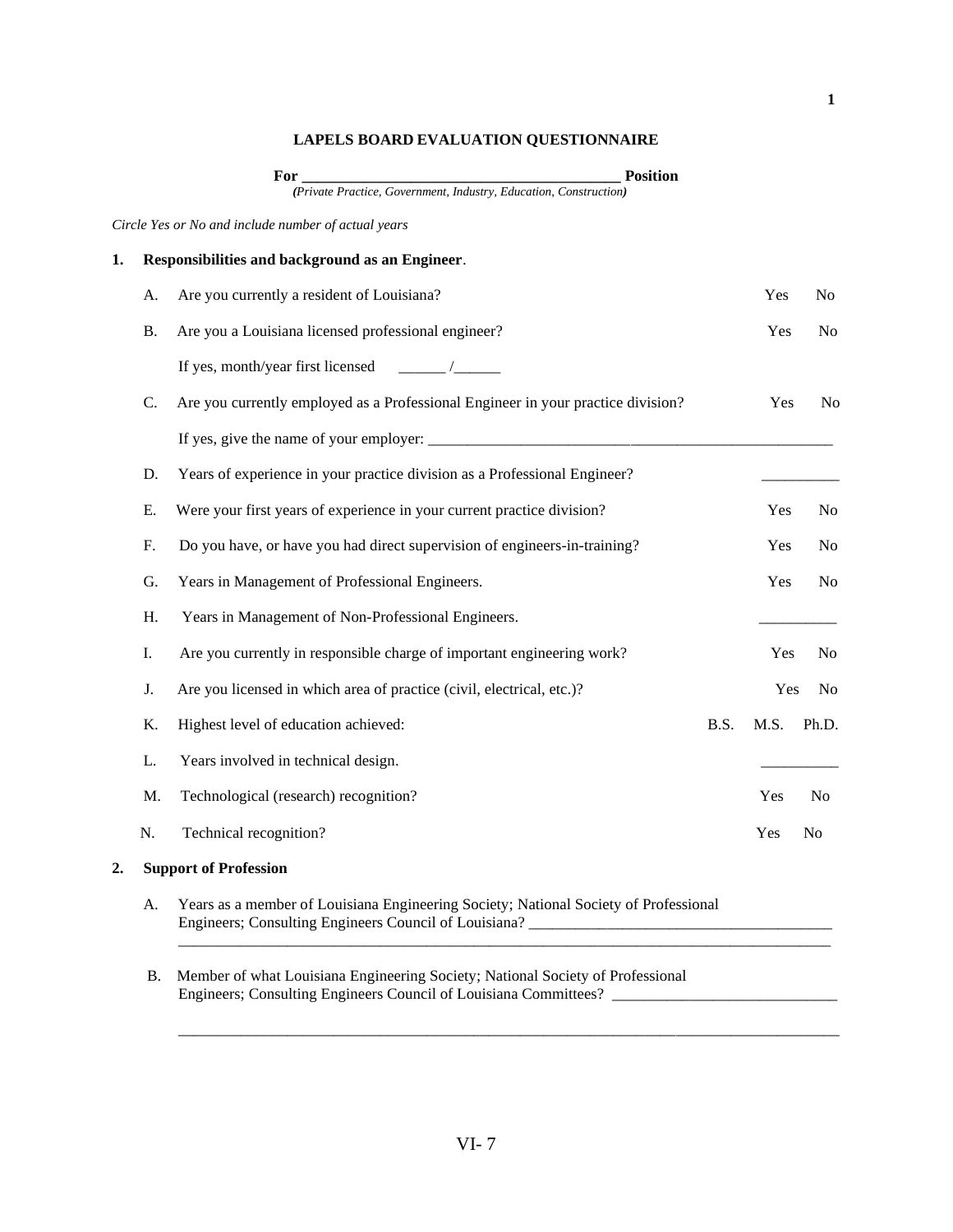| C. |           | Chairperson of what Louisiana Engineering Society; National Society of Professional Engineers;<br>Consulting Engineers Council of Louisiana Committees? ___________________________ |        |                |
|----|-----------|-------------------------------------------------------------------------------------------------------------------------------------------------------------------------------------|--------|----------------|
| D. |           |                                                                                                                                                                                     |        |                |
| Е. |           |                                                                                                                                                                                     |        |                |
| F. |           | National office held and Organization Name.                                                                                                                                         |        |                |
| G. |           |                                                                                                                                                                                     |        |                |
| 3. |           | Support of Practice in Technical Organizations (Ex: ASCE, IEEE, ASCHE, etc.)                                                                                                        |        |                |
|    | A.        | Technical membership and years as a member.                                                                                                                                         |        |                |
|    | <b>B.</b> |                                                                                                                                                                                     |        |                |
|    | C.        |                                                                                                                                                                                     |        |                |
|    | D.        | Chapter office of technical organization.                                                                                                                                           |        |                |
|    | Ε.        |                                                                                                                                                                                     |        |                |
|    | F.        |                                                                                                                                                                                     |        |                |
|    | G.        |                                                                                                                                                                                     |        |                |
| 4. |           | <b>Support of Community</b>                                                                                                                                                         |        |                |
|    | А.        | Local/State/National political subdivision elected official?                                                                                                                        | Yes    | N <sub>0</sub> |
|    |           |                                                                                                                                                                                     |        |                |
|    | В.        | Community service/Religious organizations? Years as a member.                                                                                                                       | Yes    | N <sub>0</sub> |
|    |           | C. Community service/Religious organizations member of committee (activity)?                                                                                                        | Yes    | No             |
|    | D.        | Community service/Religious organizations chairman of committee?                                                                                                                    | Yes    | No             |
|    | Ε.        | Community service/Religious organization offices held?                                                                                                                              | Yes No |                |
|    | F.        | Community service recognition received?                                                                                                                                             | Yes No |                |

**2**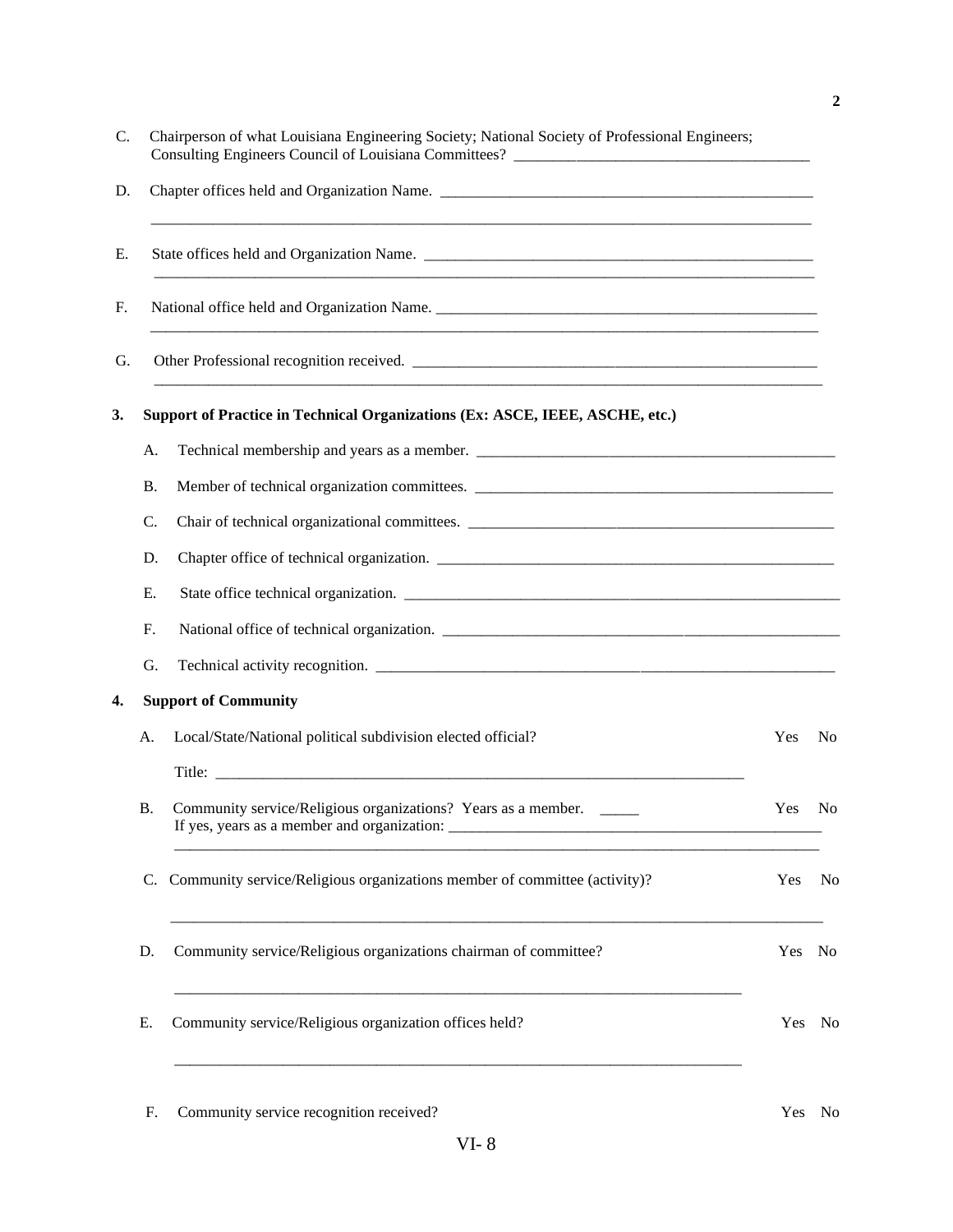# **5. General Information**

A. Employment history, position.

B. Why do you want to serve on the LAPELS Board?

C. What do you consider the most important function of the LAPELS Board?

 $\mathcal{L}_\text{max}$  , and the set of the set of the set of the set of the set of the set of the set of the set of the set of the set of the set of the set of the set of the set of the set of the set of the set of the set of the

D. Is there anything that you would like to accomplish while serving on the LAPELS Board?

E. Are there any issues affecting engineering and/or surveying that you feel need to be addressed by the Board?

**3**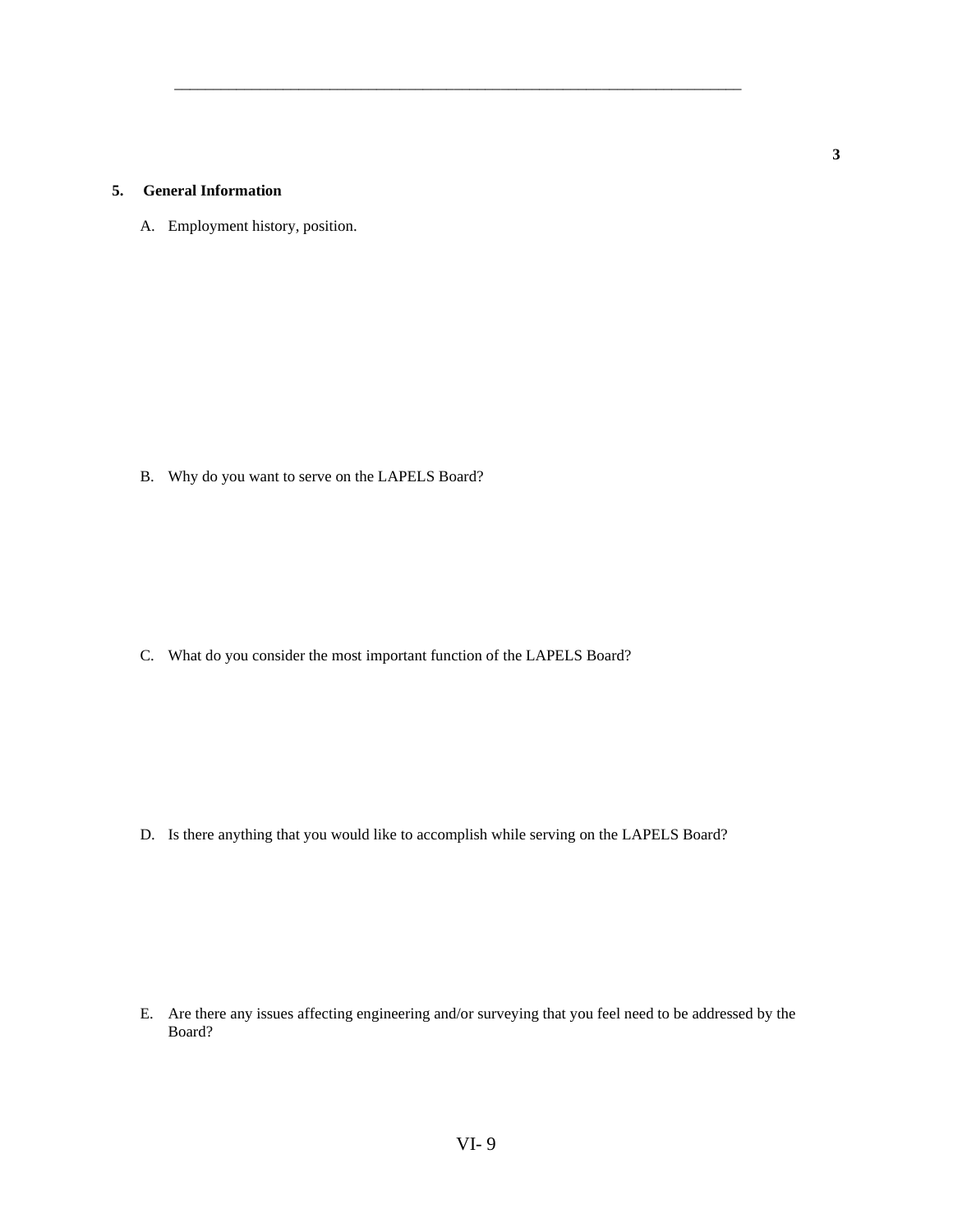6. List the names, complete addresses and telephone numbers of three people who will serve as Professional or character references. Two of these people must be registered professional engineers.

| 1.            |                                                                                                                |
|---------------|----------------------------------------------------------------------------------------------------------------|
|               |                                                                                                                |
|               |                                                                                                                |
|               |                                                                                                                |
|               |                                                                                                                |
|               |                                                                                                                |
|               |                                                                                                                |
| 2.            |                                                                                                                |
|               |                                                                                                                |
|               |                                                                                                                |
|               |                                                                                                                |
|               |                                                                                                                |
|               |                                                                                                                |
|               |                                                                                                                |
| $\mathcal{F}$ |                                                                                                                |
|               |                                                                                                                |
|               |                                                                                                                |
|               |                                                                                                                |
|               |                                                                                                                |
|               | Business Phone: 2008. 2009. 2010. 2010. 2010. 2010. 2010. 2010. 2010. 2010. 2010. 2010. 2010. 2010. 2010. 2010 |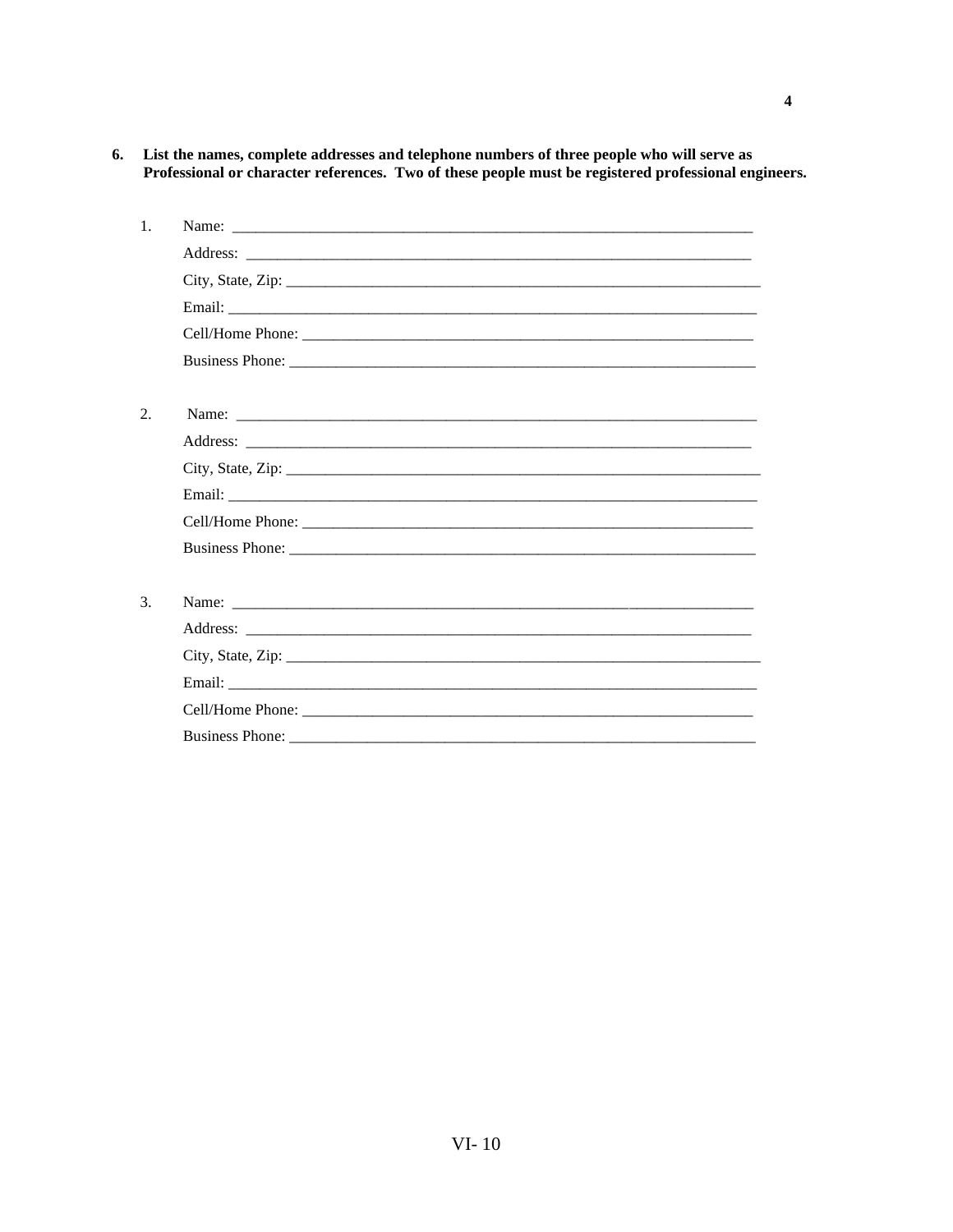# **7. CERTIFICATION BY NOMINEE**

Persons seeking nomination as a Louisiana Professional Engineers Land Surveyors (LAPELS) Board representative are expected to practice professionally in their area of practice and in their personal, political, and community life. This specifically includes not using any elected officials or friends of elected officials or friends that are part of the nomination committee to influence selection by the nominating committee or by the Governor of Louisiana.

By my signature below, I agree to abide by the language above/

| Signature               | Date        |
|-------------------------|-------------|
| Print Name              |             |
| Address                 |             |
| City, State, & Zip Code |             |
| Phone Number            | Cell Number |

E-mail

# **ADDITIONAL CERTIFICATION FOR RETIRED NOMINEES**

Even though I am retired from a former \_\_\_\_\_\_\_\_\_\_\_\_\_\_\_\_\_\_ Practice position, I certify that I am engaged in the practice of engineering in one of the five functional areas of practice named in LA R.S. 37:683(a) (education, government, industry, private practice, or construction). I further certify that I continue to be active in the \_\_\_\_\_\_\_\_\_\_\_\_\_\_\_\_\_\_\_\_\_\_\_\_\_\_\_\_\_ practice division of LES and I currently have and will maintain an active PE license for the duration of license for the duration of my LAPELS service.

\_\_\_\_\_\_\_\_\_\_\_\_\_\_\_\_\_\_\_\_\_\_\_\_\_\_\_\_\_\_\_\_\_\_\_\_\_\_\_\_\_\_\_ \_\_\_\_\_\_\_\_\_\_\_\_\_\_\_\_\_\_\_\_

**Signature Date**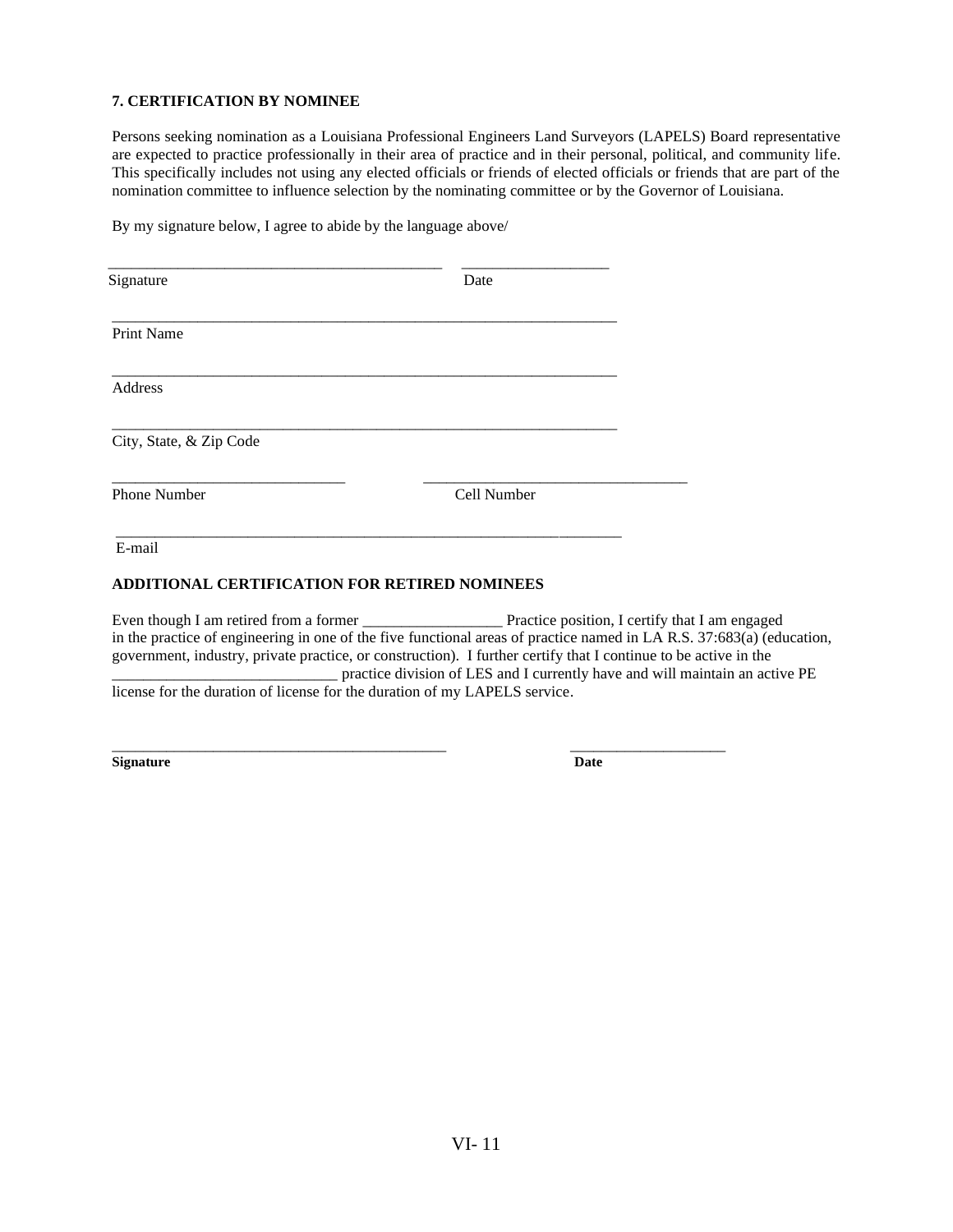## **LOUISIANA ENGINEERING AND LAND SURVEYING BOARD ACTIVITIES**

#### **Primary Responsibility**

The primary responsibility of the Louisiana Engineering and Land Surveying Board (LAPELS) is to "…safeguard life, health, and property, and to promote the public welfare…" by administering the licensure and practice of Professional Engineers and Professional Land Surveyors in Louisiana.

## **Board Meetings**

The ordinary business of the board is conducted at board meetings. The board has six two-day board meetings a year at the board office in Baton Rouge. These meetings are scheduled months in advance and usually begin at 8:00 a.m. and end at 5:00 p.m. Board meetings are normally held on Mondays and Tuesdays of the third week of alternate months beginning with January.

#### **Committee Assignments**

A large part of the board activities are handled by committee action between board meetings. The Bylaws of the board authorizes each of the board committees and assigns their corresponding responsibilities.

The Chairman appoints board members to serve on committees at the close of the July meeting. New board members are given committee assignments as soon as they are appointed to the board. Board members may find it necessary to work several hours per week and should plan additional time for committee meetings.

Committee review material is often distributed to board members via telephone, fax or mail by the board staff. A great deal of the information reviewed by the committee members is confidential and must be diligently protected by each board member. The Executive Secretary is responsible for effectuating the decisions of the committees, i.e., approve applicants to take examinations and register upon passing.

## **Board Hearings**

Disciplinary matters are presented at board hearings. A board member should plan to attend two to four hearings a year. Each hearing may take two to six hours.

#### **NCEES Meetings and Assignments**

Board members may attend two NCEES meetings a year. These meetings take place in various locations throughout the United States in May and August. The meetings usually occur on Thursday, Friday and Saturday. Wednesday and Sunday are usually travel days.

Board members should aspire for NCEES committee assignments. NCEES committee membership allows the board member to influence the future of professional engineering and land surveying licensure in the United States.

#### **Compensation**

Board member per diem is \$100.00 per day for board meetings and NCEES meetings. Committee work compensation is at the rate of \$15.00 per hour but no more than \$100.00 per day. In addition, board members are reimbursed for all actual expenses that are verified with receipts, including travel, food and lodging.

## **Staff**

The day to day activities of the board are administered by the Executive Secretary under the direction of the Executive Committee (Chairman, Vice Chairman, Secretary and Treasurer). Each year the Executive Committee is elected by a vote of the board members. The board's fiscal year is from July through June and the new Executive Committee is seated at the July meeting.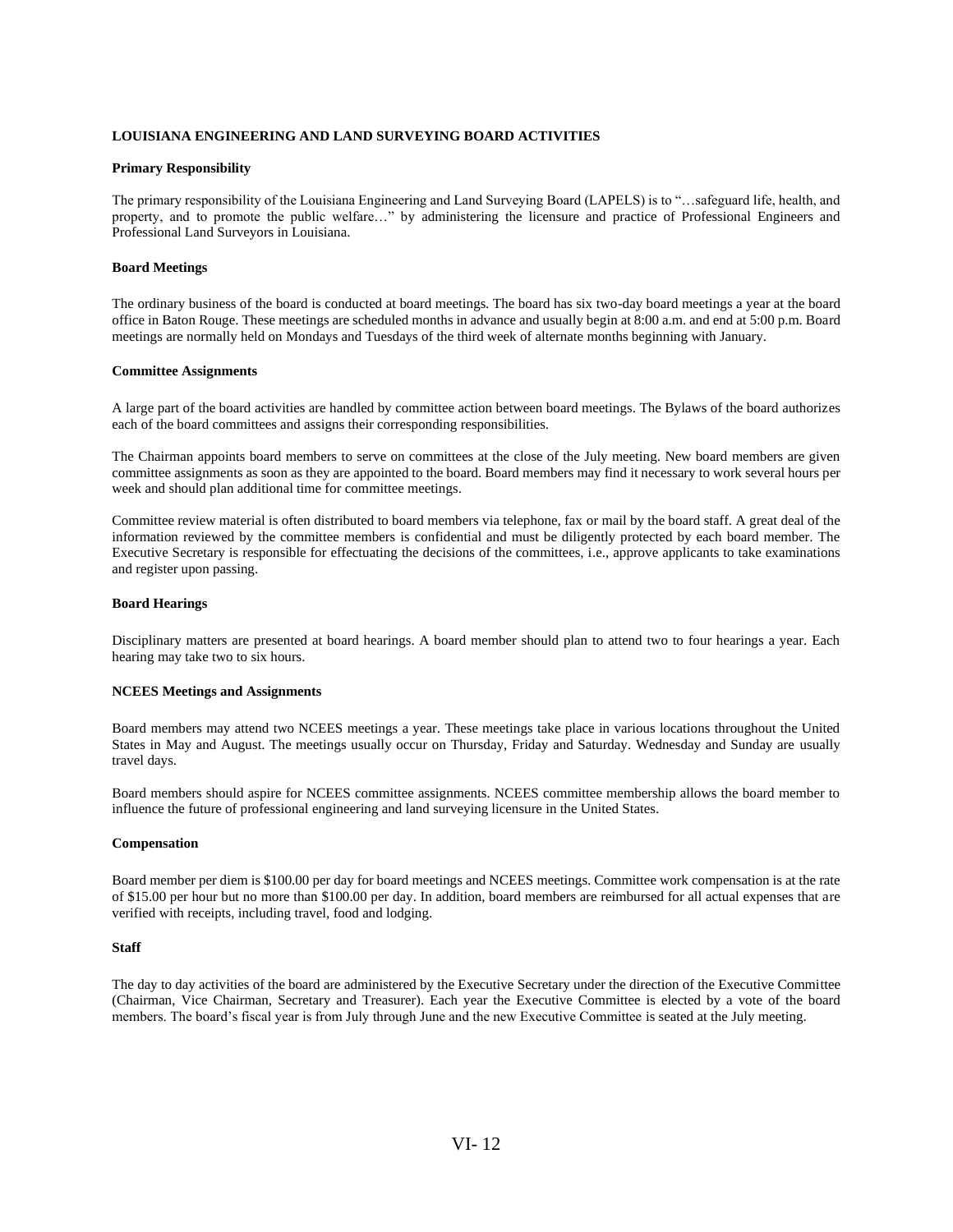#### **Summary**

Attendance at board meetings and hearings is a critical responsibility of board members. Even so, the business of the board will only be completed if committee assignments are timely completed. Therefore, board meetings and hearings are scheduled well in advance to ensure that a quorum of board members will be present and that sufficient time is available for committee work.

Board member participation in NCEES activities is also very important for the future of our profession. Failure of the Louisiana board to become heavily involved with NCEES activities will allow other states to make decisions that will ultimately affect the future of professional engineers and land surveyors in Louisiana.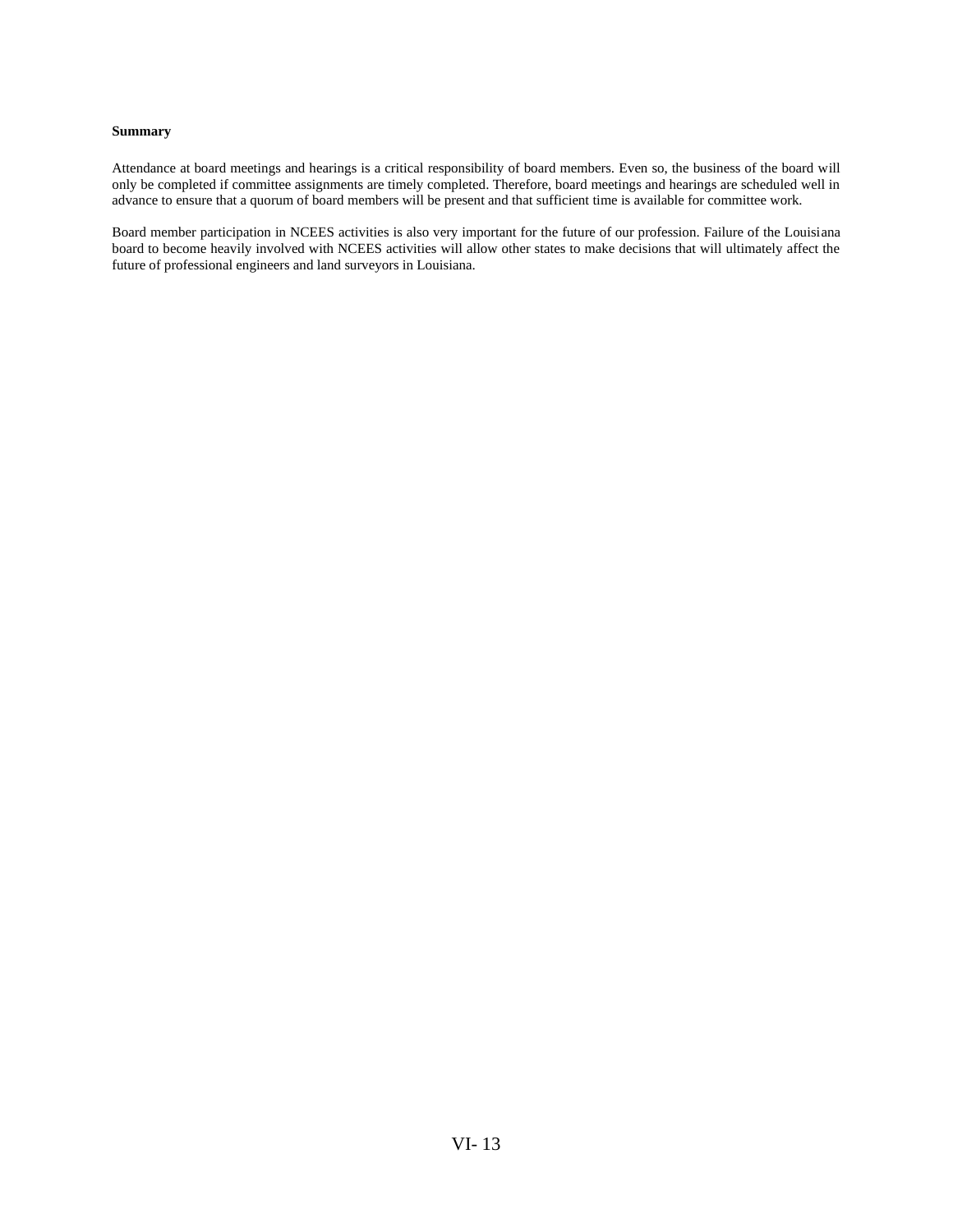#### **LES SCHOLARSHIP PROGRAM**

The LES Scholarship Program originally established for graduating high school seniors was changed in 1996 to limit candidates to students who have completed the sophomore year of study. Scholarships shall be awarded annually in blocks of \$500 as funds are available.

## **NAME**

The scholarship shall be named the **Louisiana Engineering Society Scholarship.**

## **CITIZENSHIP**

Candidates must be citizens of the United States of America whose legal residence is in the state of Louisiana.

## **CURRICULUM**

Candidates must be in good academic standing, and must be enrolled in a curriculum leading to a Bachelor of Science degree in Engineering. That curriculum must be accredited by the Engineering Accreditation Commission of the Accreditation Board for Engineering and Technology.

## **FINANCIAL NEED**

Financial need must be demonstrated to the satisfaction of the LES Scholarship Committee.

## **APPLICATION FORM**

Candidates must submit a completed official LES Scholarship Application Form.

## **ADMINISTRATION**

- A. Annually the LES Scholarship Committee shall send inquiries to the Deans of Engineering of all qualifying Louisiana Universities. The Dean of Engineering shall be invited to submit the names of three candidates. LES Scholarship Application Forms shall be made available to each candidate who, in turn, shall submit the completed form to the LES Scholarship Committee for evaluation. This process shall be initiated early in the fall semester or quarter. Any candidate not submitting the official LES Scholarship Application Form shall be disqualified.
- B. Currently the following seven universities qualify: Louisiana State University, Louisiana Tech University, McNeese State University, Southern University, Tulane University, University of New Orleans, and University of Louisiana at Lafayette.
- C. Early in the beginning of the new calendar year the LES Scholarship Committee shall evaluate applications which have been received, select the scholarship recipient(s), notify the student of the selection, and forward the monetary award to the Dean of Engineering of the respective university for payment to the student. Personal interviews by the LES Scholarship Committee shall be encouraged, but are not required.
- D. Names of scholarship recipients, amounts of each scholarship, and the name of the respective university shall be reported annually to the LES Board of Direction.
- E. The LES Scholarship Committee shall advise the local LES chapter president that a student in the area has received an LES scholarship. The local chapter is expected to invite the recipient to a monthly chapter meeting where the recipient shall be recognized for scholastic achievement. The recipient shall also be offered the opportunity to meet active Professional Engineers who encourage them to participate in the activities of the chapter. Thus will begin a lasting and fruitful bond to the engineering profession.
- F. Names of recipients and their respective universities shall be published in the *Louisiana Engineer and Surveyor Journal*.

# **LES SCHOLARSHIP FUND**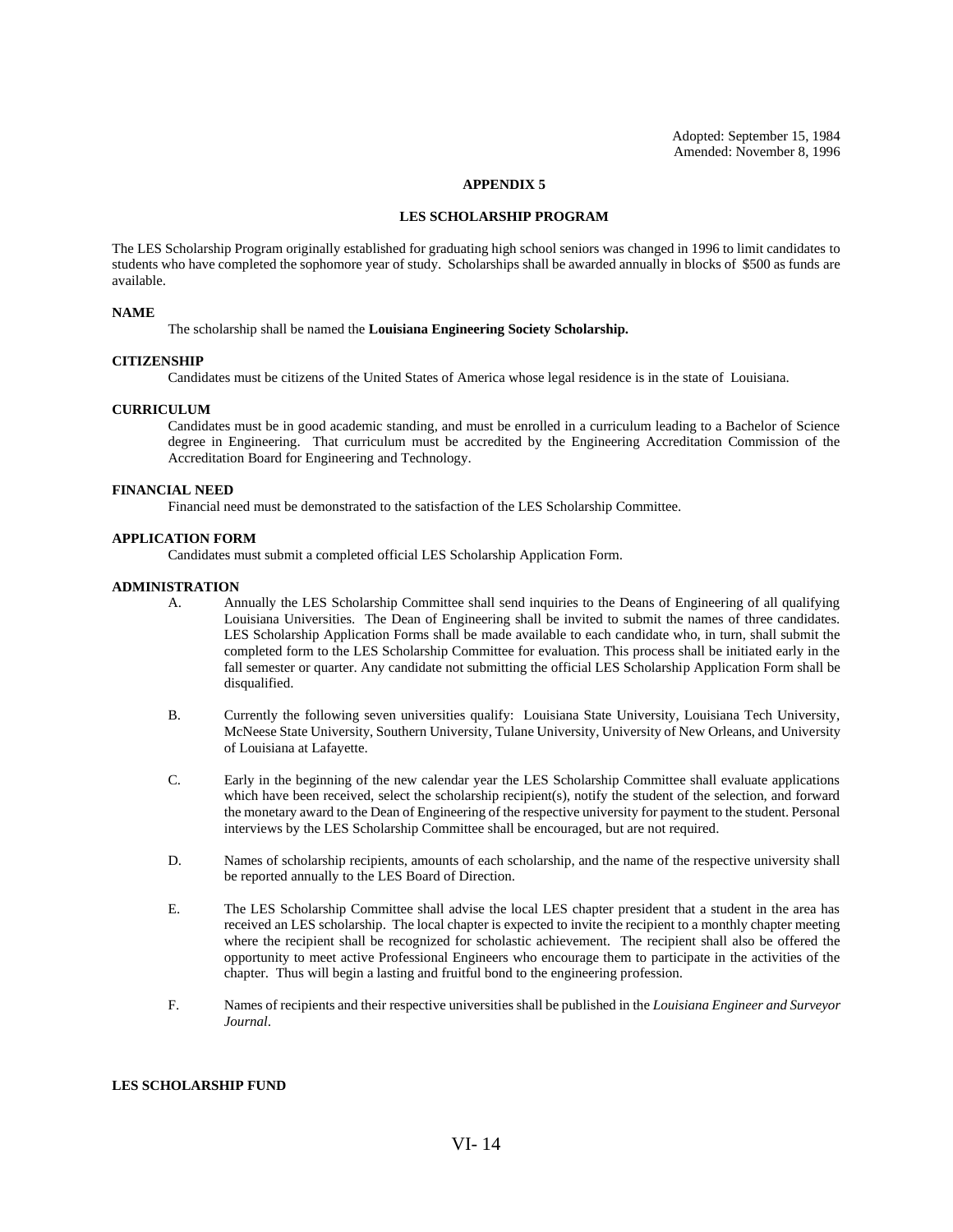A. The State Scholarship committee shall develop and administer a Scholarship Fund for the purpose

of securing, depositing and distributing scholarship assets. The Scholarship Fund shall be maintained in a tax free account, e.g., IRS designation Section 501(c)(3) under the control of the LES Board of Direction.

Each Chapter's Scholarship Committee will be responsible for reviewing a list of prospective engineering companies in their geographical area and recommend target companies to the State Scholarship Chairman. A concerted effort will be made by the State Scholarship Committee (or an *ad hoc* committee) to draft an appropriate letter that outlines the intent and purpose of the Scholarship program. The letter will be endorsed by both the LES State President and the State Scholarship Chairman as an indication of LES support. This letter and the list of prospective engineering companies will be forwarded by the State Scholarship Chairman to the LES State Office for mailing. Contributors to the Scholarship Program or sponsors of a grant or scholarship should mail their financial contributions (checks made payable to "LES Scholarship Fund") directly to the State Office each year. These contributions will be deposited into the LES Scholarship Fund. The names of all contributing companies will be listed in documents advertising and announcing the program.

- B. To maintain the integrity and professional ethics of the engineering profession, as interpreted by LES, all interested sponsors of scholarships or grants must receive the approval of the LES Board of Direction. This requirement also applies to any scholarship or grant provision(s) and/or constraint(s) that may be imposed by the sponsors. This will prevent the acceptance through the LES of any provision or constraint that the LES Board of Direction deems inappropriate.
- C. Contributions will be accepted from individuals, companies, consulting firms, and so forth; however, only those contributions of \$100.00 of more will be listed in the Scholarship Program literature. Contributions of \$1,000.00 or more can be named after the contributor with the title of the scholarship/grant designated by name by the contributor subject to the approval of the LES Board of Direction.
- D. A portion of the Scholarship Fund's portfolio shall be designated by the LES Scholarship Committee as the Scholarship Endowment Fund, and another portion the Scholarship Operating Fund.
	- 1. Endowment Fund: The LES Scholarship Committee shall allocate a portion of funds raised to the Endowment Fund. The capital of the Scholarship Endowment Fund shall be preserved. Only the income from the principal of the Endowment Fund shall be expended for scholarships and administration expenses.
	- 2. Scholarship Operating Fund: Income from the Scholarship Endowment Fund shall be transferred periodically to the Scholarship Operating Fund to finance annual scholarships and administration expenses. The number of scholarships granted each year shall be subject to the availability of these dispensable funds in the Scholarship Operating Fund.
- E. If the portfolio contains insufficient funds to pay at least one \$500 scholarship annually, the Scholarship Committee shall not offer a scholarship. However, if fund raising efforts are successful, and money accumulates in the portfolio, the Scholarship Committee shall determine a prudent allocation of funds to

a) increase the capital of the Scholarship Endowment Fund, and/or

b) increase the Scholarship Operating Fund so that the number of scholarships or the size of scholarships may be increased.

# **FINANCIAL REPORTS**

The Executive Director shall provide quarterly financial reports to the State Scholarship Chairman and the Secretary-Treasurer of the LES Board of Direction. These reports shall identify income, expenses and balances of the Scholarship Endowment Fund and the Scholarship Operating Fund.

An audit of the above accounts shall be performed at prudent periods by independent agents under the direction of the Secretary-Treasurer of the Board of Direction.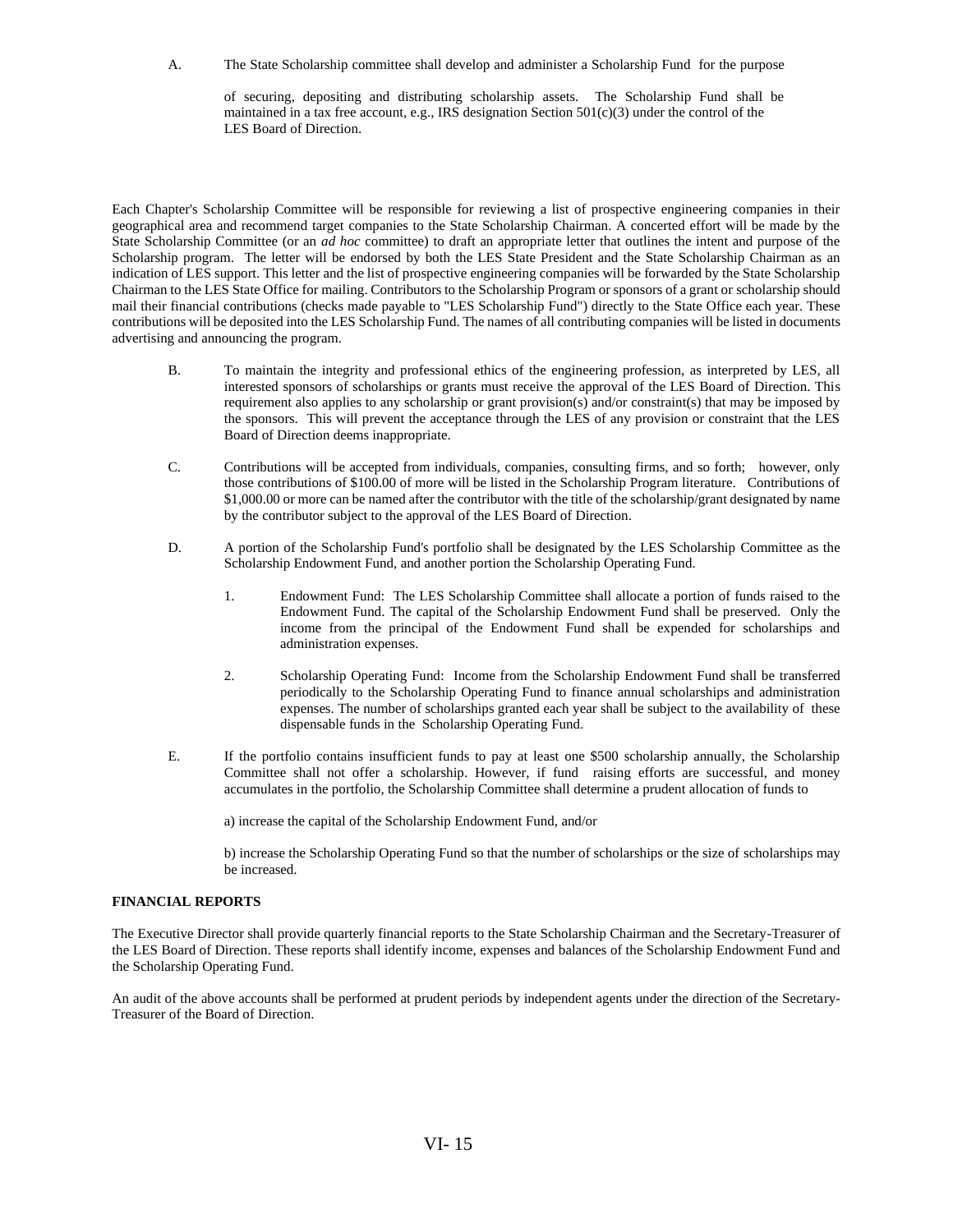# **MEMORIAMS FOR DECEASED MEMBERS**

Each Chapter President shall appoint a committee to report deaths of members in the area. It is suggested that the Membership Chairman and two or three other members of the Chapter be assigned to a committee with the responsibility of observing the newspaper obituaries. The Chairman of the Committee will send an obituary or suitable notification to the State Office.

The State Office will prepare a memoriam article for publication in the next issue of the *Louisiana Engineer and Surveyor Journal*.

Also, at the Annual Awards Meeting each year, a necrology for the year will be read and a moment of silent prayer will be observed.

## PROCEDURE

- 1. The Chapter President will appoint a committee whose duty it is to advise the LES State Office of all deceased members.
- 2. The State Office will prepare memoriam article for publication in the magazine. A copy of the magazine will be mailed to the next of kin.
- 3. A list will be kept for reading at the Annual Awards Meeting of the Society.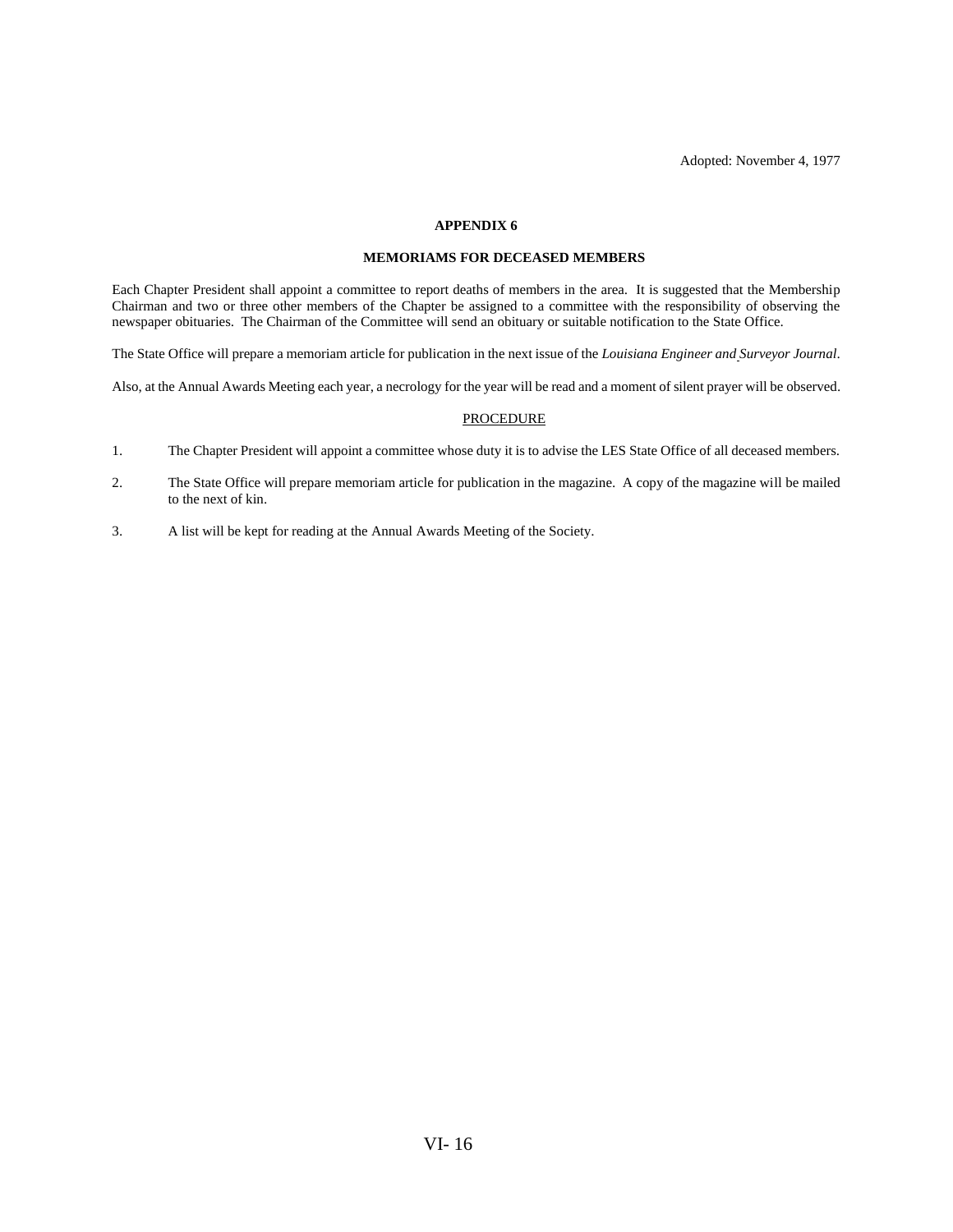Adopted: March 14, 1975 Amended: January 7, 1977 Amended: January 14, 1999

## **APPENDIX 7**

## **LES TRAVEL EXPENSE REIMBURSEMENT POLICY**

The following will govern the Louisiana Engineering Society's practices with regard to its travel expense reimbursement procedure for appropriated funds.

## A. LES MEMBER

- 1. In all cases where reimbursement of travel expenses will be requested from the Society, specific prior approval shall be obtained from the Board of Direction. This approval may be granted annually by the Board for National Directors or such other officers or members whose specific requests were included and approved in the annual budget of the Society. The Board shall at that time specify any particular reimbursement restrictions such as mode of travel, per diem allowances, expected expenses, total limit, etc.
- 2. Reimbursement will be limited, unless otherwise specified, to air coach round trip fare, transportation to and from the airport, parking and tolls, personal baggage handling, business telephone calls, registration fees, actual cost of food including tips not to exceed \$30.00 per day, and actual cost of lodging not to exceed the cost of a single room in the convention hotel/motel: less any amounts reimbursable by NSPE or from any other funds.
- 3. Reimbursement will be further limited to the extent that funds budgeted by the Society for travel expenses are available and that such expenses are not otherwise reimbursed from other sources.
- 4. Requests for approval for National Directors of the Society will take precedence over Practice Division delegates whenever sufficient funds are not available.

## B. LES EXECUTIVE DIRECTOR

- 1. Travel within the state, not requiring an overnight stay, shall not require specific prior approval; however, an accounting of any reimbursement expenses shall be made.
- 2. Interstate or intrastate travel involving an overnight stay, shall require prior approval by the Secretary-Treasurer.
- 3. Travel involving other transportation means not included in the budget and/or extended time periods shall have prior approval by the Executive Committee.
- 4. Any travel expenses for which reimbursement will be sought for any staff or secretarial assistance at a meeting or conference shall require specific prior approval by the Secretary-Treasurer.
- 5. The Executive Director shall prepare an estimate of expected reimbursement expenses for submittal to the Secretary-Treasurer for those instances where prior approval is required.

In the case of either LES members or the Executive Director, an accounting of the expected reimbursement expenses is to be submitted to the Secretary-Treasurer as soon as practicable after the incurrence of the expenses. Receipts shall be attached for all expenses associated with airfare, ground transportation (other than personal vehicle), lodging, parking and tolls, registration, and business telephone expenses.

In order to permit proper budgeting, those who anticipate incurring reimbursable travel expenses shall submit to the Secretary-Treasurer before April 30 each year an estimate of travel expenses for which they expect to request reimbursement from the Society in the next fiscal year.

The incoming Secretary-Treasurer and Finance Committee shall recommend for the Board's approval amount(s) to be included in the budget consistent with the best interests and overall goals for the Society. The Executive Director's travel expenses shall be budgeted separately from all others.

It is recommended that Practice Divisions adopt a similar travel policy.

In all instances, the Board of Direction shall have ultimate authority over the reimbursement of expenses and may alter the policy outlined above at its discretion.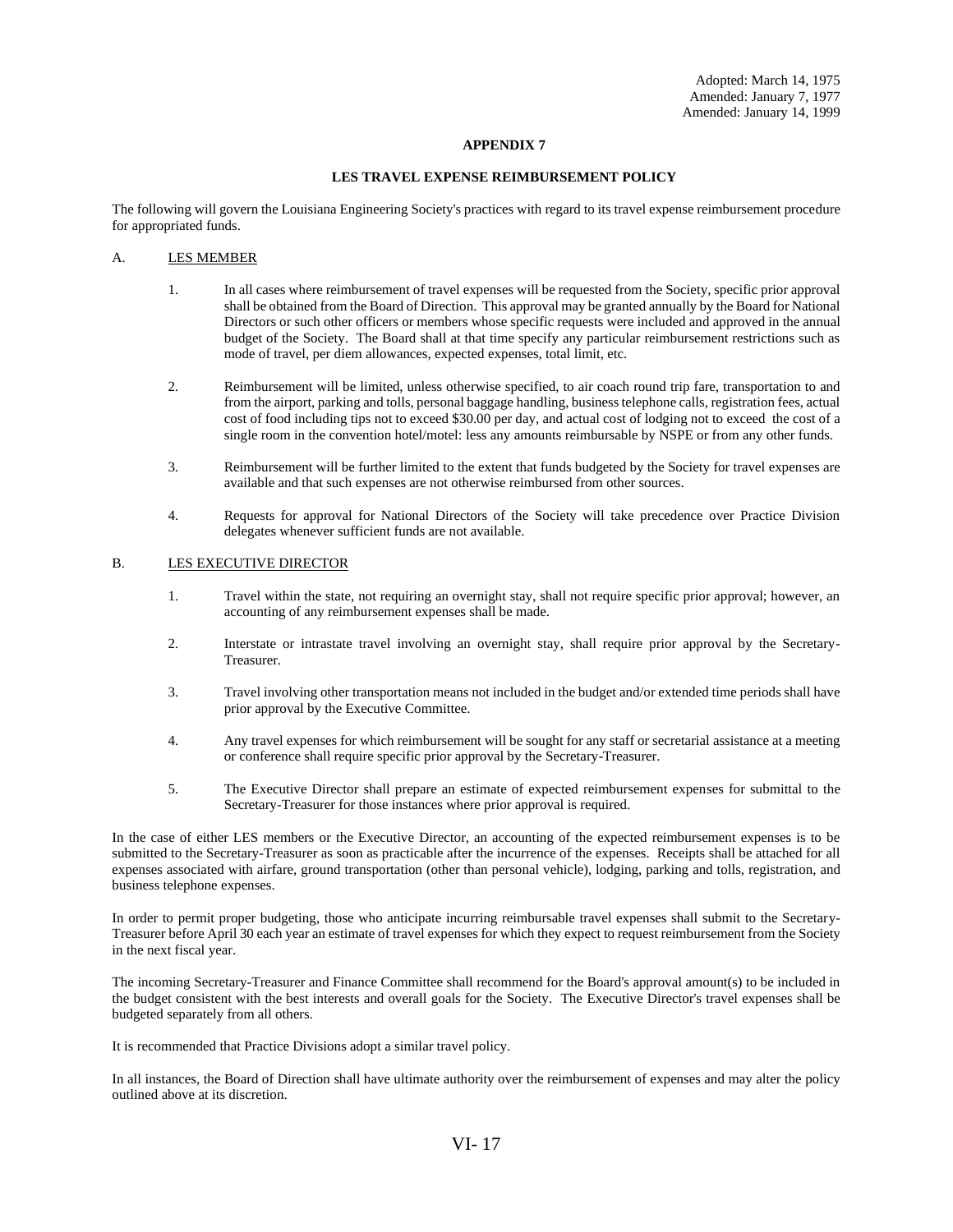# **RELATION OF VARIOUS LES AND NSPE MEMBERSHIP GRADES**

## P.E. MEMBER

A P.E. Member shall be defined as a person holding a valid license or certificate of registration as a professional engineer, issued under the laws of any state, territory, possession, or district of the United States.

#### E.I. ASSOCIATE MEMBER

An E.I. Associate Member shall be defined as a person who is:

- A. An Engineer Intern; or
- B. A graduate of an engineering curriculum or engaged in postgraduate engineering study. An Associate Member may remain in this classification until eligible for advancement by professional registration to Member but not more than 12 years.

#### STUDENT MEMBER

A Student Member shall be defined as an undergraduate or graduate matriculate of a school or college of engineering or engineering related sciences. Upon graduation, the Student Member shall, if otherwise qualified, be transferred to the grade of E.I. Associate Member without application.

## LIFE MEMBER

A Life Member shall be a Member who has paid dues for a period of at least thirty-five years, other than as a Student member, and who has reached the age of sixty-five and shall by virtue of these facts be exempt from payment of further dues.

#### SUSTAINING MEMBER

A Sustaining Member shall be defined as an individual, corporation, society, or other entity who would like to contribute to the well-being of the Society. A Sustaining Member shall not have voting privileges or hold office. The Board of Direction shall set Levels, Dues, and Benefits for the Sustaining Member. The Sustaining Member grade is reserved for those persons not eligible for membership in any other grade.

## HONORARY MEMBER

An Honorary Member shall be defined as an individual who has made special contributions to the objectives of the Society. An Honorary Member shall not have voting privileges, may not hold office, and shall be exempt from paying dues. An Honorary membership may be awarded by any Board member subject to the approval of the majority of the Board.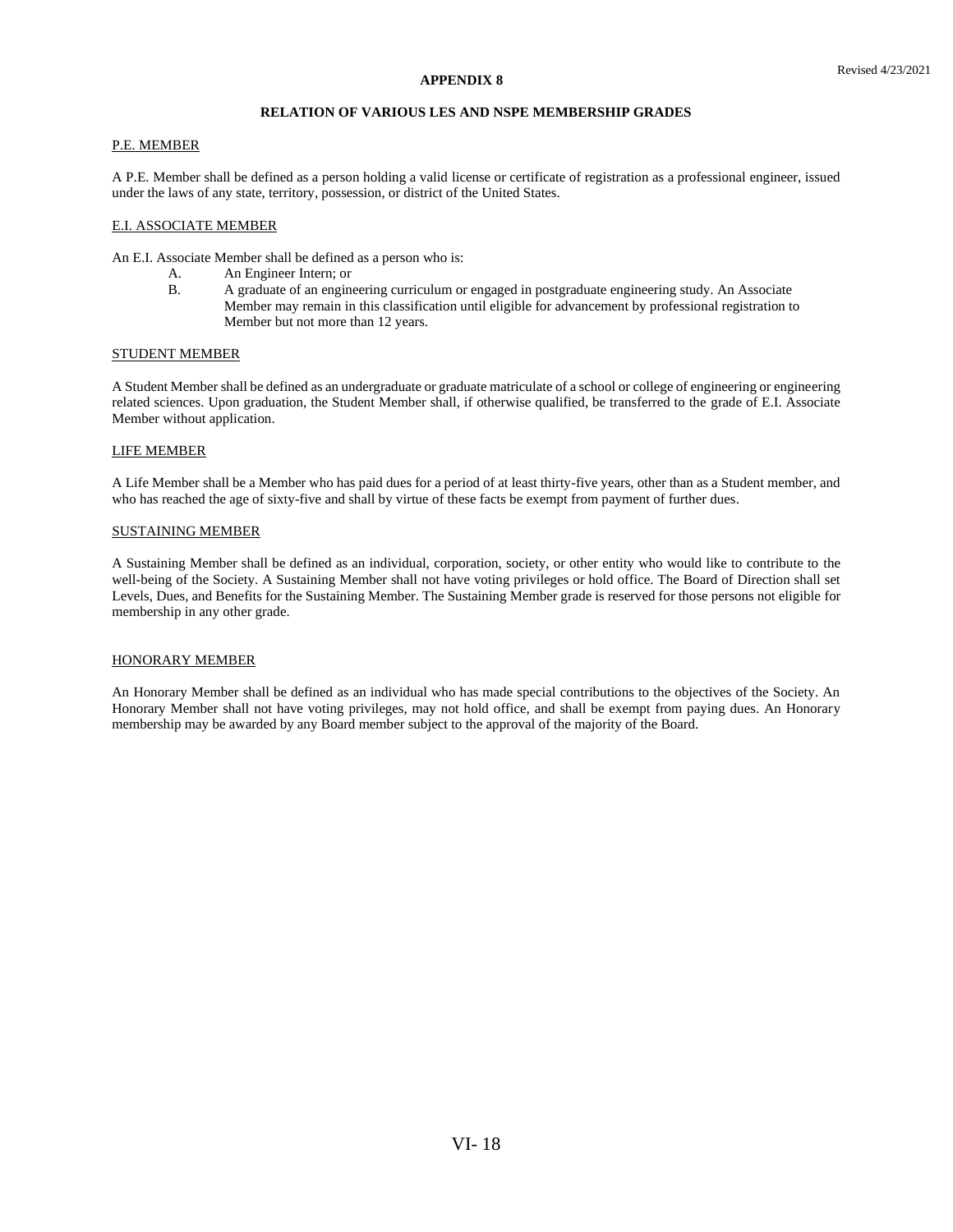# **Chapter Areas by Zip Code**

| ALEXANDRIA CHAPTER         | 713, 714      |
|----------------------------|---------------|
| <b>BATON ROUGE CHAPTER</b> | 707, 708, 709 |
| <b>BAYOU CHAPTER</b>       | 703           |
| <b>LAFAYETTE CHAPTER</b>   | 705           |
| LAKE CHARLES CHAPTER       | 706           |
| <b>MONROE CHAPTER</b>      | 712           |
| NEW ORLEANS CHAPTER        | 700, 701, 704 |
| SHREVEPORT CHAPTER         | 710, 711      |

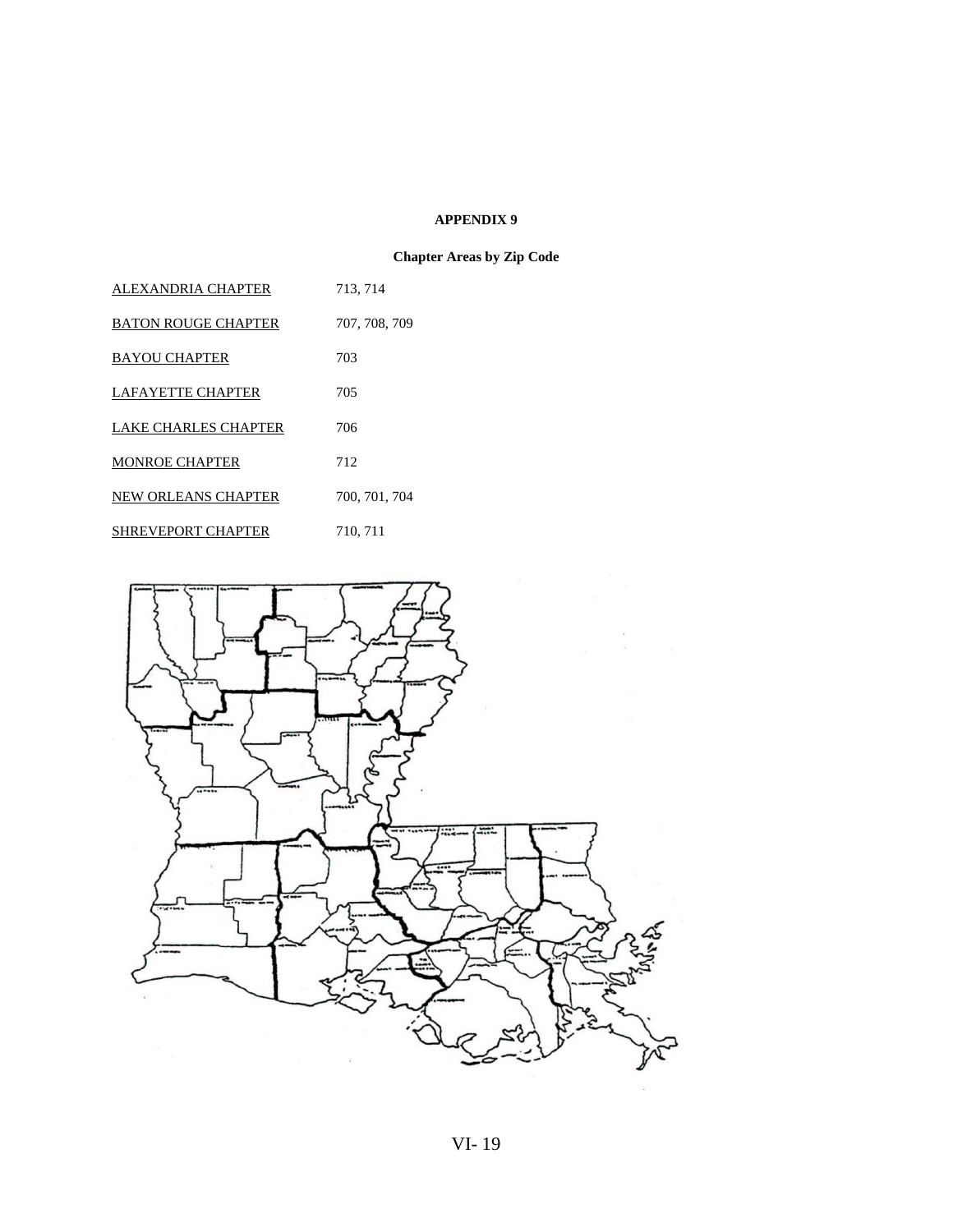#### **CHAPTER MEETINGS**

If there is anything that marks a successful chapter it is good meetings. Meetings that are "alive" and "interesting". Meetings which leave the members feeling glad they attended and looking forward to the next one.

When a chapter is getting nowhere–stagnating–this is usually reflected in its meetings. Most complaints about dull and uninteresting meetings can be traced back to dull and uninterested chapter leadership.

Good meetings don't just "happen". They are the result of careful planning well in advance of the meeting date. But, even with the best laid plans, a meeting can go astray if it is not well directed.

One of the more important jobs as Chapter President is to preside over meetings. This again is an art and skill that can only be learned by experience. The best advice on how to "be" at meetings can be summed up as – be fair, be firm, be generous, be alive and keep things moving.

The Chapter President should be aware of the three distinct types or classifications of meetings. They are: (1) Business, (2) Program, and (3) Social. Most meetings are a mixture of the three; but, the mixing has to be done skillfully. It is never good to have one part of the meeting "intruding" upon another part. No one wants to delay an interesting program or social event while some unfinished business is considered.

Some ideas for meetings which have been used successfully:

Organizational Meeting: A good way to start off your chapter year. Each committee is called upon to outline its plans for the coming year. Committee Chairmen can be introduced to the membership.

Past Presidents' Night: A chance to honor all past presidents. The chapter can present them with certificates or other service awards.

Joint Meeting With Local Technical Society: This can lead to ideas and plans that can be used by both groups.

Certificate Presentation: Every chapter should have some kind of official session for presenting membership certificates. This ought to be a top priority project for the Program Committee.

Legislative Night: Invite members of the state legislature. Have them talk about legislation that affects professional engineers.

Armed Forces Meeting: Invite engineers from any of the armed services to discuss engineering problems from the military point of view. Try and have some definite topic in mind about which they can speak.

Engineering Education: Deans or professors in engineering schools are usually more than glad to talk on their favorite subject before a professional society. A discussion panel with educators and practicing engineers makes a good program.

Talk By Local Newspaper Editor or Publisher: These people can tell the membership how to get the most favorable newspaper publicity for chapter events. A personal contact with the working press is always valuable.

## A Special Meeting Centered Around A Discussion Of Personality Development For Business

And Sales Work: This can be "led off" with a talk by a local executive specializing in sales or personnel work. Engineers are often introverted individuals and have a need for training and practice in public speaking and other activities that bring them out "of their shells". Good speakers for this type of meeting can be found in every community. Look for them in Kiwanis, Lions, Rotary, and other similar service clubs. A dynamic speaker at one of your chapter meetings can generate enthusiasm among the most apathetic members.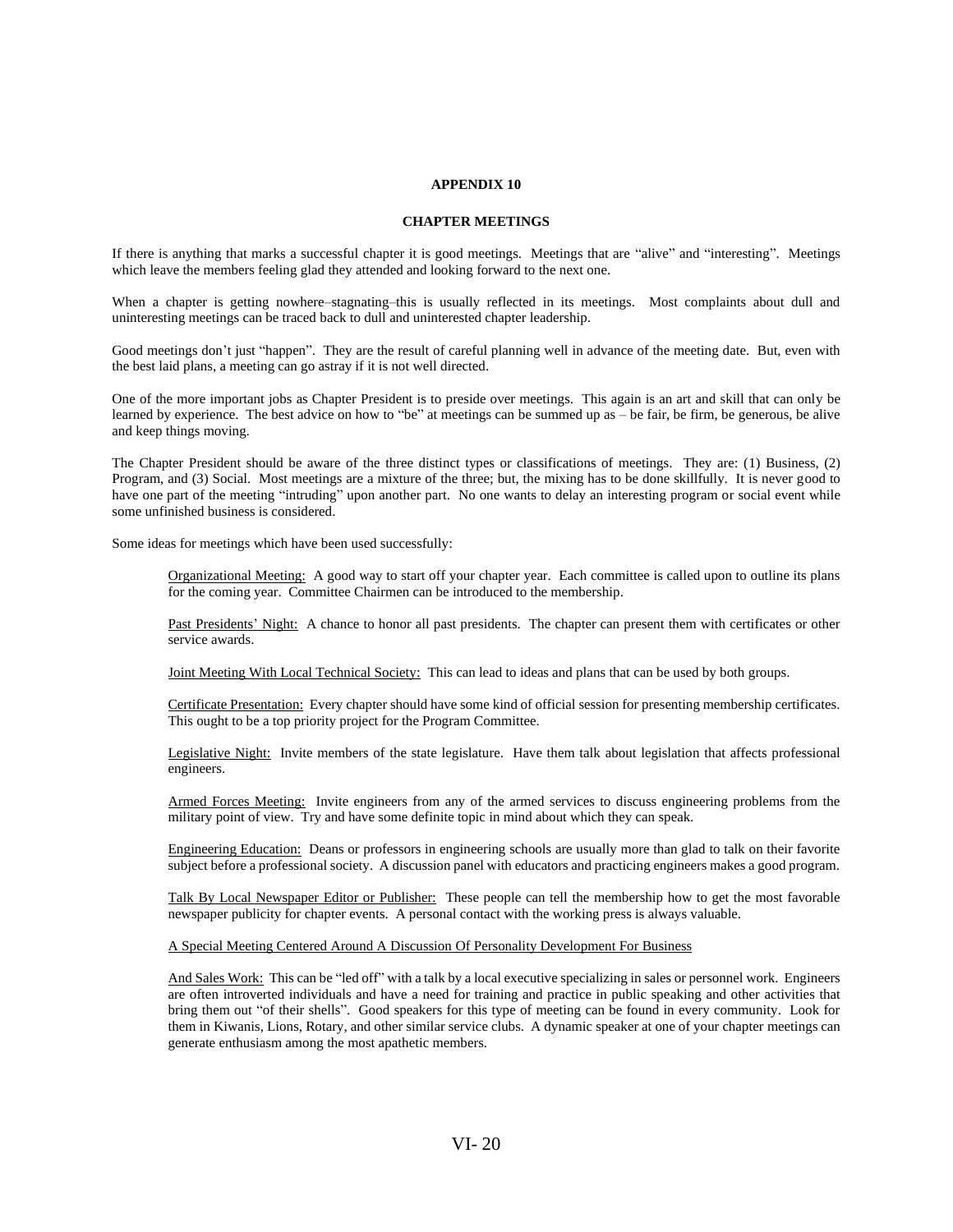



## **CODE OF ETHICS FOR ENGINEERS**

## **Preamble**

Engineering is an important and learned profession. As members of this profession, engineers are expected to exhibit the highest standards of honesty and integrity. Engineering has a direct and vital impact on the quality of life for all people. Accordingly, the services provided by engineers require honesty, impartiality, fairness, and equity, and must be dedicated to the protection of the public health, safety, and welfare. Engineers must perform under a standard of professional behavior that requires adherence to the highest principles of ethical conduct.

## **I. Fundamental Canons**

Engineers, in the fulfillment of their professional duties, shall:

- 1. Hold paramount the safety, health, and welfare of the public.
- 2. Perform services only in areas of their competence.
- 3. Issue public statements only in an objective and truthful manner.
- 4. Act for each employer or client as faithful agents or trustees.
- 5. Avoid deceptive acts.
- 6. Conduct themselves honorably, responsibly, ethically, and lawfully so as to enhance the honor, reputation, and usefulness of the profession.

## **II. Rules of Practice**

- 1. Engineers shall hold paramount the safety, health, and welfare of the public.
	- a. If engineers' judgment is overruled under circumstances that endanger life or property, they shall notify their employer or client and such other authority as may be appropriate.
	- b. Engineers shall approve only those engineering documents that are in conformity with applicable standards.
	- c. Engineers shall not reveal facts, data, or information without the prior consent of the client or employer except as authorized or required by law or this Code.
	- d. Engineers shall not permit the use of their name or associate in business ventures with any person or firm that they believe is engaged in fraudulent or dishonest enterprise.
	- e. Engineers shall not aid or abet the unlawful practice of engineering by a person or firm.
	- f. Engineers having knowledge of any alleged violation of this Code shall report thereon to appropriate professional bodies and, when relevant, also to public authorities, and cooperate with the proper authorities in furnishing such information or assistance as may be required.
- 2. Engineers shall perform services only in the areas of their competence.
	- a. Engineers shall undertake assignments only when qualified by education or experience in the specific technical fields involved.
	- b. Engineers shall not affix their signatures to any plans or documents dealing with subject matter in which they lack competence, nor to any plan or document not prepared under their direction and control.
	- c. Engineers may accept assignments and assume responsibility for coordination of an entire project and sign and seal the engineering documents for the entire project, provided that each technical segment is signed and sealed only by the qualified engineers who prepared the segment.
- 3. Engineers shall issue public statements only in an objective and truthful manner.
	- a. Engineers shall be objective and truthful in professional reports, statements, or testimony. They shall include all relevant and pertinent information in such reports, statements, or testimony, which should bear the date indicating when it was current.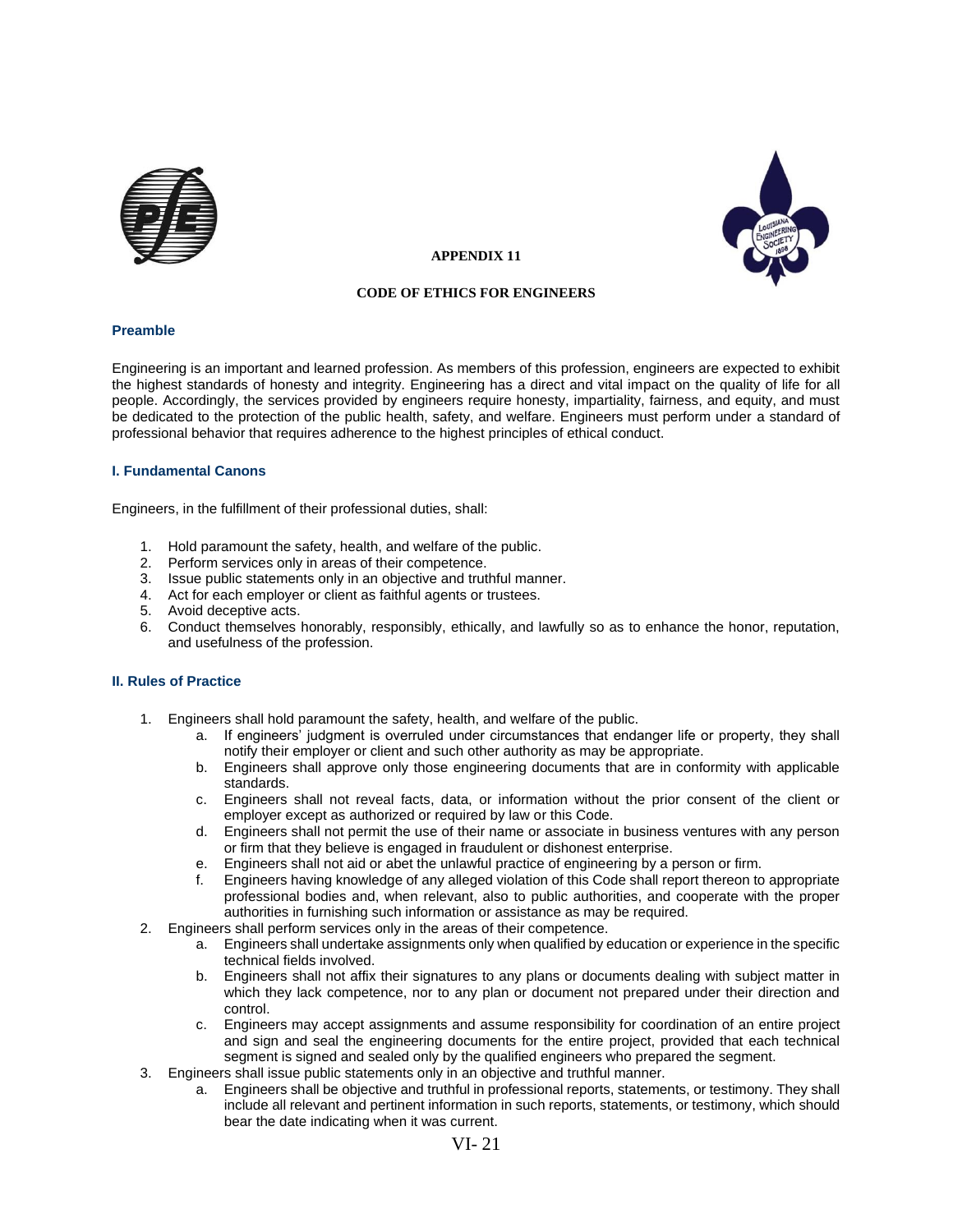- b. Engineers may express publicly technical opinions that are founded upon knowledge of the facts and competence in the subject matter.
- c. Engineers shall issue no statements, criticisms, or arguments on technical matters that are inspired or paid for by interested parties, unless they have prefaced their comments by explicitly identifying the interested parties on whose behalf they are speaking, and by revealing the existence of any interest the engineers may have in the matter
- 4. Engineers shall act for each employer or client as faithful agents or trustees.
	- a. Engineers shall disclose all known or potential conflicts of interest that could influence or appear to influence their judgment or the quality of their services.
	- b. Engineers shall not accept compensation, financial or otherwise, from more than one party for services on the same project, or for services pertaining to the same project, unless the circumstances are fully disclosed and agreed to by all interested parties.
	- c. Engineers shall not solicit or accept financial or other valuable consideration, directly or indirectly, from outside agents in connection with the work for which they are responsible.
	- d. Engineers in public service as members, advisors, or employees of a governmental or quasi-governmental body or department shall not participate in decisions with respect to services solicited or provided by them or their organizations in private or public engineering practice.
	- e. Engineers shall not solicit or accept a contract from a governmental body on which a principal or officer of their organization serves as a member.
- 5. Engineers shall avoid deceptive acts.
	- a. Engineers shall not falsify their qualifications or permit misrepresentation of their or their associates' qualifications. They shall not misrepresent or exaggerate their responsibility in or for the subject matter of prior assignments. Brochures or other presentations incident to the solicitation of employment shall not misrepresent pertinent facts concerning employers, employees, associates, joint venturers, or past accomplishments.
	- b. Engineers shall not offer, give, solicit, or receive, either directly or indirectly, any contribution to influence the award of a contract by public authority, or which may be reasonably construed by the public as having the effect or intent of influencing the awarding of a contract. They shall not offer any gift or other valuable consideration in order to secure work. They shall not pay a commission, percentage, or brokerage fee in order to secure work, except to a bona fide employee or bona fide established commercial or marketing agencies retained by them.

## **III. Professional Obligations**

- 1. Engineers shall be guided in all their relations by the highest standards of honesty and integrity.
	- a. Engineers shall acknowledge their errors and shall not distort or alter the facts.
	-
	- b. Engineers shall advise their clients or employers when they believe a project will not be successful.<br>c. Engineers shall not accept outside employment to the detriment of their regular work or intere-Engineers shall not accept outside employment to the detriment of their regular work or interest. Before accepting any outside engineering employment, they will notify their employers.
	- d. Engineers shall not attempt to attract an engineer from another employer by false or misleading pretenses.
- e. Engineers shall not promote their own interest at the expense of the dignity and integrity of the profession. 2. Engineers shall at all times strive to serve the public interest.
	- a. Engineers are encouraged to participate in civic affairs; career guidance for youths; and work for the advancement of the safety, health, and well-being of their community.
		- b. Engineers shall not complete, sign, or seal plans and/or specifications that are not in conformity with applicable engineering standards. If the client or employer insists on such unprofessional conduct, they shall notify the proper authorities and withdraw from further service on the project.
		- c. Engineers are encouraged to extend public knowledge and appreciation of engineering and its achievements.
		- d. Engineers are encouraged to adhere to the principles of sustainable development<sup>1</sup> in order to protect the environment for future generations.
- 3. Engineers shall avoid all conduct or practice that deceives the public.
	- a. Engineers shall avoid the use of statements containing a material misrepresentation of fact or omitting a material fact.
	- b. Consistent with the foregoing, engineers may advertise for recruitment of personnel.
	- c. Consistent with the foregoing, engineers may prepare articles for the lay or technical press, but such articles shall not imply credit to the author for work performed by others.
- 4. Engineers shall not disclose, without consent, confidential information concerning the business affairs or technical processes of any present or former client or employer, or public body on which they serve.
	- a. Engineers shall not, without the consent of all interested parties, promote or arrange for new employment or practice in connection with a specific project for which the engineer has gained particular and specialized knowledge.
	- b. Engineers shall not, without the consent of all interested parties, participate in or represent an adversary interest in connection with a specific project or proceeding in which the engineer has gained particular specialized knowledge on behalf of a former client or employer.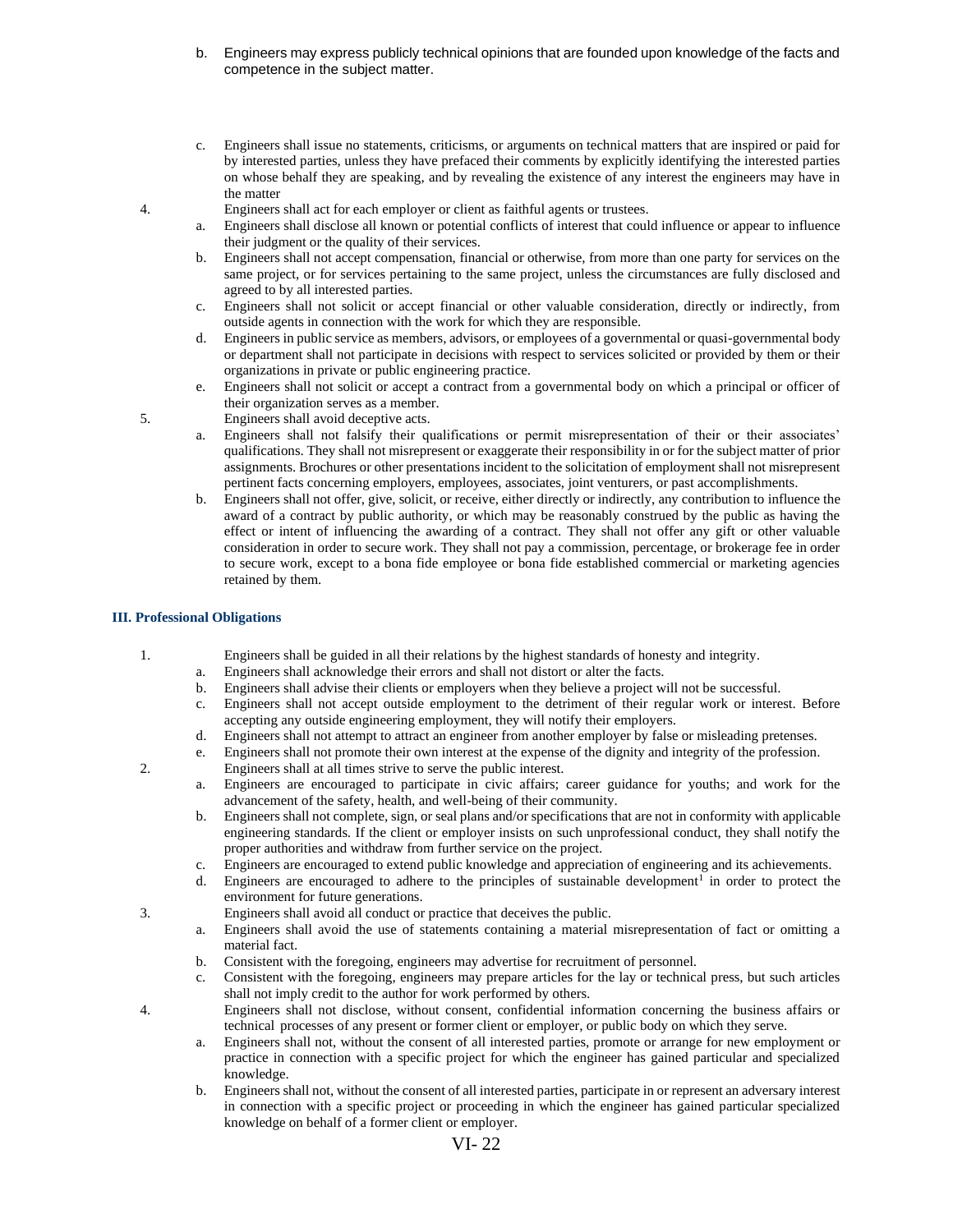5. Engineers shall not be influenced in their professional duties by conflicting interests.

- a. Engineers shall not accept financial or other considerations, including free engineering designs, from material or equipment suppliers for specifying their product.
- b. Engineers shall not accept commissions or allowances, directly or indirectly, from contractors or other parties dealing with clients or employers of the engineer in connection with work for which the engineer is responsible. 6. Engineers shall not attempt to obtain employment or advancement or professional engagements by untruthfully criticizing other engineers, or by other improper or questionable methods.
	- a. Engineers shall not request, propose, or accept a commission on a contingent basis under circumstances in which their judgment may be compromised.
	- b. Engineers in salaried positions shall accept part-time engineering work only to the extent consistent with policies of the employer and in accordance with ethical considerations.
	- c. Engineers shall not, without consent, use equipment, supplies, laboratory, or office facilities of an employer to carry on outside private practice.
- 7. Engineers shall not attempt to injure, maliciously or falsely, directly or indirectly, the professional reputation, prospects, practice, or employment of other engineers. Engineers who believe others are guilty of unethical or illegal practice shall present such information to the proper authority for action.
	- a. Engineers in private practice shall not review the work of another engineer for the same client, except with the knowledge of such engineer, or unless the connection of such engineer with the work has been terminated.
	- b. Engineers in governmental, industrial, or educational employ are entitled to review and evaluate the work of other engineers when so required by their employment duties.
	- c. Engineers in sales or industrial employ are entitled to make engineering comparisons of represented products with products of other suppliers.
- 8. Engineers shall accept personal responsibility for their professional activities, provided, however, that engineer may seek indemnification for services arising out of their practice for other than gross negligence, where the engineer's interests cannot otherwise be protected.
	- a. Engineers shall conform to state registration laws in the practice of engineering.
	- b. Engineers shall not use association with a non-engineer, a corporation, or partnership as a "cloak" for unethical acts.
- 9. Engineers shall give credit for engineering work to those to whom credit is due, and will recognize the proprietary interests of others.
	- a. Engineers shall, whenever possible, name the person or persons who may be individually responsible for designs, inventions, writings, or other accomplishments.
	- b. Engineers using designs supplied by a client recognize that the designs remain the property of the client and may not be duplicated by the engineer for others without express permission.
	- c. Engineers, before undertaking work for others in connection with which the engineer may make improvements, plans, designs, inventions, or other records that may justify copyrights or patents, should enter into a positive agreement regarding ownership.
	- d. Engineers' designs, data, records, and notes referring exclusively to an employer's work are the employer's property. The employer should indemnify the engineer for use of the information for any purpose other than the original purpose.
	- e. Engineers shall continue their professional development throughout their careers and should keep current in their specialty fields by engaging in professional practice, participating in continuing education courses, reading in the technical literature, and attending professional meetings and seminars.

Footnote 1 "Sustainable development" is the challenge of meeting human needs for natural resources, industrial products, energy, food, transportation, shelter, and effective waste management while conserving and protecting environmental quality and the natural resource base essential for future development.

# —*As Revised July 2007*

" By order of the United States District Court for the District of Columbia, former Section 11© of the NSPE Code of Ethics prohibiting competitive bidding, and all policy statements, opinions, rulings or other guidelines interpreting its scope, have been rescinded as unlawfully interfering with the legal right of engineers, protected under the antitrust laws, to provide price information to prospective clients; accordingly, nothing contained in the NSPE Code of Ethics, policy statements, opinions, rulings or other guidelines prohibits the submission of price quotations or competitive bids for engineering services at any time or in any amount."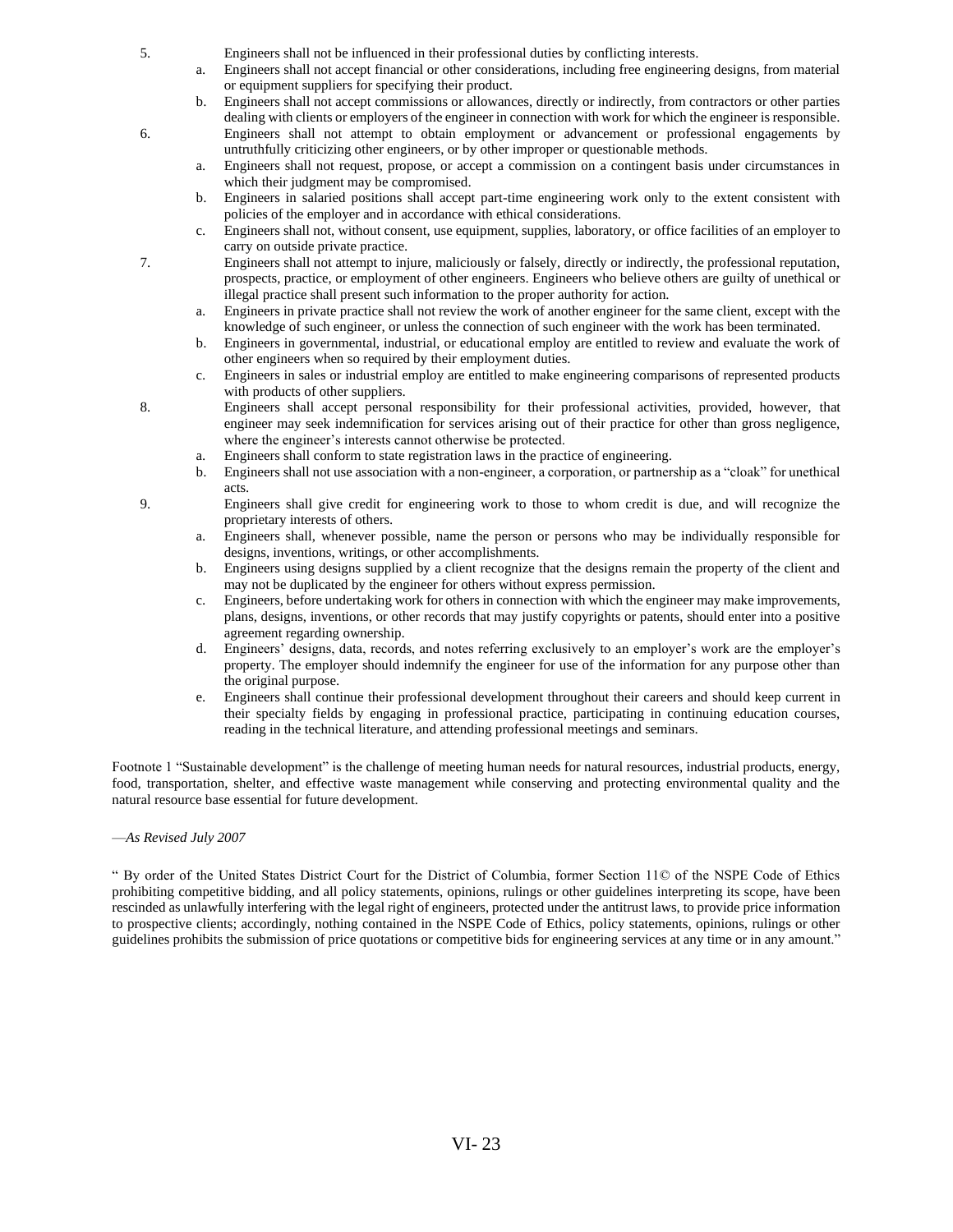## **Statement by NSPE Executive Committee**

In order to correct misunderstandings which have been indicated in some instances since the issuance of the Supreme Court decision and the entry of the Final Judgment, it is noted that in its decision of April 25, 1978, the Supreme Court of the United States declared: "The Sherman Act does not require competitive bidding."

It is further noted that as made clear in the Supreme Court decision:

- 1. Engineers and firms may individually refuse to bid for engineering services.
- 2. Clients are not required to seek bids for engineering services.
- 3. Federal, state, and local laws governing procedures to procure engineering services are not affected, and remain in full force and effect.
- 4. State societies and local chapters are free to actively and aggressively seek legislation for professional selection and negotiation procedures by public agencies.
- 5. State registration board rules of professional conduct, including rules prohibiting competitive bidding for engineering services, are not affected and remain in full force and effect. State registration boards with authority to adopt rules of professional conduct may adopt rules governing procedures to obtain engineering services.
- 6. As noted by the Supreme Court, "nothing in the judgment prevents NSPE and its members from attempting to influence governmental action . . ."

NOTE: In regard to the question of application of the Code to corporation's vis-à-vis real persons, business form or type should not negate nor influence conformance of individuals to the Code. The Code deals with professional services, which services must be performed by real persons. Real persons in turn establish and implement policies within business structures. The Code is clearly written to apply to the Engineer, and it is incumbent on members of NSPE to endeavor to live up to its provisions. This applies to all pertinent sections of the Code.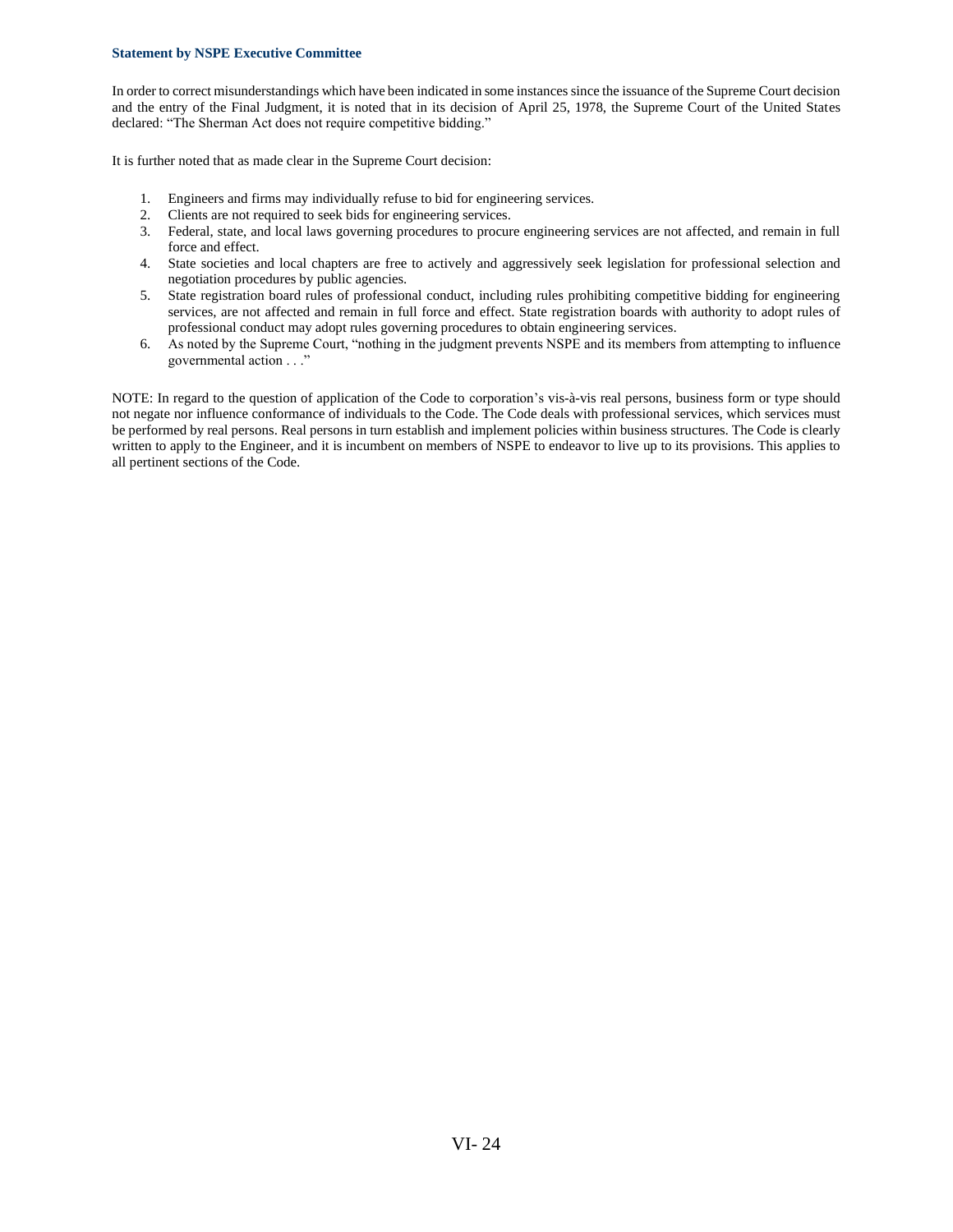## **Appendix 12**

## **LES Office Policies**

It is the policy of the LES to provide equal employment opportunity to all persons without regard to their race, color, religion, gender, age, marital status, national origin or disability. It is the Society's goal to promote the full realization of equal employment opportunity for all job applicants and employees.

All individuals shall be treated fairly during the LES's recruitment process and upon employment without regard to race, color, religion, gender, age, marital status, national origin or disability. Equal opportunity and equal consideration shall be afforded to all qualified applicants and shall apply to all personnel actions including recruitment, hire, selection for training, promotion, establishment of pay rates or other compensation, transfer, layoff and termination.

It is the LES's policy to promote a professional atmosphere which encourages an efficient, productive and creative work environment. The LES will not tolerate verbal, physical or other conduct that creates an intimidating, offensive or hostile work environment. Any employee who believes that a supervisor, employee or nonemployee's conduct constitutes a violation of the LES's policy shall immediately report this information to the Society's Executive Director or the Society's President for possible investigation and action, if appropriate.

## **Office Hours**

LES office hours are 8:00 a.m. to 4:30 p.m. (or 35 hours) Monday through Friday. Employees are allowed to work a flexible work schedule; however, the office must be staffed five days per week. The Executive Director will assign the flexible work schedule. Non-exempt employees' (bookkeeper & secretary) shall receive one and one-half times their regular rate for all hours worked over 40 in the week. Exempt employees' (executive director) shall not receive overtime compensation.

## **Annual Leave**

Annual leave shall be earned as follows: 5/12 of a day per month for the first year of employment (5 days), however, entitlement to such leave does not occur until the employee has completed 1 full year of employment. 2-5 years continuous employment earns two weeks (10 days). 6 or more years of continuous employment earns three weeks (15 days).

Accrued vacation is vested to the employee and the monetary equivalent of unused vacation up to three weeks (15 days) will be paid to employee upon termination.

Request for annual leave must be submitted to the Executive Director for approval in advance of desired use. The Executive Director will endeavor to schedule annual leave in compliance with the employee's request, but also with consideration of work load in office. Permission for the Executive Director's annual leave shall be obtained from the LES President.

Annual leave, when necessary, and with the approval of the Executive Director, may be used as sick leave. Annual leave may be used as maternity leave.

# **Sick Leave**

An employee earns 5/12 of a day per month per year for sick leave (5 days). An employee absent on sick leave shall notify the Executive Director no later than 8:00 a.m. on the day they were absent. Messages left on the answering machine or cell phone will not be acceptable. An employee can accumulate sick leave for the duration of employment and may be used in the case of prolonged illness or medical disability, however, the Executive Committee may request periodic medical reports concerning the employee's progress. Additional sick leave may be granted with or without pay by the Executive Committee. Accumulated sick leave is not payable at the time employment is terminated; maximum number of sick days permitted to be carried forward shall be thirty (30) days.

# **Retirement**

Full time employees of LES are eligible to participate in any retirement plan of their choice. Age requirement for participants is 21 years of age; length of employment for eligibility is one (1) year continuous service. Employer contributions will be 5% of employees' salary at the close of current fiscal year.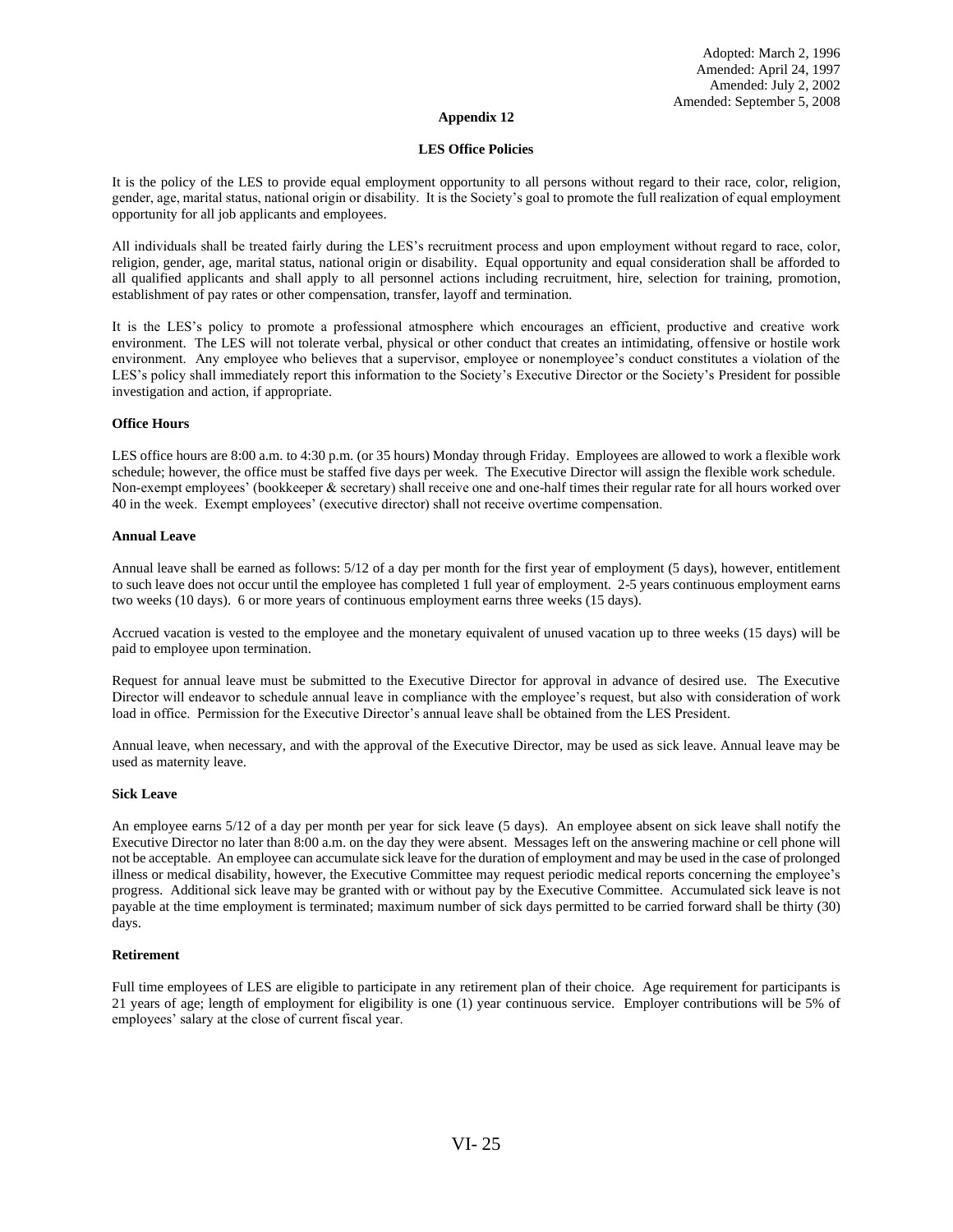## **Bonus**

Full time employees' of LES are eligible to receive a bonus based on performance. Annually, prior to the Annual Meeting, the Executive Committee will meet with the Executive Director to evaluate his/her performance and will review the other employees' evaluations. The Executive Director will also have salary and bonus recommendations on employees. Bonuses will be determined and awarded prior to close of calendar year.

#### **Approved Holidays**

There are eleven (11) approved Holidays:

- New Year's Day Mardi Gras Good Friday Memorial Day Independence Day Labor Day New Year's Eve
- Thanksgiving Day after Thanksgiving<br>Christmas Eve Christmas Day Christmas Day

Should one of the holidays fall on a Saturday or Sunday, the holiday will be observed on Friday or Monday.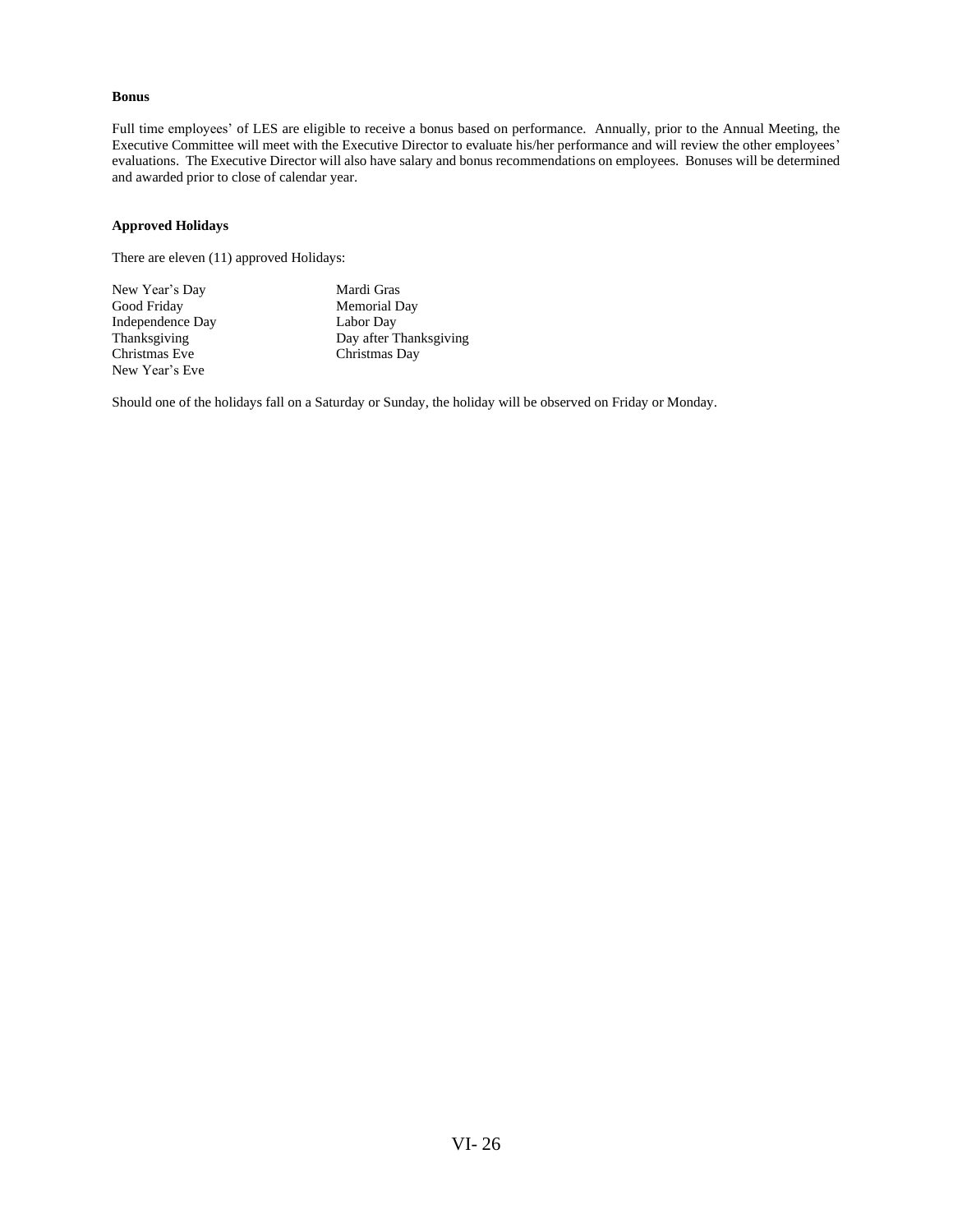# **QUALIFICATION BASED SELECTION POLICY**

- WHEREAS, the Louisiana Engineering Society is the single professional organization that represents all registered professional engineers in the State of Louisiana, and
- WHEREAS, engineering is the creative art of turning ideas into reality,
- WHEREAS, by training, engineers use their judgment, engineering skills, experience and flexibility to provide successful solutions to problems, and
- WHEREAS, protection of the public through high standards of care and quality is the duty of engineers and the engineering profession, and
- WHEREAS, the needs, scope, expectations, limitations and constraints of engineered projects are often unknown when project ideas are conceived, and
- WHEREAS, the diverse experience and creativity of the engineering profession is unbounded by our ever changing world, and
- WHEREAS, the fulfillment of engineering's mission relies on engineers performing only those tasks for which they are competent and qualified, and
- WHEREAS, Qualifications Based Selection (QBS) is a fair, equitable and flexible process to compatibly match

engineering talent with projects and owners on the basis of competency and qualifications.

NOW, THEREFORE, BE IT RESOLVED that the Louisiana Engineering Society supports "QBS" as an essential part of engineering practice.

## QUALIFICATION BASED SELECTION (QBS) is:

- A process that is fair, equitable and flexible;
- A process that seeks to match qualifications and competence to the needs, scope, expectations, limitations

and constraints of a project;

- A process that encourages a productive team effort;

- A process that is a logical, efficient and organized approach to the establishment of compatibility in the early stages of a project;

- A process that holds paramount the safety, health and welfare of the public;
- A process that recognizes qualifications and competency above other considerations;
- A process that is adaptable to all projects.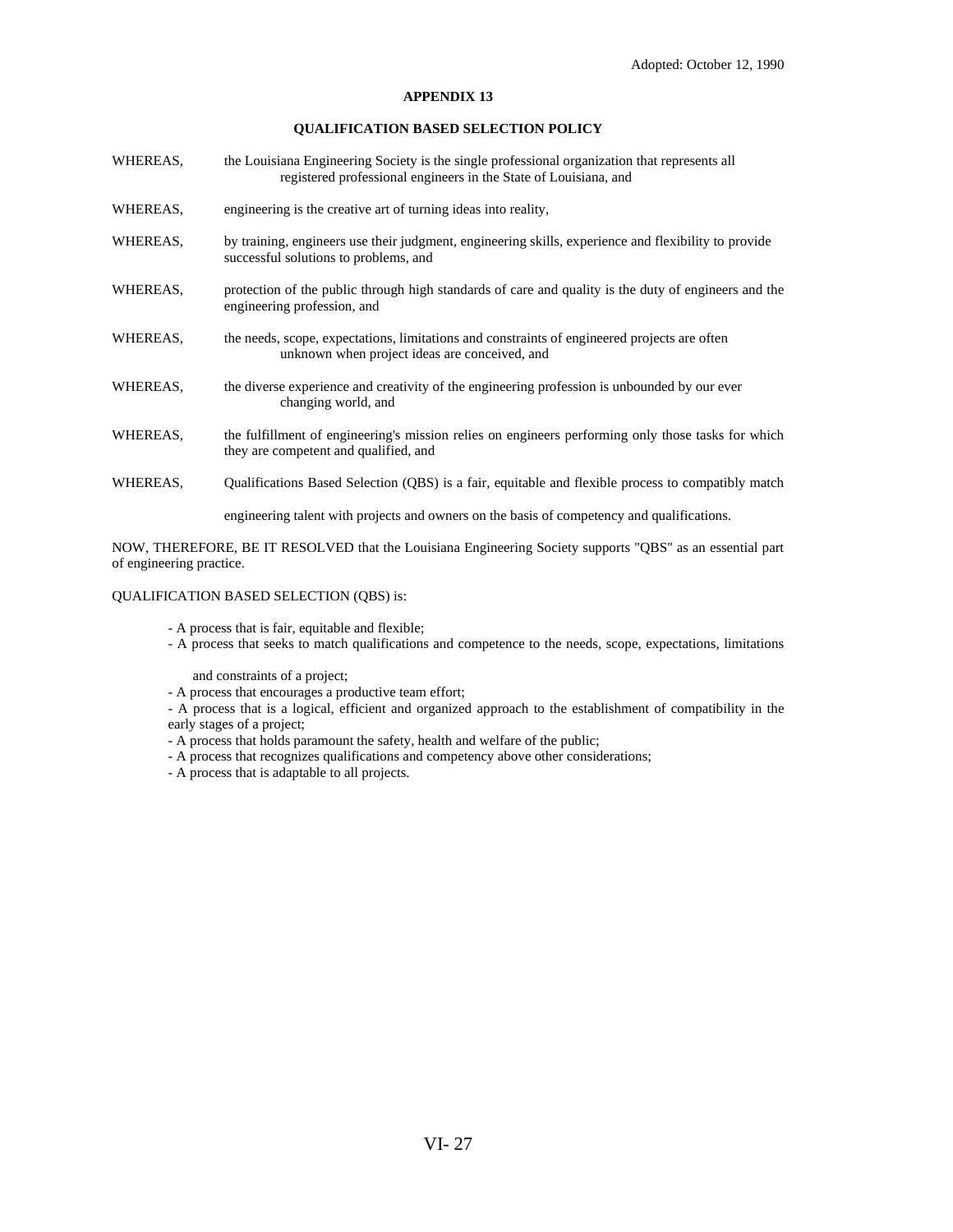## **LES STAFF POSITIONS Executive Director**

Under the direction of the Executive Committee and the Board of Direction, and within the constraints of the Constitution and Bylaws of the LES, the Executive Director shall provide the implementation link between Officers, Directors and Members of the LES and the Headquarters staff. Further, the Director should provide a continuing personal image for communication of the LES with outside agencies and the public. A successful operation, usually self-starting, should result in an economical, smooth running service organization, with a good public relations image.

- Responsible for the administration of all LES & LEF activities
- Responsible for upkeep & maintenance of Engineering Center
- Responsible for the hiring and supervision of staff
- Assists the President, Officers, and Board in carrying out the goals  $\&$  directives of LES  $\&$  LEF
- Oversees the receipt & distribution of funds related to the operations of LES & LEF
- Responsible for coordinating & publishing the *Louisiana Journal* magazine
- Responsible for soliciting advertisements in *Louisiana Journal* magazine & meeting budget requirements
- Responsible for fund-raising for State  $&$  National Mathcounts competition
- Plans, coordinates & implements the State Mathcounts competition
- Attends State & National Mathcounts competition
- Serves as liaison between LES and other professional & technical societies
- Coordinates & implements NSPE programs into LES programs as directed by the Board
- Attends NSPE Meetings as directed by the Board
- Tracks relevant legislative issues, disseminate legislative information to the Board, committees, etc., works closely with legislative committee, and attends all relevant legislative hearings
- Visits or contacts the chapters on a regular basis to assist with their needs
- Contacts the practice divisions on a regular basis to assist with their needs
- Prepares & distributes call to meeting notices and agenda for LES Board meeting
- Plans  $&$  coordinates all state meetings for LES  $&$  LEF
- Responsible for maintaining LES & LEF yearly budgets
- Assists the President in appointing persons to various committees  $\&$  serves as an advisor  $\&$  consult to all committees
- Responsible for membership recruitment  $&$  retention, works closely with membership committee
- Assists in developing, printing, & distributing brochures for related LES, LEF & Mathcounts programs
- Assists members in providing answers to the numerous questions received by all forms of communication
- Works closely with the Louisiana Engineering and Land Surveying Board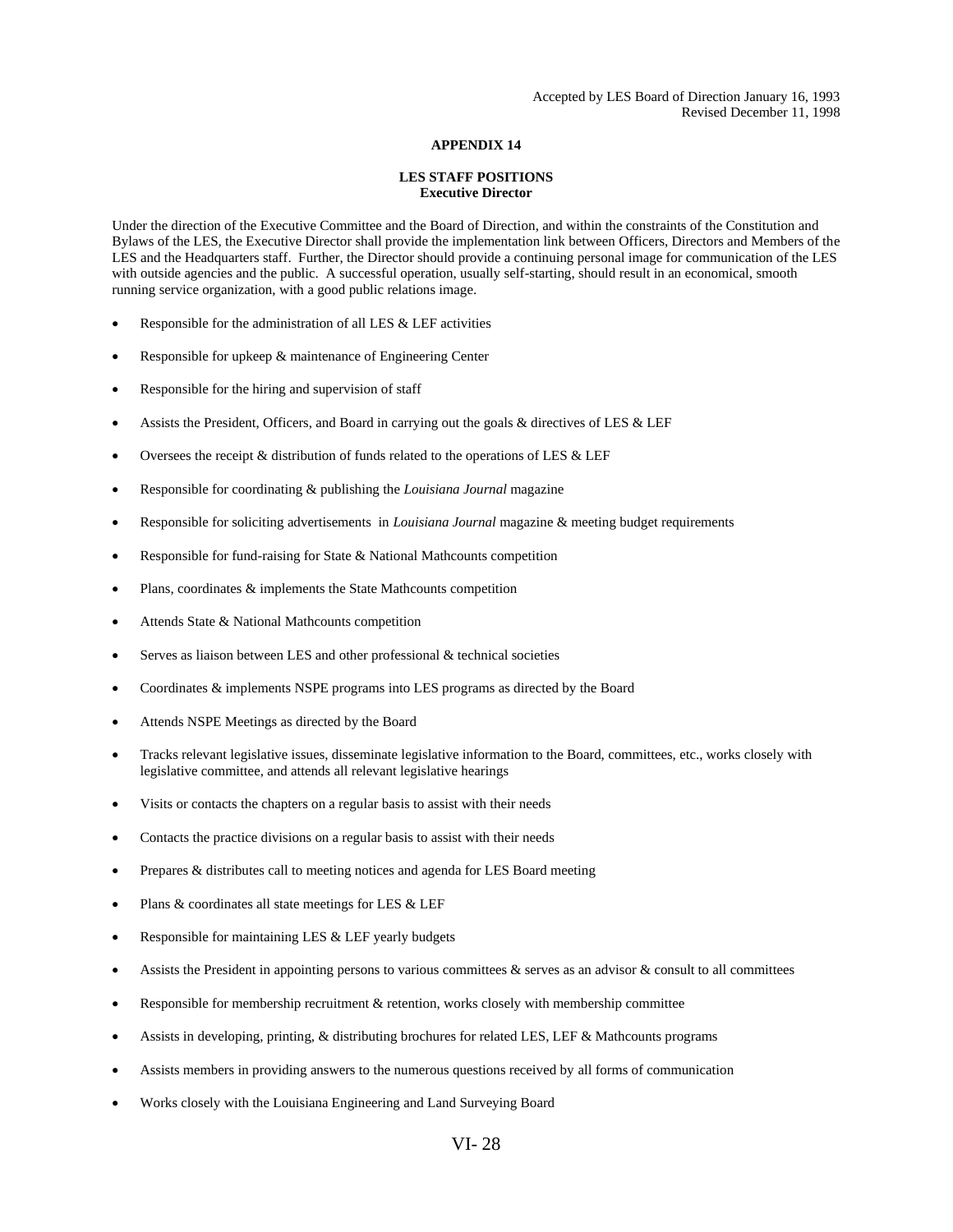## **APPENDIX 14 Office Manager/ Assistant to Director**

## **Responsibilities include:**

- Maintain first-rate customer service as the front-line contact to the association members and volunteers by telephone, email and other means of communication.
- Assist Executive Director in daily functions and provide support as needed.
- Enhance support and service by responding to members and volunteers needs in a timely and efficient manner.
- Manage and update membership database
- Prepares and distributes monthly membership reports
- File management and mail management
- Assist with the preparation and implementation of conferences, board meetings and seminars. Transcribes minutes from these meetings as necessary.
- Work closely with committees to support the development and implementation of goals and objectives of Society.
- Support programs designed to grow membership
- Assists with State Mathcounts Program

## **Skill Requirements:**

- Strong sense of customer service, discretion and diplomacy.
- Organized, ethical, motivated and reliable individual.
- Ability to work independently, but also contribute to a collaborative team environment.
- Strategic thinker.
- Exceptional interpersonal and relationship skills.
- Ability to communicate with volunteers at all organizational levels.
- Excellent time management skills.
- High degree of organizational and project management skills ability to juggle multiple projects at once.
- Strong verbal, written, and presentation skills.
- Ability to create a plan of action and determine priorities, and then execute.
- Ability to handle confidential information.
- Ability to manage complex multiple projects at one time.
- High degree of familiarity with and ability to use office machines and computer software.
- Proficient in MS Word, Excel, Access, Outlook, and other software packages pertinent to executing job. Experience with Adobe Photoshop, Publisher or In design a plus.
- Experience with web-based software programs including: Constant Contact and the ability to learn new client-based programs.
- Ability to occasionally work offsite events, some weekends and nights.
- Must have a vehicle.
- Sense of humor and positive demeanor.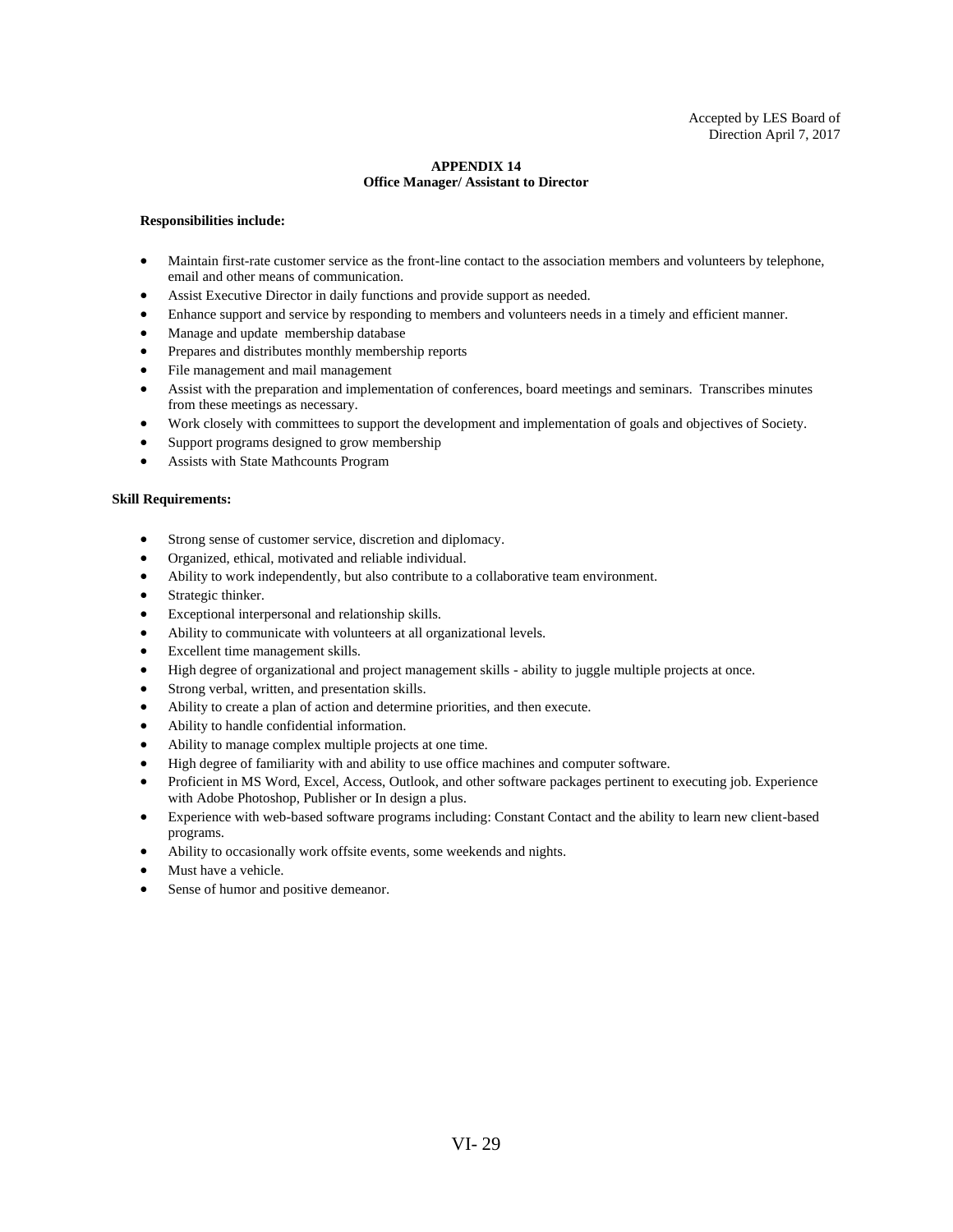Revised and Accepted by LES Board of Direction 11/18/16

# LES/LEF Secretary

- Works 2 days per week, not to exceed 14 hours per week
- Maintains accurate list and bills advertisers for LES magazine
- Assists with writing articles and proofing for LES magazine
- Maintains accurate list and bills advertisers for ASCE magazine
- Maintains LEF files
- Prepares LEF Agenda for Board Meetings and transcribes minutes
- Distributes applications for LEF Endowed Scholarships and contact recipients
- Distributes LEF Vincent Forte Scholarship and contact recipient
- Assist with Mathcounts Program
- LEF Webpage updates
- Building Maintenance/Keys/Lawn/Pest Control/Repairs/Security Monitoring
- Answers the phone and front door in the absence of the office manager
- Books conference room when necessary
- Responds to tenant needs when necessary
- Assists Executive Director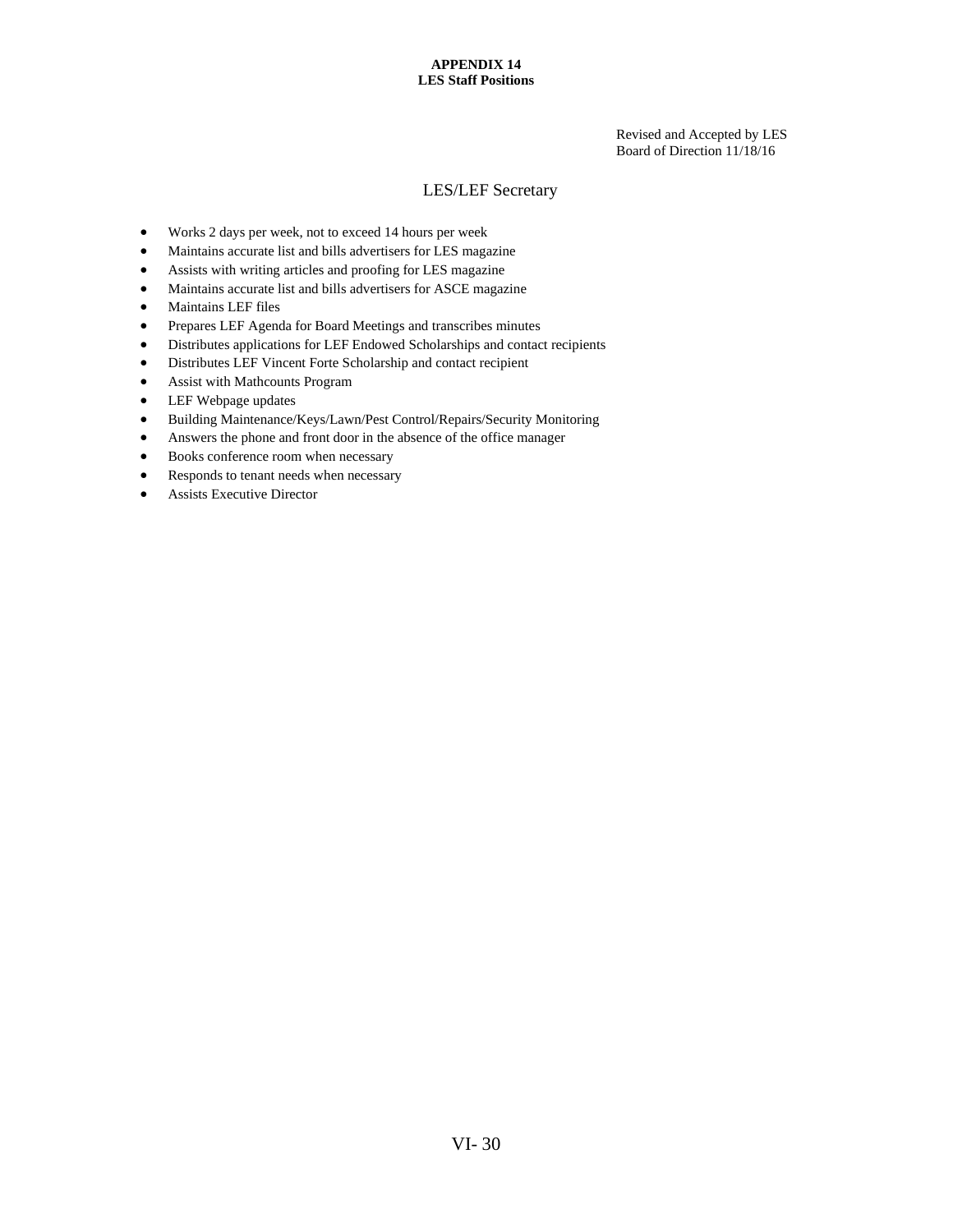## **APPENDIX 14 LES Staff Positions**

Revised and Accepted by LES Board of Direction 11/18/16

LES Bookkeeper Position

- **Works 3 days per week, not to exceed 21 hours per week**
- **Handles accounts receivable for LES and LEF**
- **Handles accounts payable for LES and LEF**
- **Pays taxes, tax reporting for LES and LEF**
- **Maintains the Budget for LES and LEF**
- **Prepares financial reports for LES and LEF**
- **Answers the phone and front door in the absence of the office manager**
- **Books conference room when necessary**
- **Responds to tenant needs when necessary**
- **Assists Executive Director**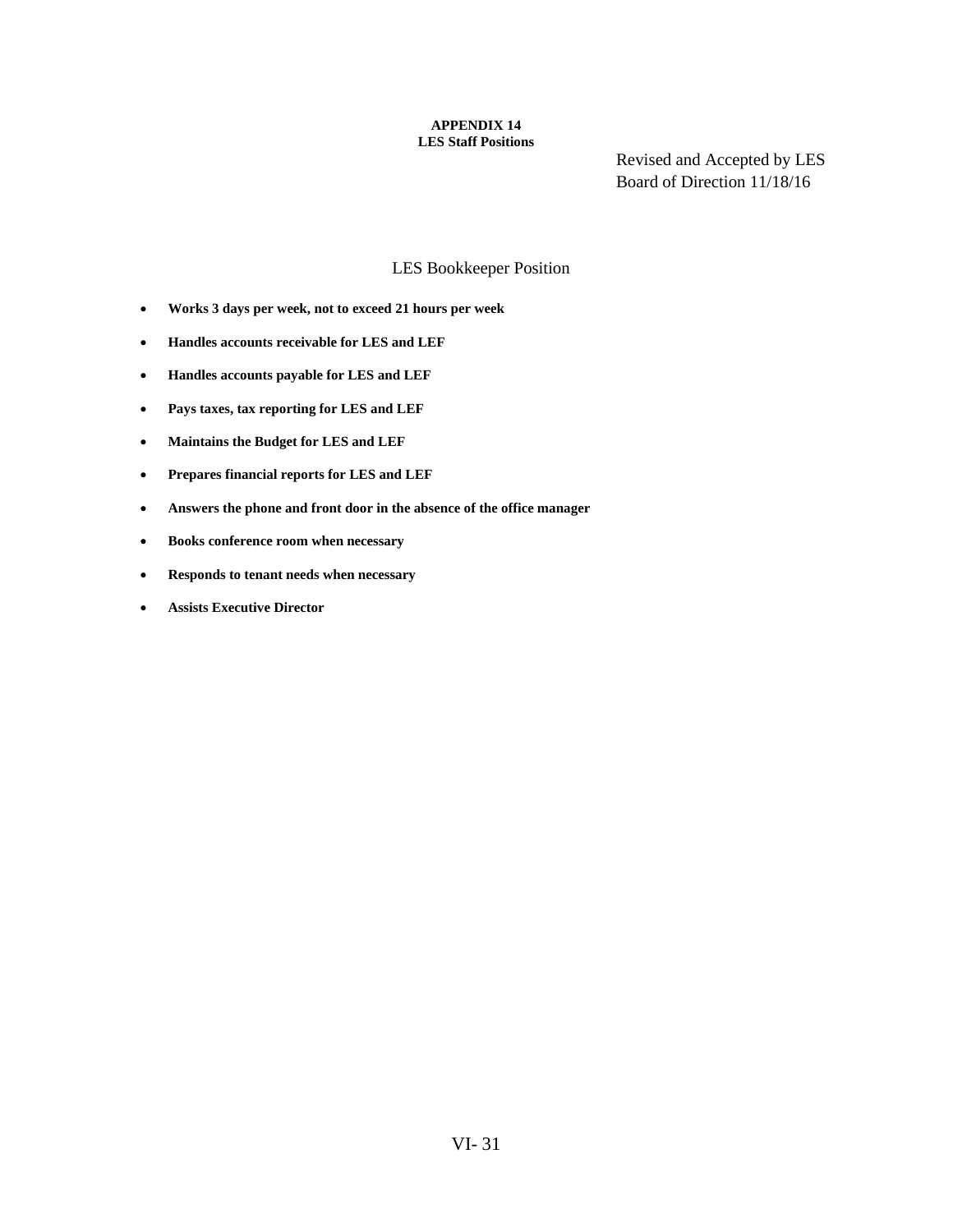## **GUIDELINES FOR DISTRIBUTION OF LES MEMBERSHIP LABELS AND ROSTERS**

It is not now, nor has it ever been the policy of the Louisiana Engineering Society, to release membership rosters and mailing labels indiscriminately. The following guidelines must be adhered to by the chapters, practice divisions, and state in distribution of these materials.

1. Chapter names are emailed to Chapter Presidents and newsletter editors on request for the distribution of newsletters and other information pertinent to the chapter's activities.

If chapter names are provided for any occasion other than an LES chapter function, approval to provide labels must be sanctioned by the Chapter's Executive Committee and authorization must be given by the Chapter President. Allocation will be limited to the chapter membership.

- 2. Chapter rosters are provided at no cost to Chapter officers on request for the purpose of identifying chapter members, etc.
- 3. Practice Division names are provided at no cost to Practice Division Chairmen on request for the distribution of newsletters and other information pertinent to the practice division's activities.

If practice division names are provided for any occasion other than an LES practice division function, approval to provide labels must be sanctioned by the Practice Division's Executive Committee and authorization must be given by the appropriate Practice Division Chairman. Label cost will be determined by the LES Executive Director. The state office will provide an invoice for these labels, but if the invoice is not paid within forty-five (45) days, it will be the practice division's responsibilities to pay said cost if the provide defaults. Allocation will be limited to the requesting practice division's membership.

- 4. Practice Division rosters are provided at no cost to Practice Division officers on request for the purpose of identifying division members, etc.
- 5. Roster requests for the entire membership by a state or national group or by a state engineering college must be approved for release by the LES Executive Committee.

Rosters for the entire membership are provided at no cost to members of the LES Executive Committee on request. Requests for rosters from members other than the Executive Committee will be considered individually by the Executive Director.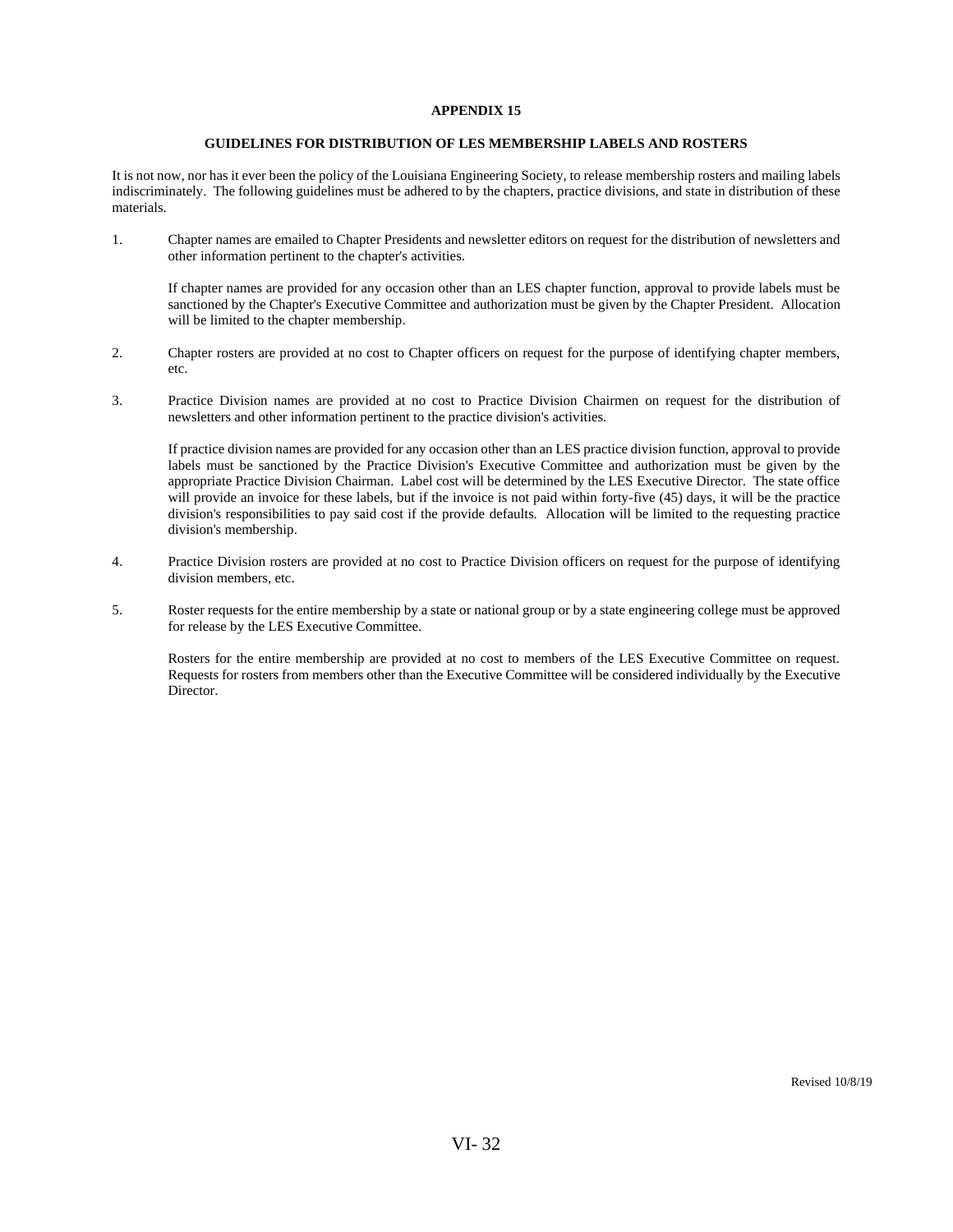# **LIFETIME ACHIEVEMENT AWARD**

A Lifetime Achievement Award may be made to a nominee having made significant contributions to the advancement of engineering and the objectives of the Society throughout his or her career. The nominee shall have acknowledged eminence in engineering or related sciences. Nominees shall be chosen only from members of the Society.

Ten total voting members of the Society are required to recommend the nominee. Five Past Society Presidents who are still members are required to support and attest to the qualifications of the nominee. All other living Past Presidents who are still members would then vote to confirm the nominee. If at least 80 percent affirmative votes of those Past Presidents voting within the specified time limit are received, the Board shall consider the nomination. The nominee shall be presented the award if at least 75 percent of the Board Members at the Board Meeting vote affirmative.

All living Honorary Members of the Society as of 1 February 1994, shall each be presented a Lifetime Achievement Award at the next Awards Meeting of the Society. These Honorary Members shall be reassigned to the appropriate membership category.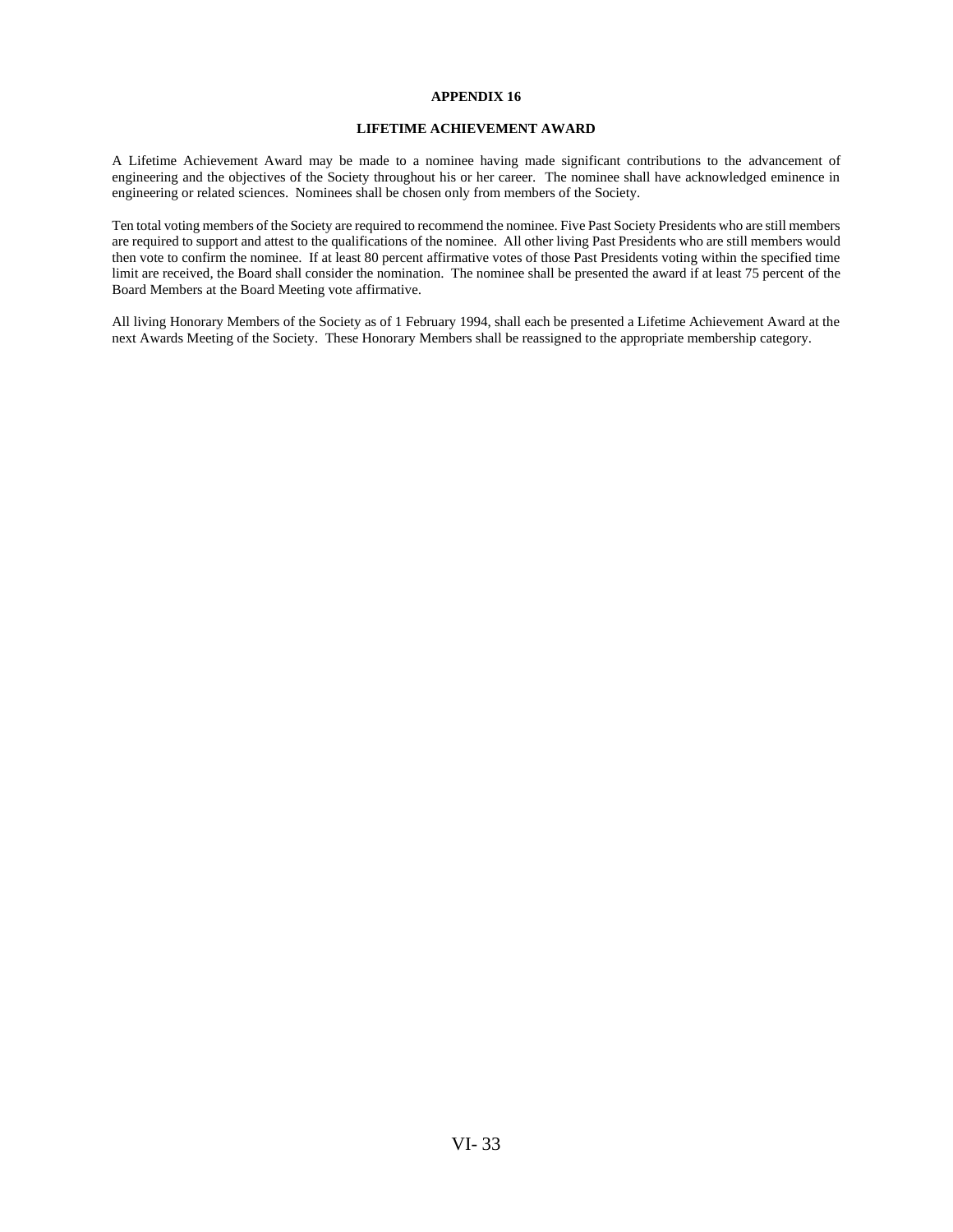#### **PUBLIC RELATIONS MASTER PLAN**

## INTRODUCTION

Many of the major issues that face the Nation and the State of Louisiana today need the expertise, talent, and professionalism of engineers to be solved. Engineers will provide the answers to problems such as decay of the utilities and transportation infrastructure, energy supply, and solid waste disposal; engineers hold the key to the future. Engineers must serve a major role in the professional community.

The Public Relations Program of the Louisiana Engineering Society (LES) will strive to fulfill three major objectives:

- 1. The first major objective is to inform the public more fully about the role of professional engineers. The public needs to understand that an engineer plays a crucial part in almost everything that touches their lives. Several examples of the impact that engineers have on the average citizen follow:
	- \* Engineers design the systems that provide us with drinking water, and the systems that collect and treat the waste water that runs down the drain.
	- \* Engineers design the appliances that make our lives much easier, and the systems that bring electricity or natural gas to operate them.
	- \* Engineers design the cars we drive, as well as the roads and bridges upon which we drive and the gasoline production facilities that provide the power for these vehicles.
	- \* Engineers design the structures in which we work, the machines we use at work, and the systems used to build them.
- 2. The second major objective is to improve the image of professional engineers throughout the state and encourage registration as a goal for high professional standards.
- 3. The third major objective is to strengthen and unify the Louisiana Engineering Society by providing programs geared to the many diverse interests of professional engineers in each field. Engineers should feel good about the contributions they make to their community, both professionally and socially. Engineers should also be proud to publicize their efforts, not only as individuals, but on behalf of their companies, the Louisiana Engineering Society, and the engineering profession.

## GENERAL TASKS

Develop and maintain media outlets and contacts across the state, providing pertinent news on a regular basis.

Have the state and chapter public relations committee chairmen serve for two or more years to cultivate the necessary media contacts.

Take advantage of the many public relations opportunities of the LES, such as MATHCOUNTS and Engineers' Week.

Maintain the high quality of the Louisiana Engineer and Surveyor Journal and existing chapter newsletters. Encourage chapters without a regular newsletter to initiate one.

Have regular columns in the Louisiana Engineer and Surveyor Journal (and maybe chapter newsletter) to discuss the benefits of membership in LES and the National Society of Professional Engineers (NSPE).

Provide ideas for articles that can be placed in area and state-wide publications regarding engineers and/or engineering projects.

Maintain a list of projects statewide, with high exposure, in which engineers play a significant role (Example: major highway bridges, plants, utility systems).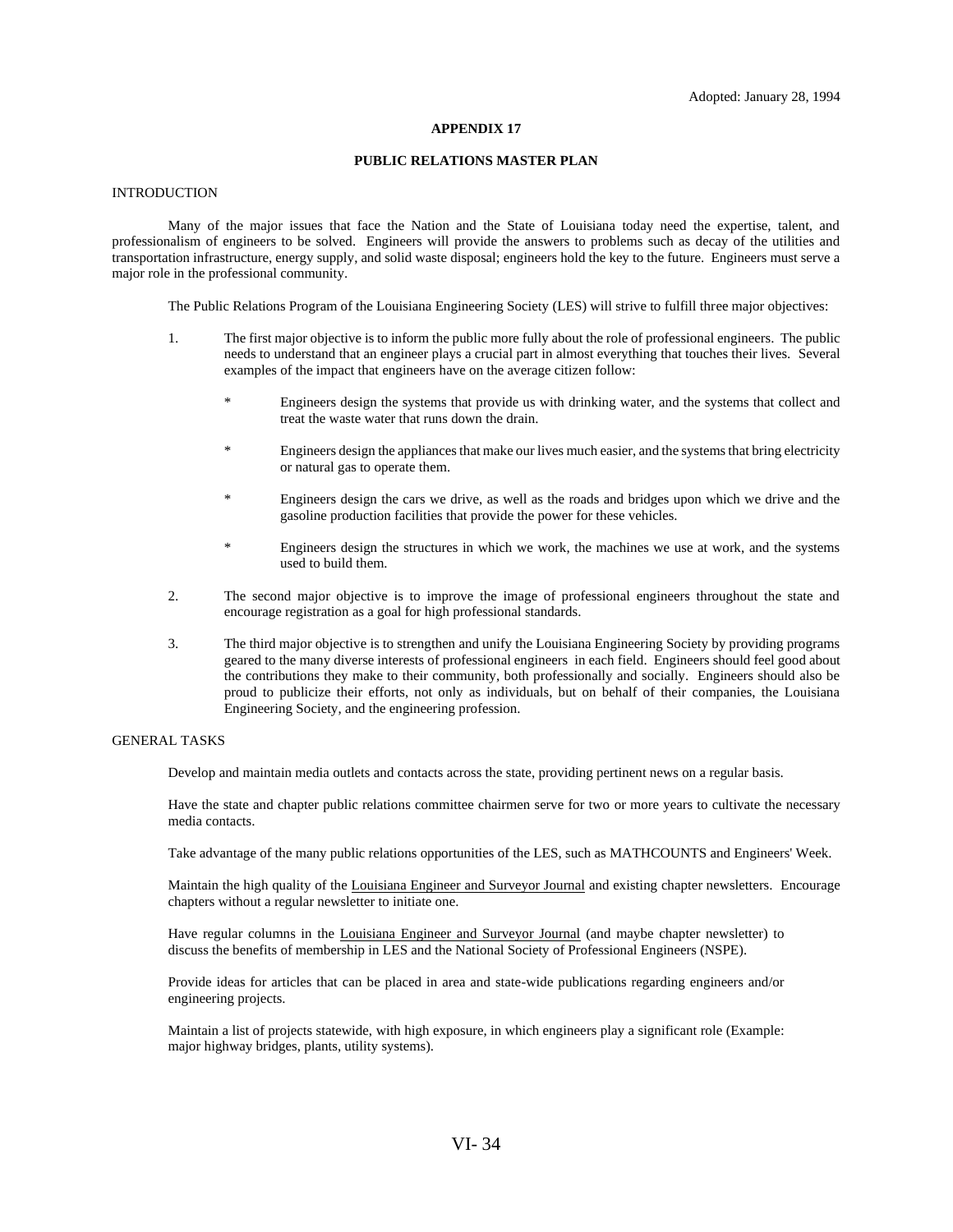Schedule to have LES represented by chapter officers at the opening ceremonies of these major facilities representing all facets of engineering associated with the project. Give plaques and/or certificates of award for these major accomplishments at the opening ceremonies. Take pictures for the Louisiana Engineer and Surveyor Journal and chapter newsletters.

Provide guidance and plans for upcoming conventions and meetings in order to increase the quality of such programs as well as attendance.

Publicize the LES committee meeting agendas in advance of the state meetings to encourage participation.

Recruit volunteers across the state who would be willing to appear on radio and television talk shows to discuss the engineering profession, the status of controversial projects in the specified area or division, and generally promote the profession. Establish and fill the speaker position as part of each chapter roster. Retired and semiretired members of our Society would be an excellent source to fill these positions.

## SUMMER/FALL

Prepare a news release at the beginning of the LES year acknowledging the role of the society and the new officers. Distribute the release to each chapter to place in their respective regional newspapers (and chapter newsletters).

Establish submittal procedures and promote the preparation of news articles of historical interest or current events involving the engineering profession for submittal to area or practice division newspapers and/or magazines (also for radio and television if appropriate). Provide certificates of award and appropriate acknowledgments for those that develop the articles.

Establish a list of area projects from each chapter that, when completed, should have representation by LES. The chapter lists shall be completed by each chapter public relations chairman and submitted to the state public relations chairman. Each chapter shall assign a member to monitor the progress of each project and report to the chapter president and the LES Executive Director regarding attendance and LES representation at the project opening.

#### WINTER/SPRING

Prepare and submit at a spring meeting of the LES Board of Direction a report summarizing the activities accomplished during the previous six months. The report shall detail the progress of major projects previously identified, the number of articles that appeared in area newspapers and magazines, and the number of reports on radio and television. The report shall also contain a summary of the number of members and nonmembers present at each monthly meeting of the chapters and a summary of the Engineers' Week activities and participation by area engineers.

Prepare and submit at a spring meeting of the LES Board of Direction an updated Public Relations Master Plan with specific goals for the next year.

#### ADDITIONAL ITEMS TO CONSIDER

Establish speakers' bureaus and spokespersons across the state to represent the engineering profession on radio and television appearances as well as at civic club and school engagements. Provide media/speaker training to these representatives through a professional communication training program. Establish a speaker bureau, with chairman, as part of each chapter.

Establish a closer working relationship with civic organizations that could potentially use the trained speakers.

Establish a line item in the LES annual budget for public relations in order to:

- 1. Acquire the aid and experience of media professional assistance
- 2. Defray expenses of speakers
- 3. Provide Public Relations materials

Establish a line item in the LES annual budget for a general brochure to be published to acquaint civic associations to the speakers program being developed by LES. Development of the brochure will not be published and released until the speakers bureau has been established and is operational.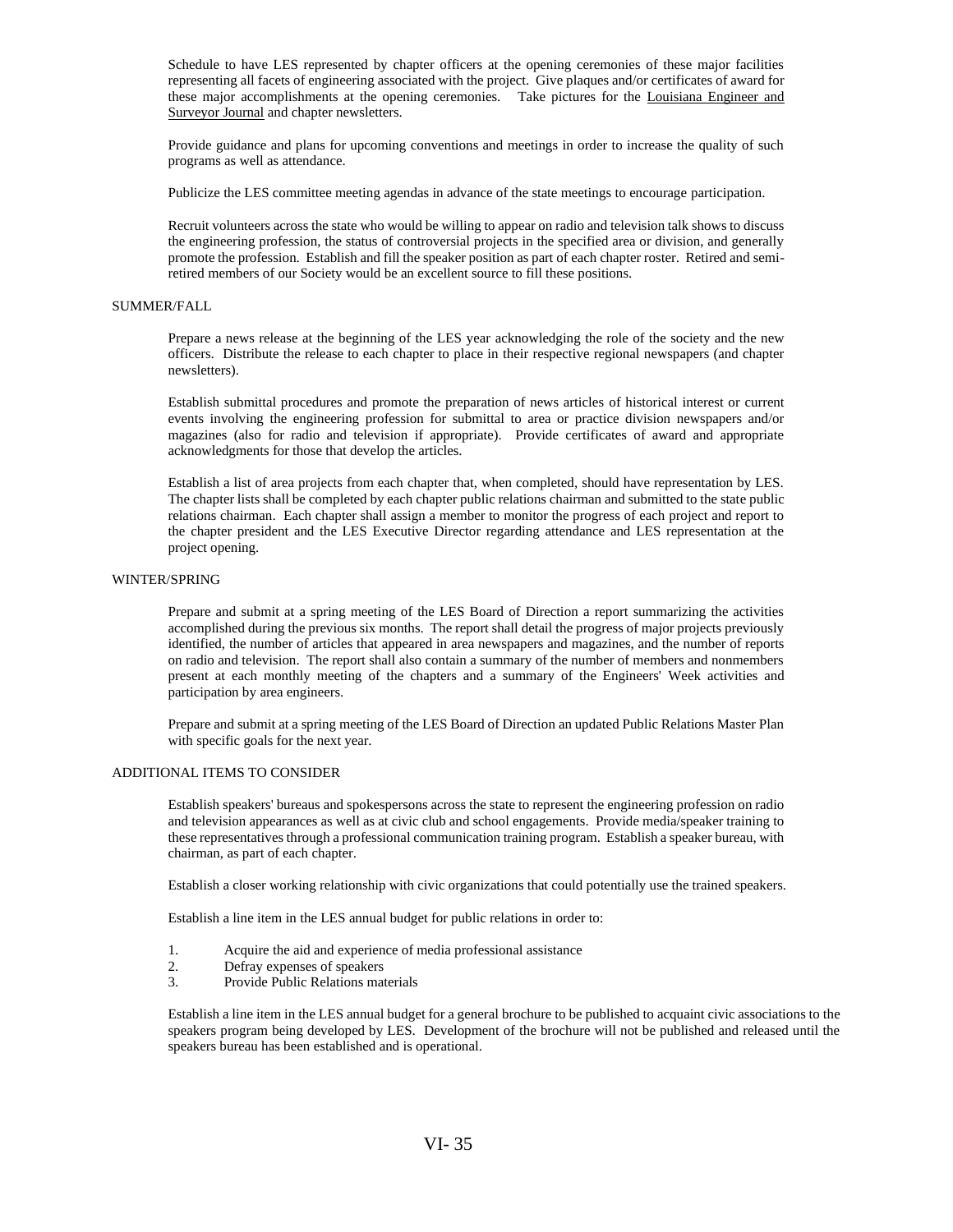## **LES FINANCIAL AUDITING PROCESS**

The following process should be followed to audit the financial condition of the Louisiana Engineering Society following the close of the Fiscal Year.

- 1. The outgoing Secretary-Treasurer, Incoming Secretary-Treasurer, Executive Director and a member of the Board of Direction appointed by the Incoming President-Elect shall meet after the change in fiscal year to audit the past years financial results. This shall be the Audit Committee and is charged with the responsibility of reviewing the accounting and financial records of the Society to determine if proper procedures and administrative guidelines were followed and implemented during the past year.
- 2. The Executive Director shall collect all required data including, but not limited to, all canceled checks received during the past 12 months, all invoice statements, all monthly bank statements, billing records, etc. required by the Audit Committee to complete the work. The Audit Committee will review the appropriateness of each payment made by the Society, if proper authorization was received (if necessary), if proper signatures were obtained, and if payment was timely.
- 3. A final report will be prepared by the Audit Committee, similar to previous Compilation Reports prepared by the Society's CPA, and submitted to the Board of Direction for review and approval. Any procedural changes will be proposed by the Board of Direction at this time.
- 4. All income tax reports will continue to be prepared by external sources unless otherwise directed by the Board.
- 5. An annual financial report shall be submitted to the Board within 30 days after the close of the fiscal year. (See attached format for Chapters and Practice Divisions)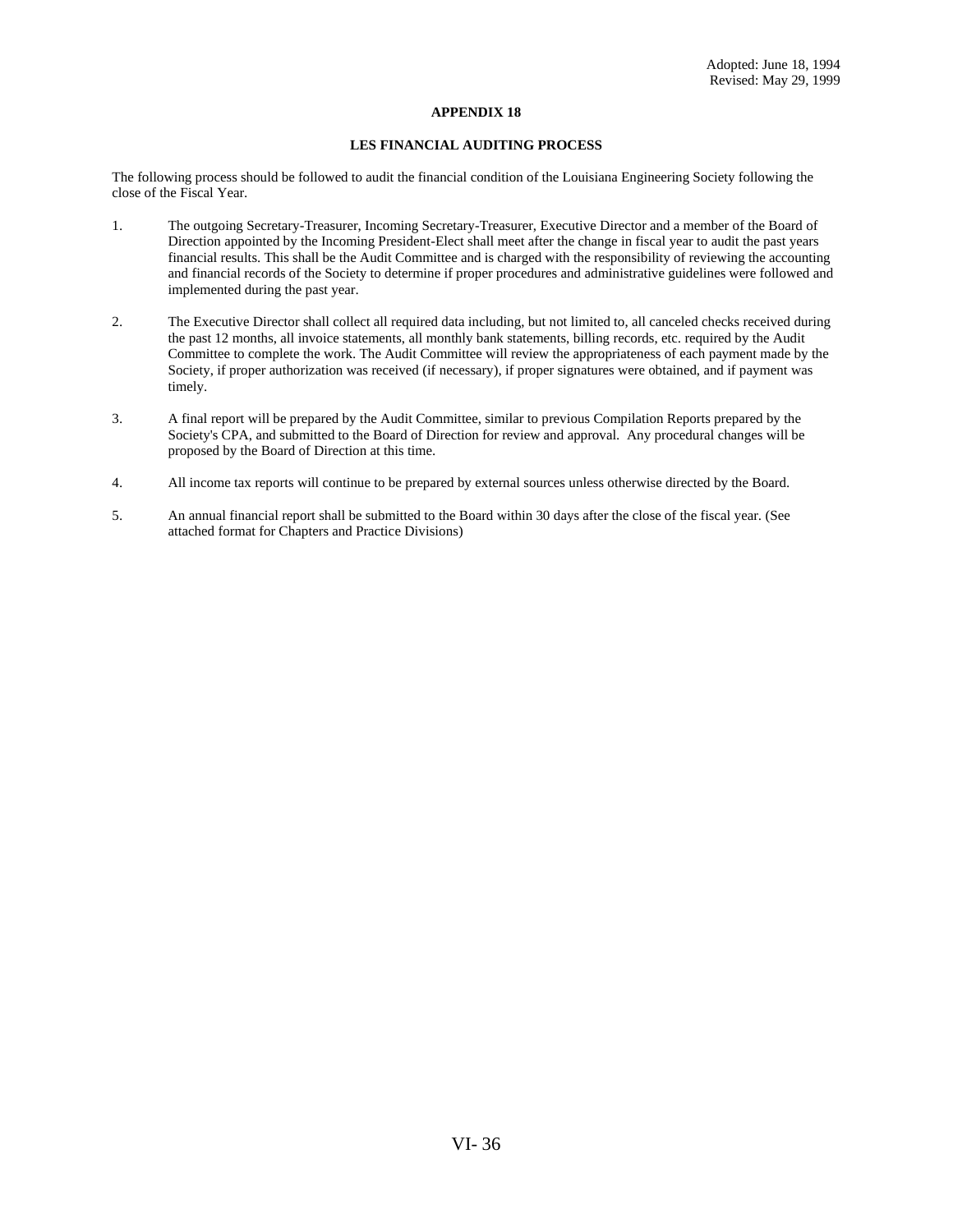# Chapter Financial Report July 1, 2020 – June 30, 2021

| <b>Beginning Balance</b> |      |        |  |
|--------------------------|------|--------|--|
| Income                   |      |        |  |
| <b>Interest Income</b>   | 0.00 |        |  |
| Dues Income              | 0.00 |        |  |
| <b>Fund Raising</b>      |      |        |  |
| <b>Tailgate Party</b>    | 0.00 |        |  |
| Auction                  | 0.00 |        |  |
| Seminars                 | 0.00 |        |  |
| T-shirt sale             | 0.00 |        |  |
| Donations                | 0.00 |        |  |
| Banquet/meetings         | 0.00 |        |  |
| Scholarships             | 0.00 |        |  |
| Advertising              | 0.00 |        |  |
| Mathcounts               | 0.00 |        |  |
| Other                    | 0.00 |        |  |
| <b>Total Income</b>      |      |        |  |
| Expense                  |      |        |  |
| <b>Bank Charge</b>       | 0.00 |        |  |
| Banquet/meetings         | 0.00 |        |  |
| Awards                   | 0.00 |        |  |
| Scholarships             | 0.00 |        |  |
| Newsletter               | 0.00 |        |  |
| Mathcounts               | 0.00 |        |  |
| Travel                   | 0.00 |        |  |
| Other                    | 0.00 |        |  |
| T-shirt                  | 0.00 |        |  |
| Auction                  | 0.00 |        |  |
| <b>Tailgate Party</b>    | 0.00 |        |  |
| Miscellaneous            | 0.00 |        |  |
| <b>Total Expense</b>     |      | \$0.00 |  |
| <b>Ending Balance</b>    |      | \$0.00 |  |

Include copy of June bank reconciliation with financial report

(If you have other income or expense items they may be added, delete items if you don't use them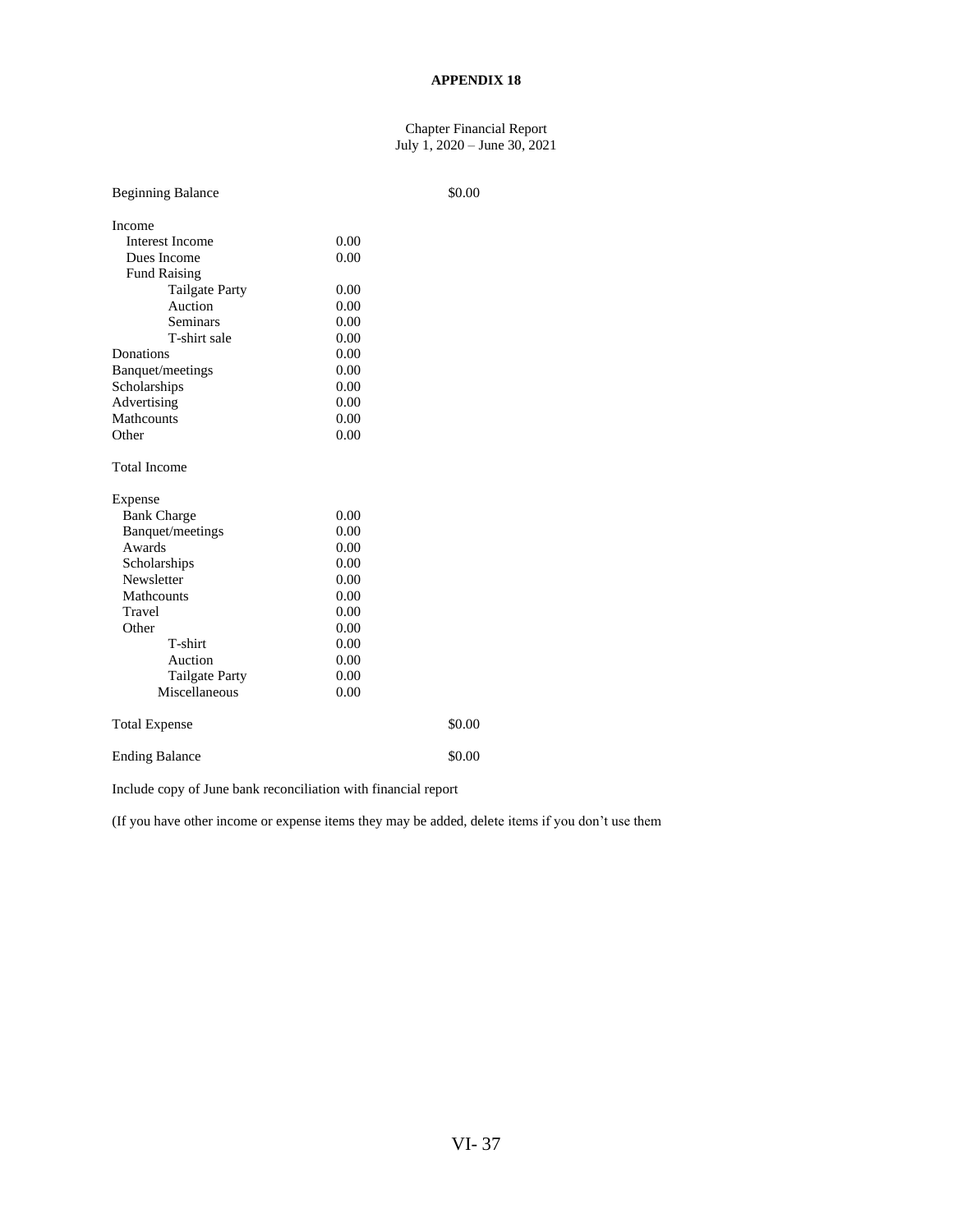Adopted: November 5, 1993

## **APPENDIX 19**

# **LES PROJECT REQUEST FORM**

|                                        | Chapter |
|----------------------------------------|---------|
| Project Description:                   |         |
| (Explain purpose of project)           |         |
|                                        |         |
|                                        |         |
|                                        |         |
|                                        |         |
| Benefits:<br>(Tangible and intangible) |         |
|                                        |         |
|                                        |         |
|                                        |         |
| Costs:                                 |         |
| (Total cost by components)             |         |
| <b>Anticipated Date of Completion</b>  |         |
| Process                                |         |

- Chapter Presidents presents form to Board of Direction and discusses project strategy.
- If Board of Direction approves, State Office will send Chapter  $\Box$  of the project cost.
- Chapter Presidents reports to Board of Direction the success, failures, problems, recommendations, and comments regarding project.
- Remaining monies (total Project Cost minus initial upfront payment) up to \$2.00 per member sent by State Office to chapter.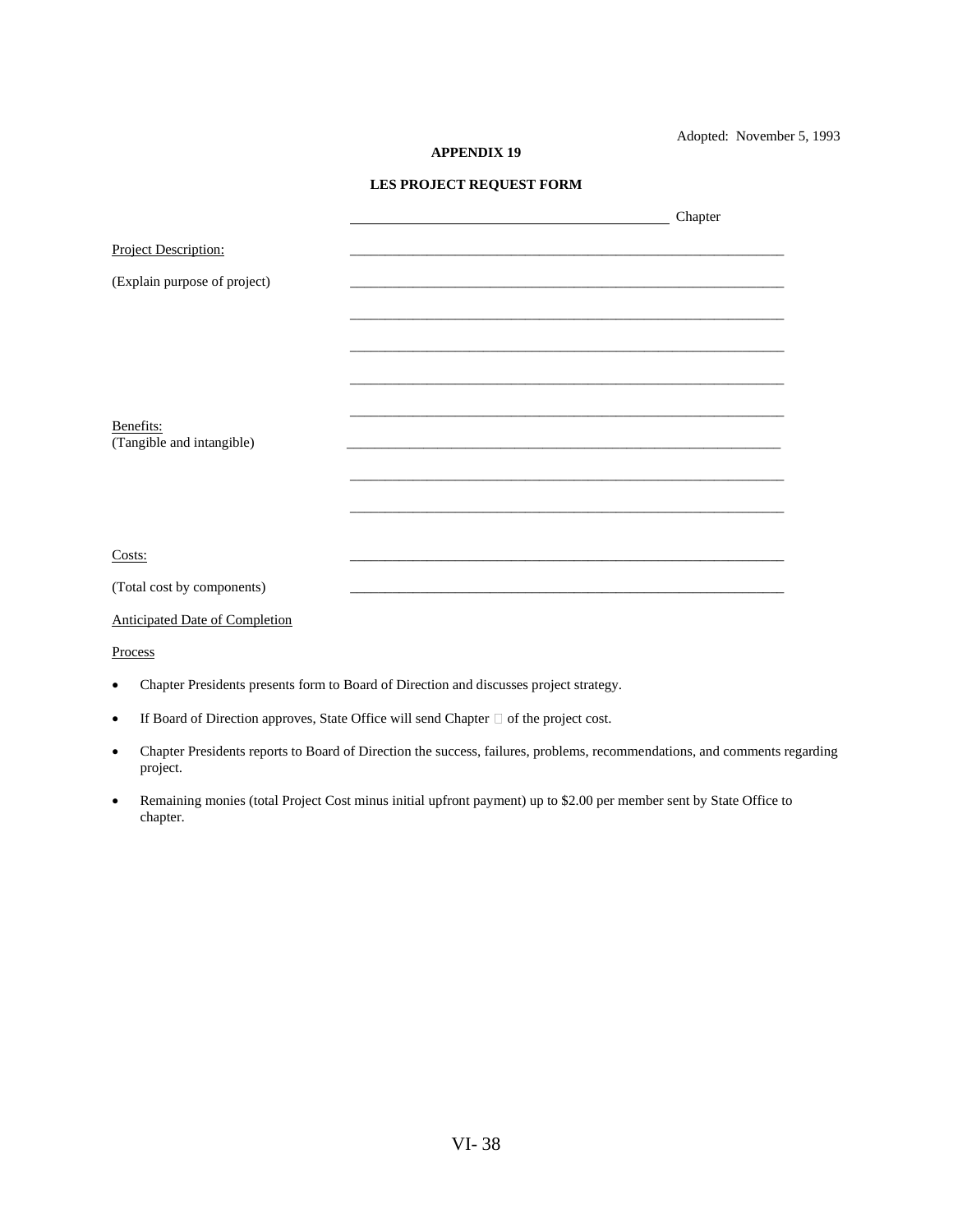Adopted February 4, 2000 Revised May 7, 2004

## **APPENDIX 20**

## **CONTINUING PROFESSIONAL DEVELOPMENT**

The committee will assume responsibility for any matter properly referred, although it may overlap another committee's area of responsibility. In such case, the responsible committee may ask assistance of the other committee.

## *ASSIGNED RESPONSIBILITIES*

- 1. The committee will also review developed programs from NSPE, and other organizations, to evaluate the potential for economical purchase by the society, for use at regular statewide meetings or for loan to the chapter for their use.
- 2. The committee will develop and assist the practice divisions in developing in-house produced programs, to further the competency of its members and meet the State Board of Registration's requirements for CPD training.

## *ORGANIZATION*

1. The committee is comprised of one (1) member from each chapter, appointed by that chapter, plus a chairman and vice chairman appointed by the President of the society.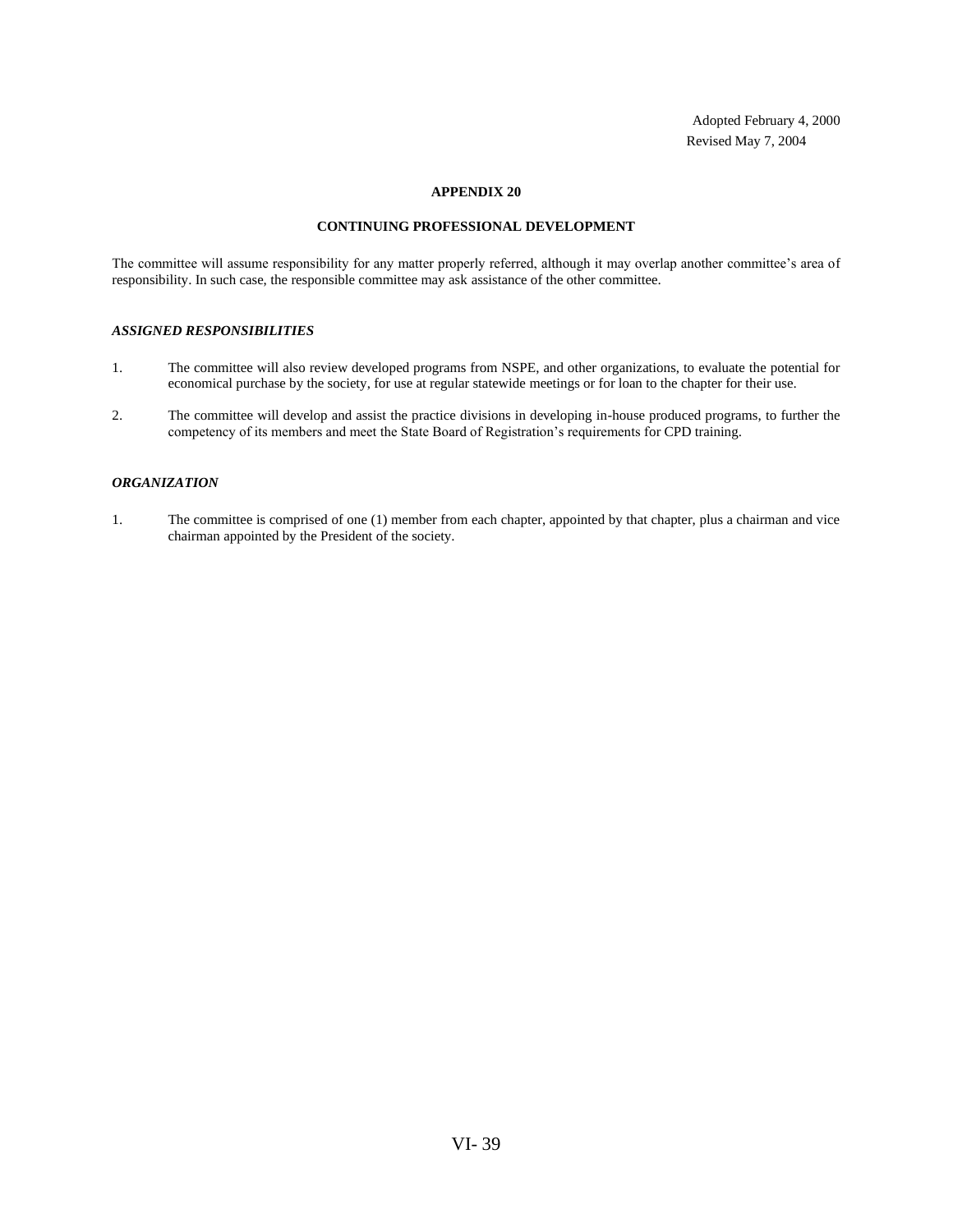## Conflict of Interest Policy

This Conflict of Interest Policy of Louisiana Engineering Society: (1) defines conflicts of interest; (2) identifies classes of individuals within the Organization covered by this policy; (3) facilitates disclosure of information that may help identify conflicts of interest; and (4) specifies procedures to be followed in managing conflicts of interest.

- 1. **Definition of conflicts of interest**. A conflict of interest arises when a person in a position of authority over LES may benefit financially from a decision he or she could make in that capacity, including indirect benefits such as to family members or businesses with which the person is closely associated. This policy is focused upon material financial interest of, or benefit to, such persons.
- 2. **Individuals covered**. Persons covered by this policy are LES's officers, directors, chief employed executive and chief employed finance executive.
- 3. **Facilitation of disclosure**. Persons covered by this policy will annually disclose or update to the President of the Board of Direction on a form provided by LES their interests that could give rise to conflicts of interest, such as a list of family members, substantial business or investment holdings, and other transactions or affiliations with businesses and other organizations or those of family members.
- 4. **Procedures to manage conflicts**. For each interest disclosed to the President of the Board of Direction, the President will determine whether to: (a) take no action; (b) assure full disclosure to the Board of Direction and other individuals covered by this policy; (c) ask the person to recuse from participation in related discussions or decisions within LES; or (d) ask the person to resign from his or her position in LES or, if the person refuses to resign, become subject to possible removal in accordance with LES's removal procedures. LES's chief employed executive and chief employed finance executive will monitor proposed or ongoing transactions for conflicts of interest and disclose them to the President of the Board of Direction in order to deal with potential or actual conflicts, whether discovered before or after the transaction has occurred.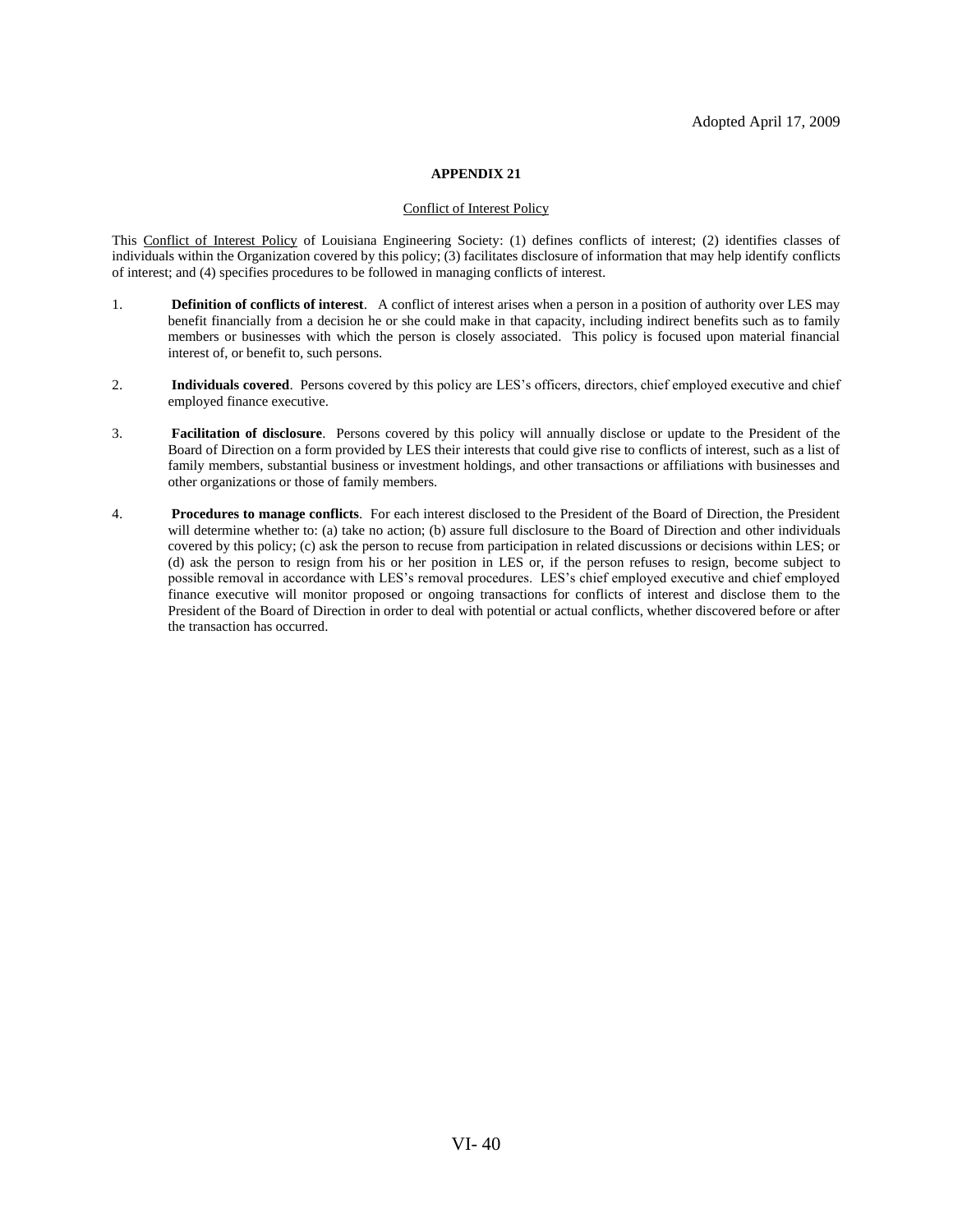## Whistleblower Policy

This Whistleblower Policy of Louisiana Engineering Society: (1) encourages staff and volunteers to come forward with credible information on illegal practices or serious violations of adopted policies of LES; (2) specifies that LES will protect the person from retaliation; and (3) identifies where such information can be reported.

- 1. **Encouragement of reporting**. LES encourages complaints, reports or inquiries about illegal practices or serious violations of LES's policies, including illegal or improper conduct by LES itself, by its leadership, or by others on its behalf. Appropriate subjects to raise under this policy would include financial improprieties, accounting or audit matters, ethical violations, or other similar illegal or improper practices or policies. Other subjects on which LES has existing complaint mechanisms should be addressed under those mechanisms, such as raising matters of alleged discrimination or harassment via LES's human resources channels, unless those channels are themselves implicated in the wrongdoing. This policy is not intended to provide a means of appeal from outcomes in those other mechanisms.
- 2. **Protection from retaliation**. LES prohibits retaliation by or on behalf of LES against staff or volunteers for making good faith complaints, reports or inquiries under this policy or for participating in a review or investigation under this policy. This protection extends to those whose allegations are made in good faith but prove to be mistaken. LES reserves the right to discipline persons who make bad faith, knowingly false, or vexatious complaints, reports or inquiries or who otherwise abuse this policy.
- 3. **Where to report**. Complaints, reports or inquiries may be made under this policy on a confidential or anonymous basis. They should describe in detail the specific facts demonstrating the bases for the complaints, reports or inquiries. They should be directed to the LES's chief employed executive or President of the Board of Direction; if both of those persons are implicated in the complaint, report or inquiry, it should be directed to the First Vice President. LES will conduct a prompt, discreet, and objective review or investigation. Staff or volunteers must recognize that LES may be unable to fully evaluate a vague or general complaint, report or inquiry that is made anonymously, nor report the result to the initiating volunteer or staff.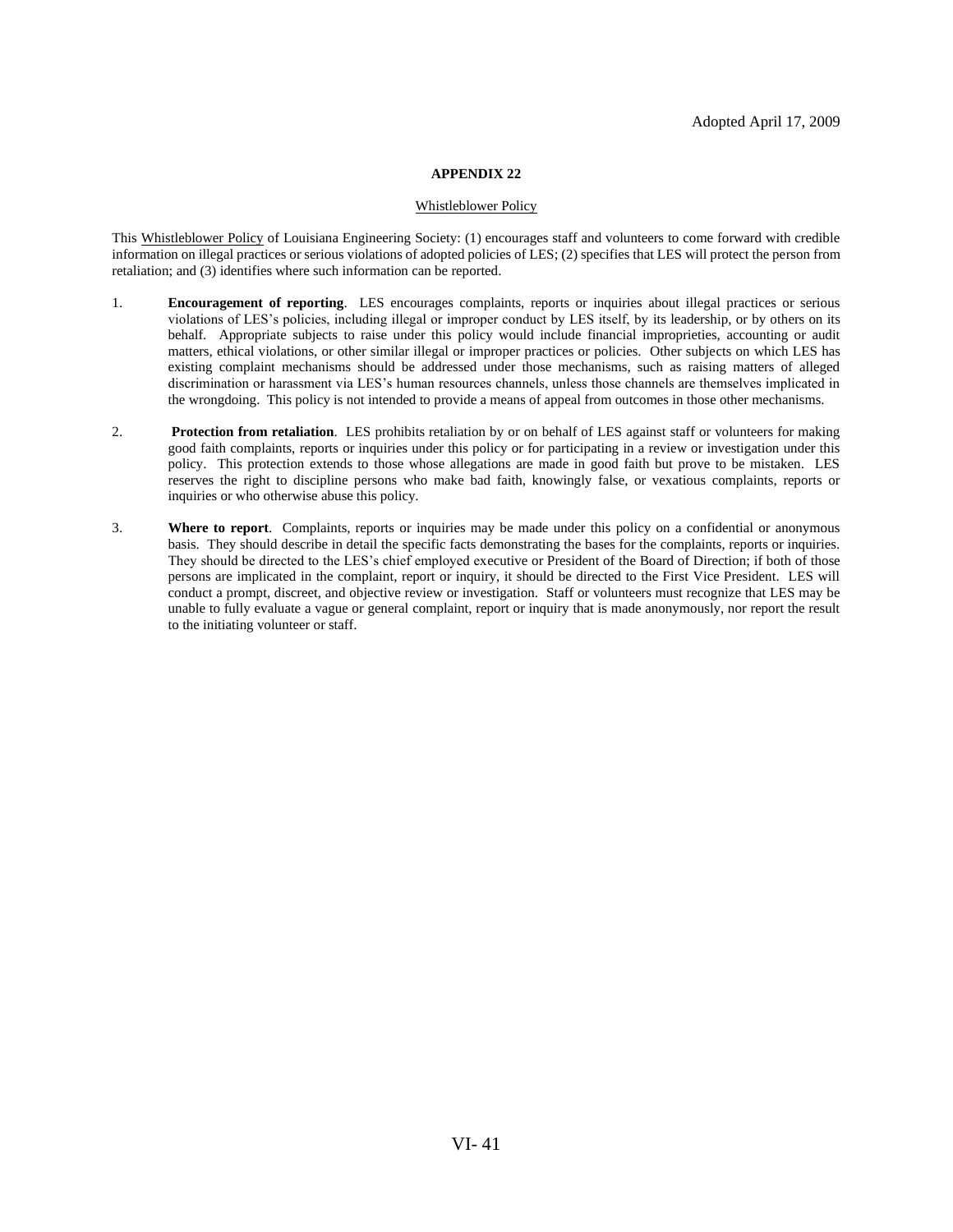## Document Retention and Destruction Policy

This Document Retention and Destruction Policy of Louisiana Engineering Society identifies the record retention responsibilities of staff, volunteers, members of the Board of Direction, and outsiders for maintaining and documenting the storage and destruction of LES's documents and records.

1. **Rules**. LES's staff, volunteers, members of the Board of Direction and outsiders (i.e., independent contractors via agreements with them) are required to honor these rules: (a) paper or electronic documents indicated under the terms for retention below will be transferred and maintained by the Human Resources, Legal or Administrative staffs/departments or their equivalents; (b) all other paper documents will be destroyed after three years; (c) all other electronic documents will be deleted from all individual computers, data bases, networks, and back-up storage after one year; and (d) **no paper or electronic documents will be destroyed or deleted if pertinent to any ongoing or anticipated government investigation or proceeding or private litigation**.

## 2. **Terms for retention**.

- a. Retain permanently: *Governance records* – Charter and amendments, Bylaws, other organizational documents, governing board and board committee minutes. *Tax records* – Filed state and federal tax returns/reports and supporting records, tax exemption determination letter and related correspondence, files related to tax audits. *Intellectual property records* – Copyright and trademark registrations and samples of protected works. *Financial records* – Audited financial statements, attorney contingent liability letters.
- b. Retain <u>for ten years</u>:

*Pension and benefit records* -- Pension (ERISA) plan participant/beneficiary records, actuarial reports, related correspondence with government agencies, and supporting records.

*Government relations records* – State and federal lobbying and political contribution reports and supporting records.

c. Retain for three years:

*Employee/employment records* – Employee names, addresses, social security numbers, dates of birth, INS Form I-9s, resume/application materials, job descriptions, dates of hire and termination/separation, evaluations, compensation information, promotions, transfers, disciplinary matters, time/payroll records, leave/comp time/FMLA, engagement and discharge correspondence, documentation of basis for independent contractor status (retain for all current employees and independent contractors and for three years after departure of of each individual). *Lease, insurance, and contract/license records* – Software license agreements; vendor, hotel, and service agreements; independent contractor agreements; employment agreements; consultant agreements; and all other agreements (retain during the term of the agreement and for three years after the termination, expiration or non-renewal of each agreement).

d. Retain for one year: *All other electronic records, documents and files* – Correspondence files, past budgets, bank statements, publications, employee manuals/policies and procedures, survey information.

3. **Exceptions**. Exceptions to these rules and terms for retention may be granted only by the Organization's chief staff executive or President of the Board.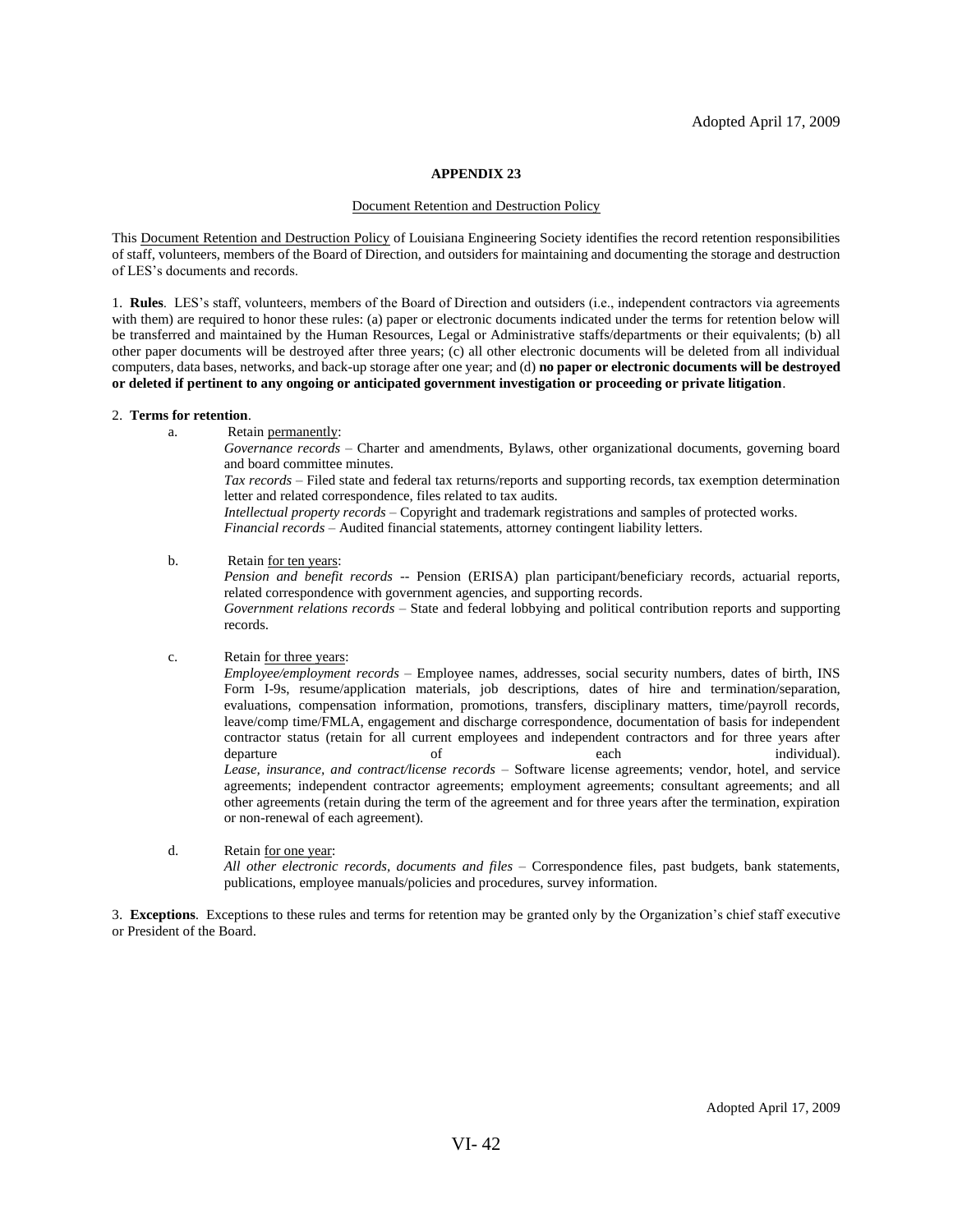## Policy on the Process for Determining Compensation

This Policy on the Process for Determining Compensation of Louisiana Engineering Society applies to the compensation of the following persons employed by LES:

# \_\_\_\_ The Organization's E**xecutive Director**<sup>1</sup>

The process includes all of these elements: (1) review and approval by the Board of Direction or Compensation Committee of the LES; (2) use of data as to comparable compensation; and (3) contemporaneous documentation and recordkeeping.

1. **Review and approval**. The compensation of the person is reviewed and approved by the Board of Direction or Compensation Committee of the LES, provided that persons with conflicts of interest with respect to the compensation arrangement at issue are not involved in this review and approval.

2. **Use of data as to comparable compensation**. The compensation of the person is reviewed and approved using data as to comparable compensation for similarly qualified persons in functionally comparable positions at similarly situated organizations. 3. **Contemporaneous documentation and recordkeeping**. There is contemporaneous documentation and recordkeeping with respect to the deliberations and decisions regarding the compensation arrangement.

<sup>1</sup> **Chief employed executive** – The CEO (i.e., Chief Executive Officer), executive director, or top management official (i.e., a person who has ultimate responsibility for implementing the decisions of the Organization's governing body or for supervising the management, administration, or operations of the Organization).

Adopted April 17, 2009